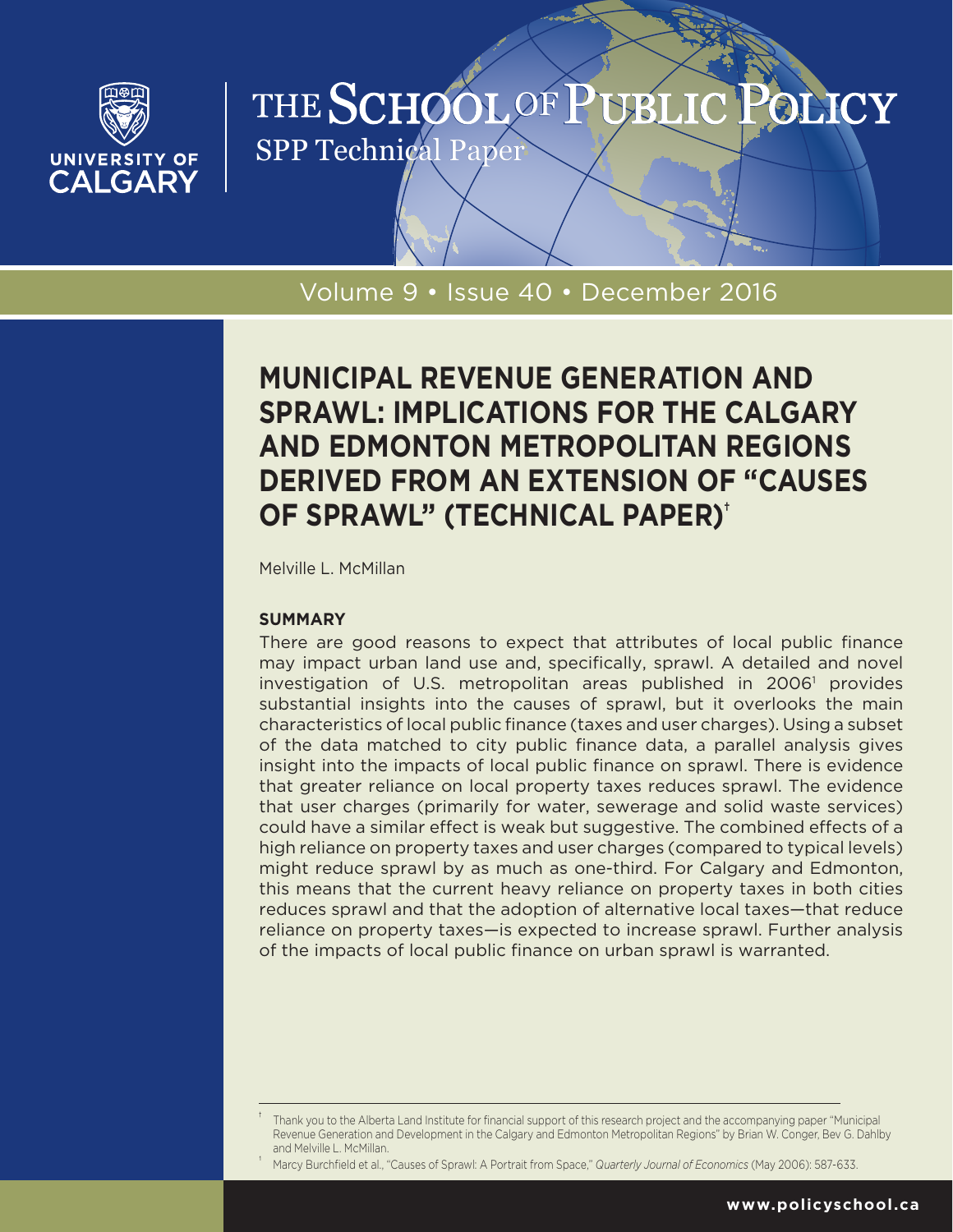## **INTRODUCTION**

Many have expressed concern about the patterns of land use in metropolitan areas. Often those concerns are focused on development characterized as urban "sprawl" and land "fragmentation." The discussion has ranged across perceived problems, possible causes and potential solutions. The possible impacts of municipal government revenue generation upon sprawl and fragmentation have attracted some attention in the conversation. Although the municipal finance aspect is but a small part of the broader dialogue, the examination of its role is a major task in our Alberta Land Institute research project and it is the topic of this paper.2 This paper extends existing work on the causes of sprawl to explore relationships between municipal finance and metropolitan land-use patterns.

The analysis of sprawl and fragmentation requires extensive and accurate data on land use. To assess the determinants of land use and patterns of development, detailed information is required on land uses in the built-up area and on the urban fringe across many urban areas. Satellite imagery is now providing such data and it is expanding the scope and depth of landuse studies. An excellent illustration of such databases is the Lincoln Institute of Land Policy's Atlas of Urban Expansion, which surveys 120 global cities and, in particular, reports on the development between 1990 and 2000 and provides measures of land-use fragmentation (i.e., sprawl).<sup>3</sup> Also, the associated work illustrates the emerging analyses.<sup>4</sup> While quite recent, the atlas does not provide adequate data suitable for this analysis. Of the 120 cities, only two are in Canada and only 10 are in the United States — too small a number of relatively comparable cities.5 Instead, data generously provided by Marcy Burchfield on U.S. metropolitan areas that were examined in Burchfield et al. are utilized.<sup>6</sup>

In leading work, Burchfield et al. calculate measures of sprawl and assess the determinants of differences in sprawl across 275 U.S. metropolitan areas. Their land-use data combines that from high-altitude photographs from 1976 with that from satellite images from 1992. The examination of 30 x 30 metre cells allowed land use to be categorized into a variety of uses; most notably, whether land was developed (e.g., residential, commercial/industrial, transportation) or undeveloped /open (e.g., agricultural, wetland, forest). The analysis focused on the percentage of open space in the square kilometre surrounding the average residential development in the metro area. Potential determinants of sprawl (or openness, scatteredness, fragmentation of development) were identified from urban economics (e.g., the monocentric city model), geographical features and political influences. The importance of

*<sup>2</sup>* This study was part of the Municipal Revenue Generation and Implications for Land Use and Environmental Quality research project undertaken for the Alberta Land Institute by Bev Dahlby, Melville McMillan and Brian Conger. ALI is thanked for its support.

*<sup>3</sup>* See Shlomo Angel et al., *Atlas of Urban Expansion* (Cambridge, Mass.: Lincoln Institute of Land Policy, 2012).

*<sup>4</sup>* See Shlomo Angel, *Planet of Cities* (Cambridge, Mass.: Lincoln Institute of Land Policy, 2012); Shlomo Angel et al., "The Persistent Decline in Urban Densities: Global and Historic Evidence of 'Sprawl,'" Working Paper (Cambridge, Mass.: Lincoln Institute of Land Policy, 2010); and Shlomo Angel, Jason Parent and Daniel L. Civco, "The Fragmentation of Urban Footprints: Global Evidence of Sprawl, 1990-2000," Working Paper (Cambridge, Mass.: Lincoln Institute of Land Policy, 2010).

<sup>&</sup>lt;sup>5</sup> A new and expanded edition of the atlas is planned. That may allow a more adequate data set to be established.

*<sup>6</sup>* Burchfield et al., "Causes of." The data limitations imposed on the empirical analysis of sprawl prior to satellite imagery are reflected in Duranton and Puga's review of empirical studies of land development: Gilles Duranton and Diego Puga, "Urban Land Use," in *Handbook of Regional and Urban Economics*, ed. Gilles Duranton, J. Vernon Henderson and William C. Strange (Elsevier, 2015), 537-544. A recent study of the determinants of sprawl using European data is Walid Oueslati, Seraphim Alvanides and Guy Garrod, "Determinants of Urban Sprawl in European Cities," *Urban Studies* (July 2015): 1594-1614.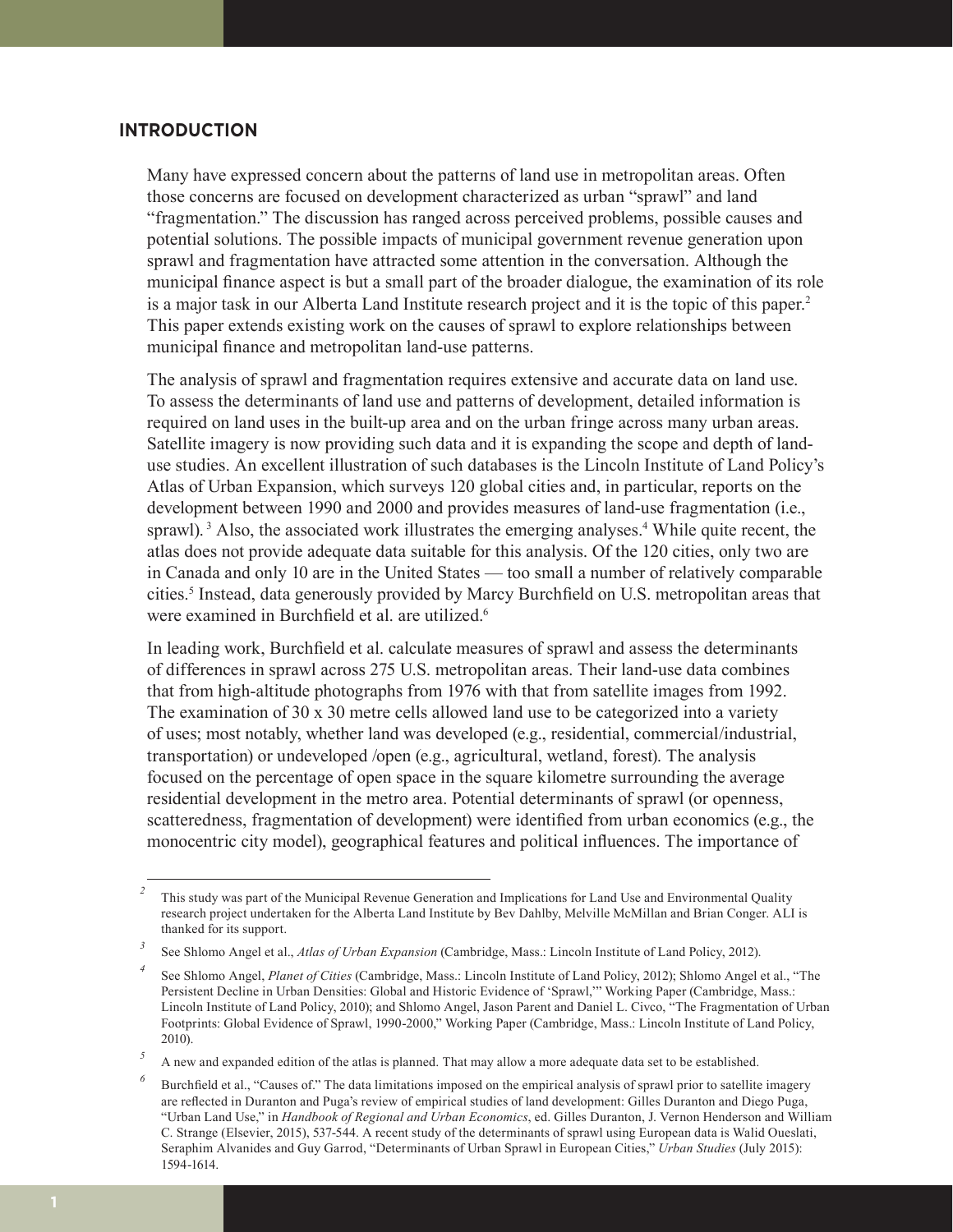intergovernmental transfers to local governments was included among the political factors. It was the only public finance variable included.

This study is directed towards better understanding the possible contribution of local public finance towards explaining sprawl. That is, do taxes, the type of taxes, and user charges (as well as transfers) matter? Local public finance data are generally not available or easily assembled on a metropolitan level. However, information is available for major cities, but that too is complicated by the fact that many local authorities (most commonly municipal governments and school boards) may be imposing taxes on residents. Fortunately, the Lincoln Land Institute has the Fiscally Standardized Cities database, which provides information on a collection of revenues and expenditures of cities that are comparable despite differences in the assignments or responsibilities and taxing authority of their composite local governments. That database exists for 112 cities.<sup>7</sup> Cities in that database are matched with the metropolitan areas in the Burchfield et al. data set resulting in 83 observations for which detailed public finance information is available. Those 83 observations are then analyzed following, or largely following, the approach and methods of Burchfield et al. Local public finance matters, in particular, greater reliance on property taxation reduces sprawl. In part to illustrate the implications of the findings and in part to assess potential implications for Canadian metro areas, the impacts of introducing the characteristics of two Alberta cities, Calgary and Edmonton, are subsequently estimated and discussed.

# **LOCAL PUBLIC FINANCE: IMPLICATIONS FOR URBAN SPRAWL?**

Local public finance matters have not been central in the land-use discussion nor has land use been central in the discussion of local public finance. However, the potential implications of local government finance alternatives have received some attention in the public finance literature. The approach has typically focused on the distorting effects of local taxes and on the merits of user charges to finance certain local government services.

The efficient provision of local public services has long attracted the attention of numerous economists. Much of their work has promoted the advantages of benefit taxation and of user charges (fees, levies) and has generally advocated that local governments rely more upon charges on beneficiaries where possible and less on local taxes. Properly defined, user charges have the advantage of revealing demand to the supplier and of indicating the costs of provision to users and so better guide resource use than if the service were financed by other means such as general taxes. User charges fit well services such as utilities (e.g., water and sewerage services), waste disposal, public transit, parking, recreational and cultural facilities, and opportunities are seen to be emerging for extending them to garbage collection and road services. Most closely related to the questions of land use have been concerns that new land developments have not been paying their way; that is, they have been subsidized because they have not been required to meet the costs that they have imposed on the community. A consequence is that new developments have been underpriced and that is seen to have encouraged sprawl. In turn, that

*<sup>7</sup>* That database has been expanded to 150 cities since the analysis for this paper was completed.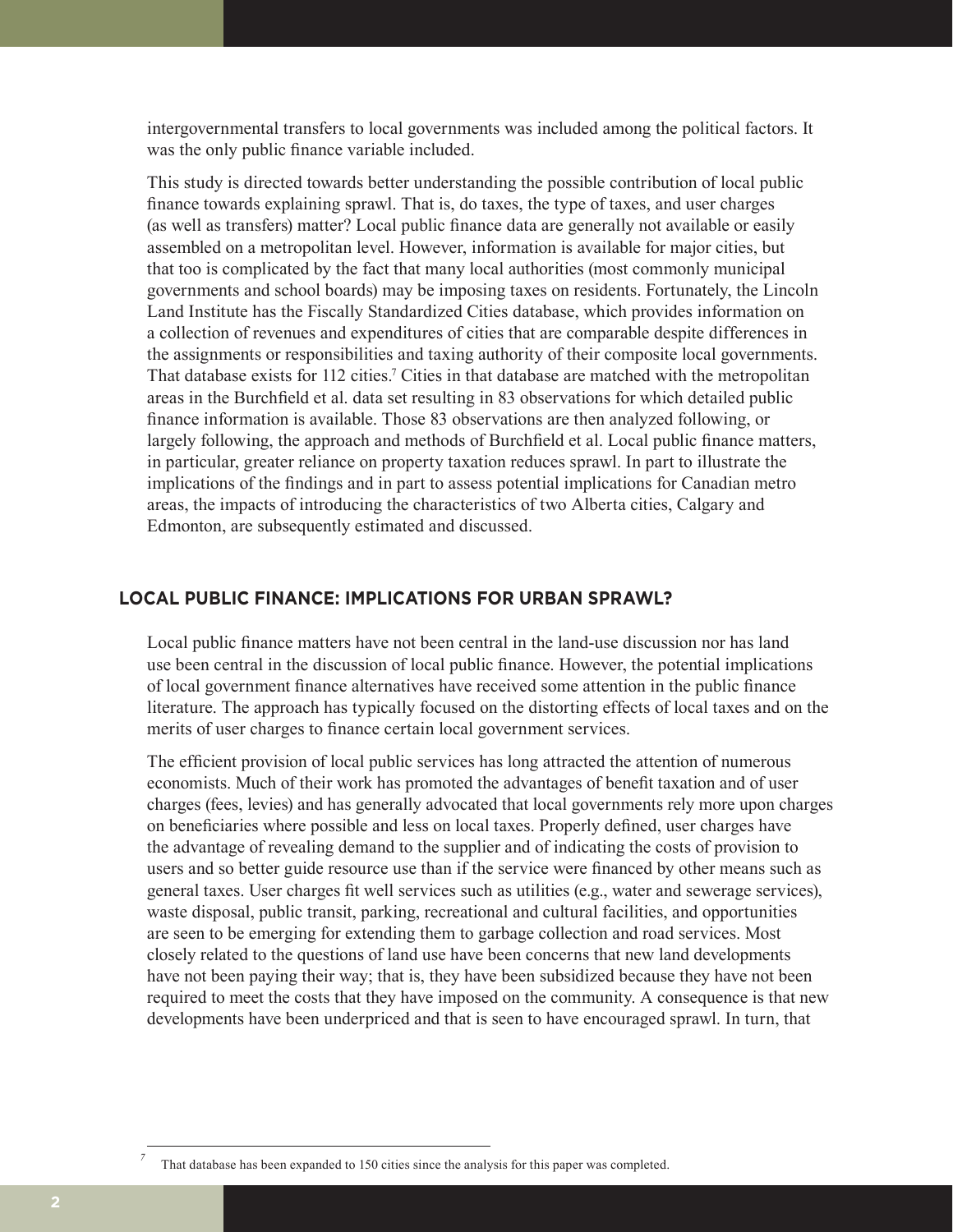has led to recommendations for and, indeed, the expanded use of development charges, impact fees, dedications, etc. Regardless, many see further potential for expanding the use of benefit charges.<sup>8</sup>

The possible impacts of local property taxes on urban sprawl have not gone unnoticed (although they have received less attention than user charges). Brueckner<sup>9</sup> provides a detailed theoretical analysis. He concludes the conventional property tax reduces the intensity of land development and encourages urban sprawl and socially inefficient land use. However the situation is complex and he qualifies his conclusion with the caveat that it is probably "roughly correct." Nonetheless, he believes that the property tax may be among various factors contributing to excessive growth of cities.<sup>10</sup> Arnott<sup>11</sup> provides a more extensive theoretical assessment of the effects of property taxes on land development than Brueckner but also concludes that the conventional property tax distorts land development and may be expected to contribute to sprawl. Arnott<sup>12</sup> proposes potentially feasible changes to the property tax system that could reduce the social welfare losses that result from the inferior intensity and timing of land development resulting from the existing property tax.

The analyses of Brueckner and Arnott provide interesting insights but provide limited assistance for empirical analysis. Their starting point or counterfactual alternative tax is the land-rent tax promoted by Henry George. A tax on land rent does not affect land use and development decisions. In contrast, the conventional property tax found in the United States and Canada taxes the value of land and improvements (value usually approximating or related to market value). Taxing land at market value and the capital invested in improvements distorts land-use decisions; in particular, land will be used less intensively (lower capital investment per unit of land) and development timing can be affected. As Brueckner and Arnott demonstrate, the interactions are complicated and the exact consequences for land use difficult to predict. The implication is, however, that distortions could be removed and welfare improved by converting to a tax on land rent. However, as discussions of their papers indicate, such a move may not be entirely appealing nor has it found support in the United States.13

*<sup>8</sup>* For discussions of the role for user fees and their implications, see (for example), Philip Bazel and Jack Mintz, "The Free Ride is Over: Why Cities, and Citizens, Must Start Paying for Much Needed Infrastructure," University of Calgary School of Public Policy Research Paper (May 2014); Harry Kitchen and Almos T. Tassonyi, "Municipal Taxes and User Fees," in *Tax Policy in Canada,* ed. Heather Kerr, Ken McKenzie and Jack Mintz (Canadian Tax Foundation, 2012), 9.1-9.34; and Enid Slack, "Municipal Finance and the Pattern of Urban Growth," C.D. Howe Institute Commentary (February 2002). Yinger argues that development charges may not be paid entirely by users but shared with the owners of undeveloped land: John Yinger, "Who Pays Development Fees?" in *Local Government and Land Use Policies in the United States: Understanding the Links,* ed. Helen Ladd and Wallace E. Oates (Lincoln Institute of Land Policy, Edward Elgar, 1998), 218-233.

*<sup>9</sup>* Jan K. Brueckner, "Property Taxation and Urban Sprawl," in *Property Taxation and Local Government Finance,* ed. Wallace E. Oates (Lincoln Institute of Land Policy, 2001), 153-172.

Brueckner's arguments about the property tax relate to and are supported by the underpricing of public infrastructure and of traffic congestion costs for which he advocates the expanded use of user fees. A third market failure he identifies is the value of open space. See Brueckner, "Urban Sprawl" for a discussion. There he also reviews his empirical work (based on 40 small to modest-sized urban areas) on the forces underlying urban expansion, which he identifies as population growth, household income, agricultural land value/rent, and commuting costs.

*<sup>11</sup>* Richard Arnott, "Effects of Property Taxation on Development Timing and Density: Policy Perspectives," *Brookings-Wharton Papers on Urban Affairs* (2006): 189-230.

 $l^2$  ibid.

*<sup>13</sup>* Also see Helen F. Ladd, "Theoretical Controversies: Land and Property Taxation," in *Local Government and Land Use Policies in the United States: Understanding the Links,* ed. Helen Ladd and Wallace E. Oates (Lincoln Institute of Land Policy, Edward Elgar, 1998), 25-40.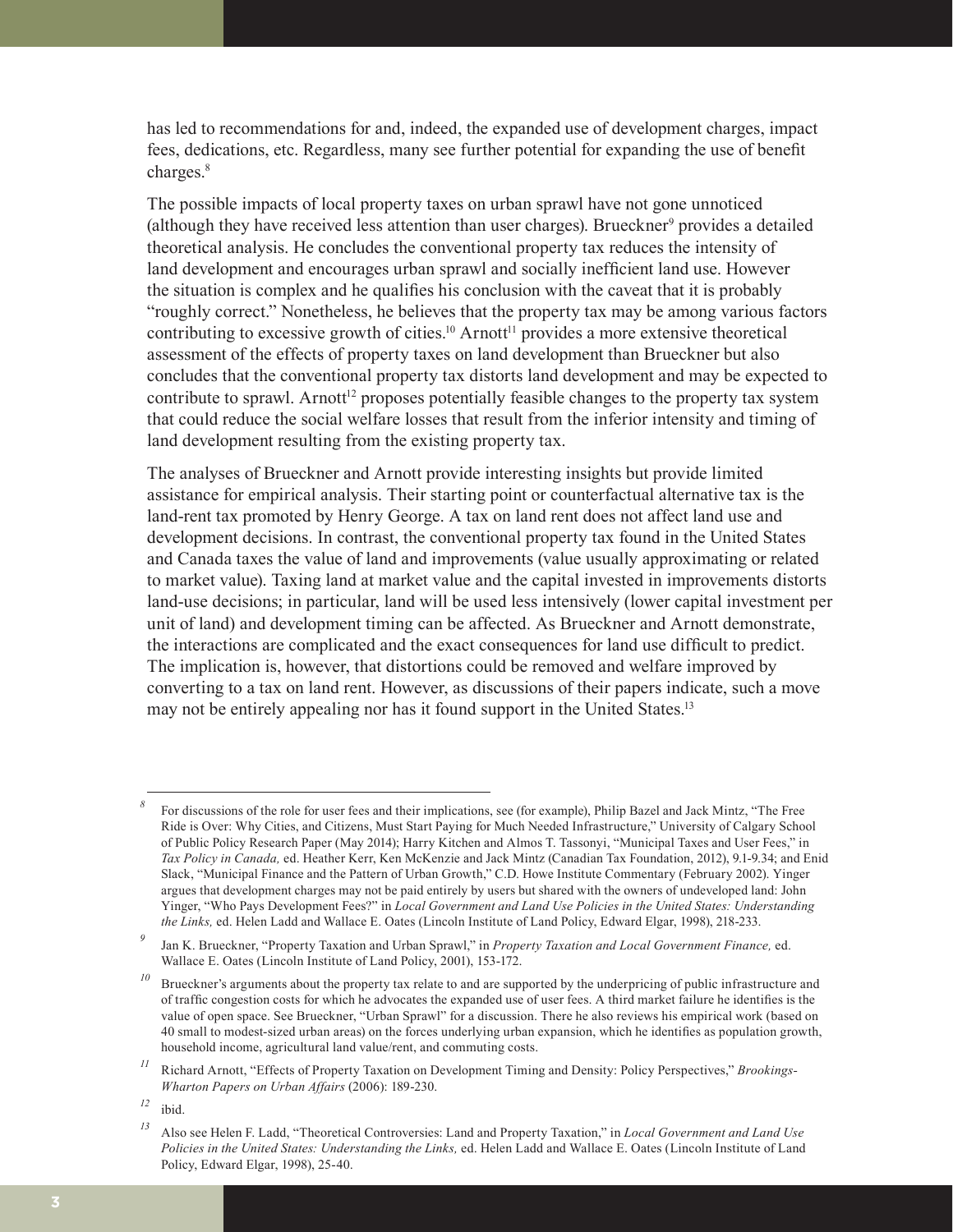The tax options before local governments in the United States are quite different. While the conventional property tax prevails, many local governments also use or have the potential to use sales taxes and even local income taxes. Local governments generate sales tax revenues in almost all states and local income (or payroll) taxes are levied in 14 states. Where utilized, each source generates revenues equivalent to about 22 per cent of the local property taxes (on average).14, 15 These alternative tax sources exist and are significant. In this environment, more or less reliance on property taxes implies less or more reliance upon sales or income taxes (if tax revenues are to be constant). Thus, it is a tradeoff or balance among two or three sources of local tax revenues in most states. The choice may be a significant determinant of land use. As already discussed, property taxes impose a cost on holding land (real property to be more accurate) — a cost that may be particularly significant for undeveloped land. Where local sales and/or income taxes substitute for property taxes, the cost of holding property is reduced as the cost of financing local services is shifted from property owners to consumers and income earners. The implications of varying reliance on different tax bases for land use are likely to be complicated to sort out but we suspect that a greater reliance on property taxation should discourage sprawl. In this paper, the issue is explored as a purely empirical question.

The literature on urban land use has often noted local public finance attributes as possibly having some influence, but relatively few empirical investigations include them, particularly in any comprehensive fashion.<sup>16</sup> This work is intended as a step towards correcting that deficiency. Measures of the utilization of user charges and of the reliance on property taxes are variables included in our analysis. Also, following Burchfield et al.,<sup>17</sup> and because transfers are the third major source of local government funds, transfers are also included.

# The Public Finance Data

Public finance data used in this analysis comes from the Lincoln Land Institute's Fiscally Standardized Cities database. These data come from the collection of revenue and expenditure data for 112 large U.S. cities standardized so as to make the data comparable across cities despite financing and service arrangements differing among cities due to differences in the assignments of responsibilities among municipal and (possibly) overlying counties, school districts and other special districts. In providing "a full picture of revenues raised from city residents and businesses and spending on their behalf," it serves to reflect the public finances of the larger region and is taken as representing the local finances of the metro area.18 The public

*<sup>14</sup>* These numbers come from the U.S. *Statistical Abstract*, 2012. For an overview of local government taxes in the United States see David L. Sjoquist, Sally Wallace and Barbara Edwards, "What a Tangled Web: Local Property, Income and Sales Taxes," in *City Taxes, City Spending*, ed. Amy Ellen Schwartz (Edward Elgar, 2004), 42-70.

<sup>&</sup>lt;sup>15</sup> Canadian local governments rely almost exclusively (i.e., close to 100 per cent) on property taxes. Dahlby and McMillan examine the need of Alberta cities for alternative sources of tax revenues and assess the merits of alternative sources: Bev Dahlby and Melville McMillan, "Do Local Governments Need Alternative Sources of Tax Revenue? An Assessment of the Options for Alberta Cities," University of Calgary School of Public Policy Research Paper (September 2014).

<sup>&</sup>lt;sup>16</sup> Overviews discussing, among other factors, the possible roles of local public finance upon land use are Ladd, "Introduction," and McGuire and Sjoquist, "Urban Sprawl." Wassmer provides a comprehensive review of theoretical and empirical works on the determinants of sprawl with a focus on the role of property taxes: Robert W. Wassmer, "Further Empirical Evidence on Property Taxation and the Occurrence of Urban Sprawl," Working Paper WP16RW1 (Lincoln Institute of Land Policy, March 2016). Wassmer also presents new empirical results.

*<sup>17</sup>* Burchfield et al., "Causes of."

<sup>&</sup>lt;sup>18</sup> See Lincoln Institute of Land Policy website, "Fiscally Standardized Cities," http://www.lincolninst.edu/subcenters/fiscallystandardized-cities/, for information and the data set.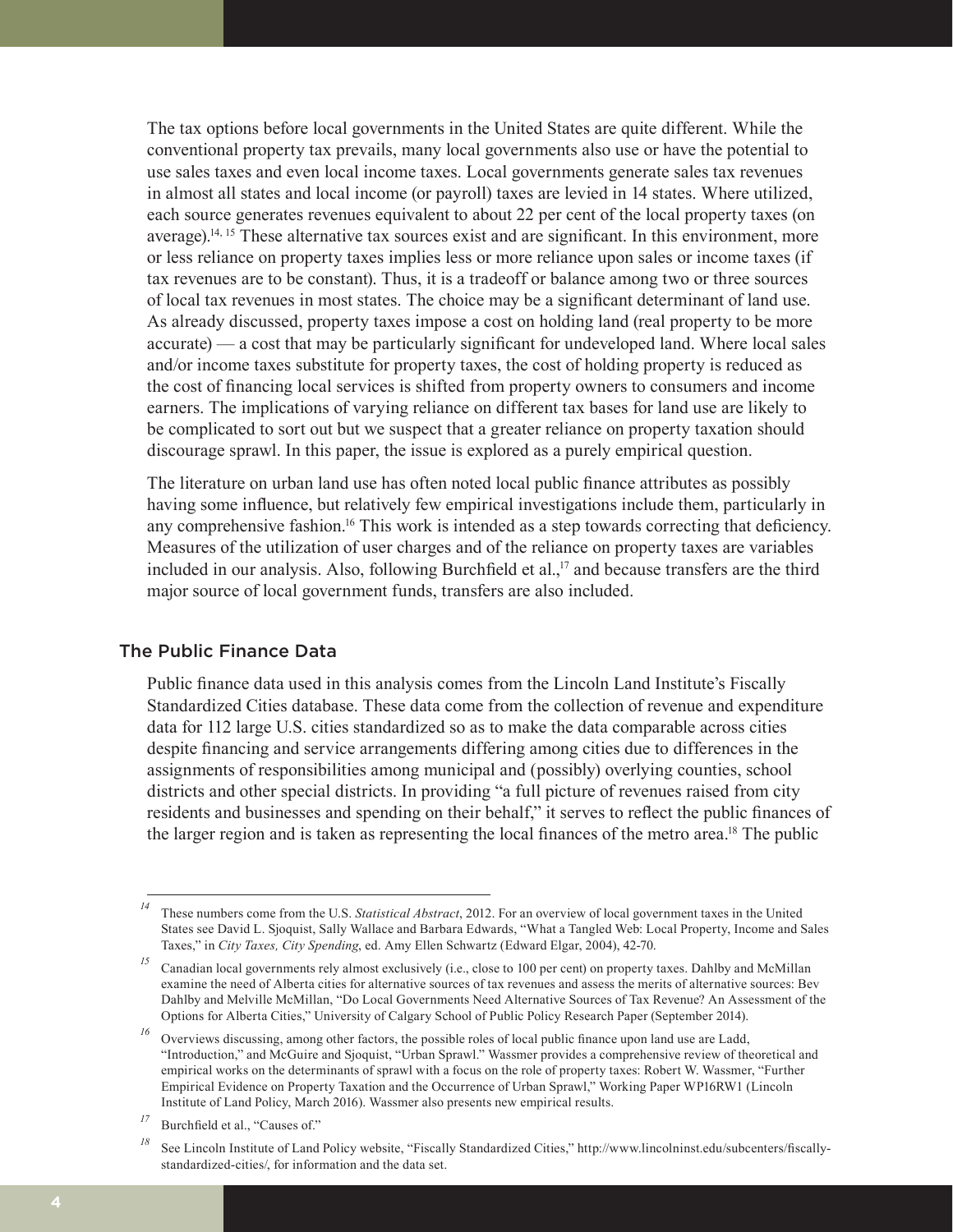finance data are for 1977, the earliest year for which the data are available and the closest to the 1976 base-year metropolitan data of Burchfield et al.

The available public finance data cover only a subset of the 275 metropolitan areas studied by Burchfield et al.<sup>19</sup> While there are 112 cities in the Fiscally Standardized data, 83 observations for 1977 are realized. The shrinkage in the numbers is due to some cities being part of a single metropolitan area in the Burchfield et al. data (e.g., Phoenix and Mesa, Ariz.) and a few cities not being included in the data (e.g., Anchorage). Where two or more standardized cities are included within a single metro area, the data are combined into a weighted average reflecting 1977 city populations. Even so, the metro area populations exceed those of the available cities. That is also the case even when the metro area is associated with only a single city. Only for Lincoln, Neb. does the city encompass the full metro area. On average, the standardized city population is 46.2 per cent of the metro area population as reported in Burchfield et al. and the values range from 12.8 per cent to 100 per cent with a standard deviation of 19.3. This means, of course, that the standardized city data, although covering less than the full metro community, is assumed to provide a good approximation or characterization of the public finances of the metro region. Given that the public finances of neighbouring local governments are known to parallel one another fairly closely,<sup>20</sup> especially within states, and that the dominant jurisdiction can have a large influence, the assumption may not be seriously violated. However, this issue needs to be monitored. Regardless, resource limitations make it very difficult to consider further refinements. As it turns out, the empirical results suggest that the data from the Fiscally Standardized Cities database serve well.

Local taxes are a major source of local government revenue and local property taxes are the dominant source of local taxes. Because of their significance and because of the cost property taxes impose on holding land, we are especially interested in the role of property taxes in the local tax structure. To measure this, the property tax variable utilized is: property tax revenues as a percentage of total tax revenues in the metro area. Across the 83 observations, property taxes averaged 72.4 per cent of the total taxes collected in the fiscally standardized cities/ metro areas in 1977 (Table 1). Conveniently, for the purposes of this analysis, there is a wide range in the relative contribution of property taxes; from 28.1 to 99.5 per cent of total taxes with a standard deviation of 17.1. The other taxes are primarily sales taxes (of various types), individual income taxes and miscellaneous taxes. Across the 111 standardized cities (excluding Washington D.C. as a special case), sales taxes contributed 15.9 per cent of taxes and income taxes 4.9 per cent.

User charges are an important source of local government revenue and are expected to be a possible determinant of land use. To provide an indicator of their relative magnitude, the charges variable used here is charges as a percentage of total taxes. Charges encompass a long list of possibilities. Those charges most related to land use are chosen, including sewerage charges, water utility revenues, solid waste charges, special assessments (typically used for specific local improvements) and "other" charges. These amount to about less than half of total charges. Major charges that are omitted are hospital charges and electricity revenue (which together exceed the revenue of those selected for inclusion). Electricity (and also gas) utility revenue is excluded because only a minority of the cities report those as revenue

*<sup>19</sup>* Burchfield et al., "Causes of."

<sup>&</sup>lt;sup>20</sup> See, for example, Jan K. Brueckner, "Strategic Interaction Among Governments: An Overview of Empirical Studies," *International Regional Science Review* (April 2003): 175-188; and Sebastian Hauptmeiera, Ferdinand Mittermaierb and Johannes Rinckec, "Fiscal Competition over Taxes and Public Inputs," *Regional Science and Urban Economics* (May 2012): 407-419.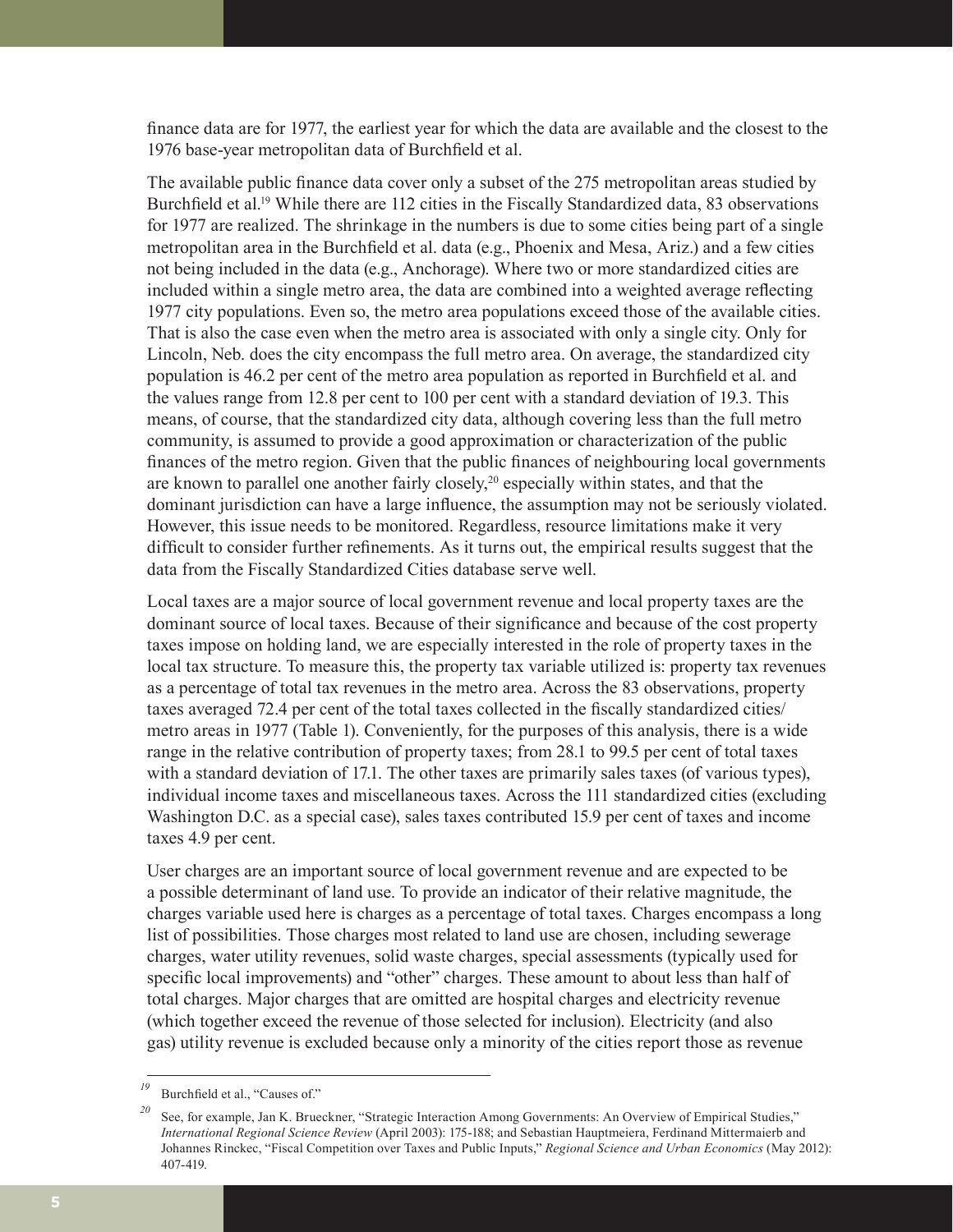sources. Clearly, many cities rely upon private firms to provide and charge for electricity and gas. Almost all cities report each of the charges we selected (with solid waste fees being less common). These charges amount to the equivalent of 22.4 per cent of total tax revenue on average and vary widely with a range from 3.4 to 50.7 per cent.

|                                           | Mean | Minimum                                 | Maximum | <b>Standard Deviation</b> |
|-------------------------------------------|------|-----------------------------------------|---------|---------------------------|
|                                           |      | Measured as a Percentage of Total Taxes |         |                           |
| Property taxes                            | 72.4 |                                         | 99.5    |                           |
| Charges (selected)                        | 22.4 |                                         | 50.     |                           |
| Transfers                                 |      |                                         | 2524    | 38.                       |
| Measured as a Percentage of Total Revenue |      |                                         |         |                           |
| Property taxes                            | 25 R |                                         |         |                           |
| Charges (selected)                        |      |                                         |         |                           |
|                                           |      |                                         |         |                           |

| TABLE 1 | <b>SUMMARY STATISTICS OF THE PUBLIC FINANCE VARIABLES, 1977</b> |  |
|---------|-----------------------------------------------------------------|--|
|         |                                                                 |  |

Source: Lincoln Land Institute, Fiscally Standardized Cities database.

Transfers from other governments may be the surprising element here. Intergovernmental grants exceed total taxes and are, on average, the equivalent of 112.1 per cent of total taxes. Again, the variation across the cities/metro areas is large; from 46.3 to 254.4 per cent with a standard deviation of 38.7. The reason for the magnitude of intergovernmental transfers is that the standardized cities data includes school districts and schools are heavily supported by grants, particularly grants from the state governments. On average, school districts obtain about one-half their funding from transfers (and over 40 per cent from property taxes). Of the 111 standardized cities, city governments averaged about 31 per cent of their revenues from transfers, only slightly less than the revenues from taxes.<sup>21</sup> Per capita, transfers in 1977 amounted to \$390.

Further insight into local finances is provided by the data in the lower panel of Table 1. There, the summary statistics for property taxes, charges and transfers are reported as a percentage of total revenue (rather than of tax revenue). Transfers, at 38 per cent, are the single largest source of revenues for the local governments. That implies that own-source revenues amount to 62 per cent. Total taxes are about 35 per cent. The specific sources of own-source revenues we analyze are property taxes at 25.8 per cent and the selected charges (as noted above) at 7.6 per cent. All variables report a wide range in the values across the observations. To add a dimension to the magnitude of the local public sector in the city/metro areas, the own-source revenue of the local governments amounted to about 11 per cent of per capita incomes. Hence, local government revenue policies should have a noticeable impact on citizens.<sup>22</sup>

*<sup>21</sup>* City governments and school districts represent over 80 per cent of the standardized cities, with counties and special districts accounting for the remainder.

<sup>&</sup>lt;sup>22</sup> For overviews of local public finance in the United States, refer to J. Edwin Benton, "Trends in Local Government Revenues: The Old, the New and the Future," in *Municipal Revenues and Land Policies*, ed. Gregory K. Ingram and Yu-Hung Hong (Lincoln Institute of Land Policy, 2010), 81-112; and Michael A. Pagano, "Creative Designs of the Patchwork Quilt of Municipal Finance," in *Municipal Revenues and Land Policies*, ed. Gregory K. Ingram and Yu-Hung Hong (Lincoln Institute of Land Policy, 2010), 116-140.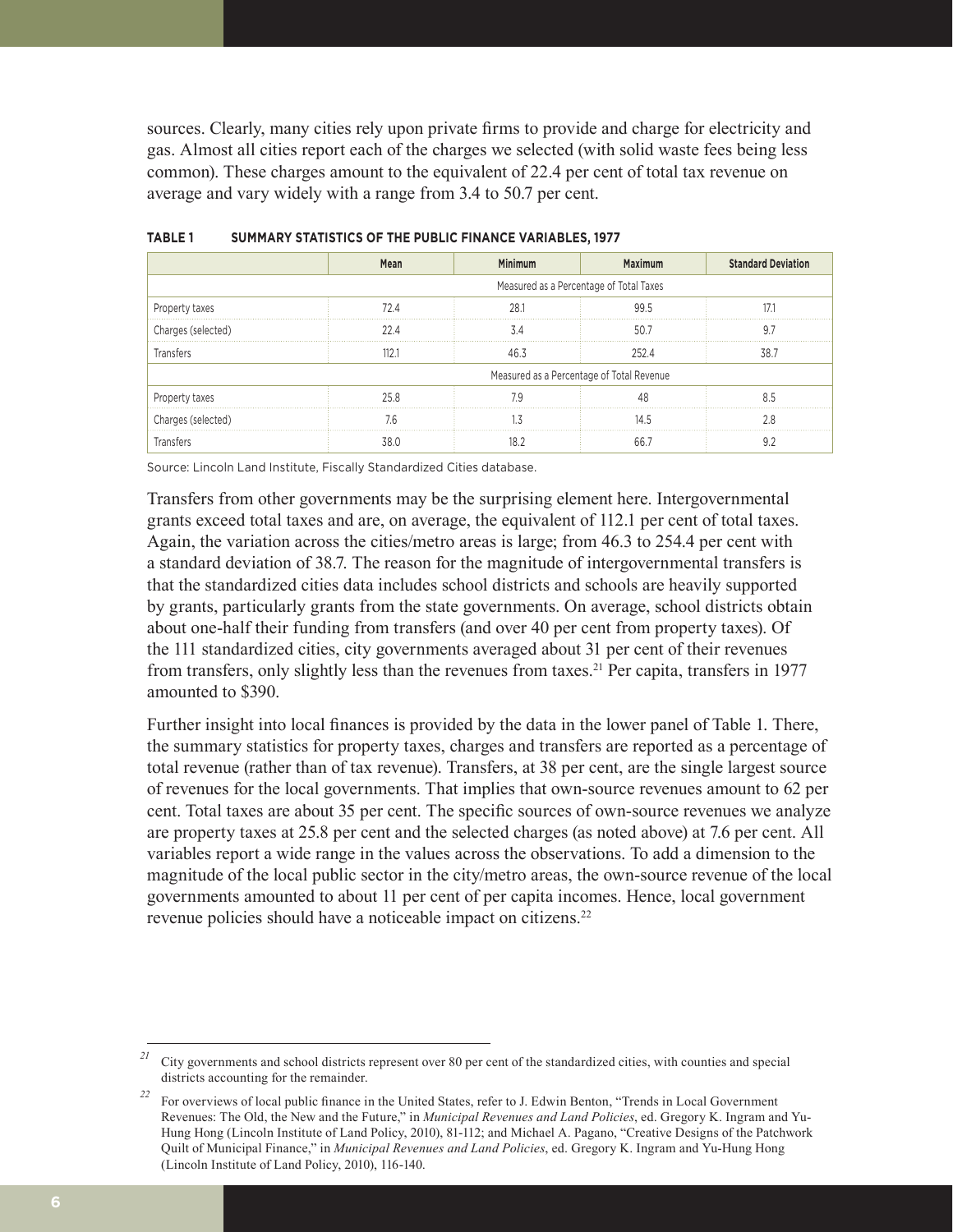#### The Burchfield et al. Independent Variables

Burchfield et al. assembled a substantial and detailed file of data with which to evaluate the causes of sprawl as measured in 1976 and 1992. The summary statistics of the independent variables appearing in the regression results reported in their paper are presented in Table 2 for the 83 observations analyzed here. The only notable differences in these data compared to Burchfield et al.'s 275 observations are that the means and standard deviations for streetcar passengers per capita in 1902 and the elevation range on the urban fringe had larger means and standard deviations in our data set.<sup>23</sup> The first 11 variables in the table (i.e., those listed down to intergovernmental transfers) plus the percentage population growth 1970–1990 appeared (though not necessarily consistently) with significant coefficients in their regression results. These variables are employed, in addition to the public finance variables, in this analysis.

It is helpful to familiarize the reader with the Burchfield et al. variables but, given the thorough treatment in Burchfield et al.,<sup>24</sup> there is no need to discuss them in detail. The variables are selected to reflect the implications of the monocentric city model, geographic features and political factors.

The implications of the monocentric city model are characterized in two variables. Differences among cities in business/industry structure and resulting locations of employment is captured by the share of the employment in the central sector of the metro area in 1977. The underlying belief is that cities with more centralized employment will be more compact. The measure of streetcar passengers in 1902 is intended to capture lower transportation costs, clearly with historical implications.<sup>25</sup> Demographic features are included in this group of variables.

<sup>&</sup>lt;sup>23</sup> For streetcar passengers, the mean here of 65.1 contrasts with the Burchfield et al. mean of 21.5, while the elevation range mean here is 731.6 metres as compared to 542.4 metres.

*<sup>24</sup>* Burchfield et al., "Causes of."

<sup>&</sup>lt;sup>25</sup> Bars and restaurants per capita were tried as an amenity variable and road density to indicate car-friendliness, but neither was found important.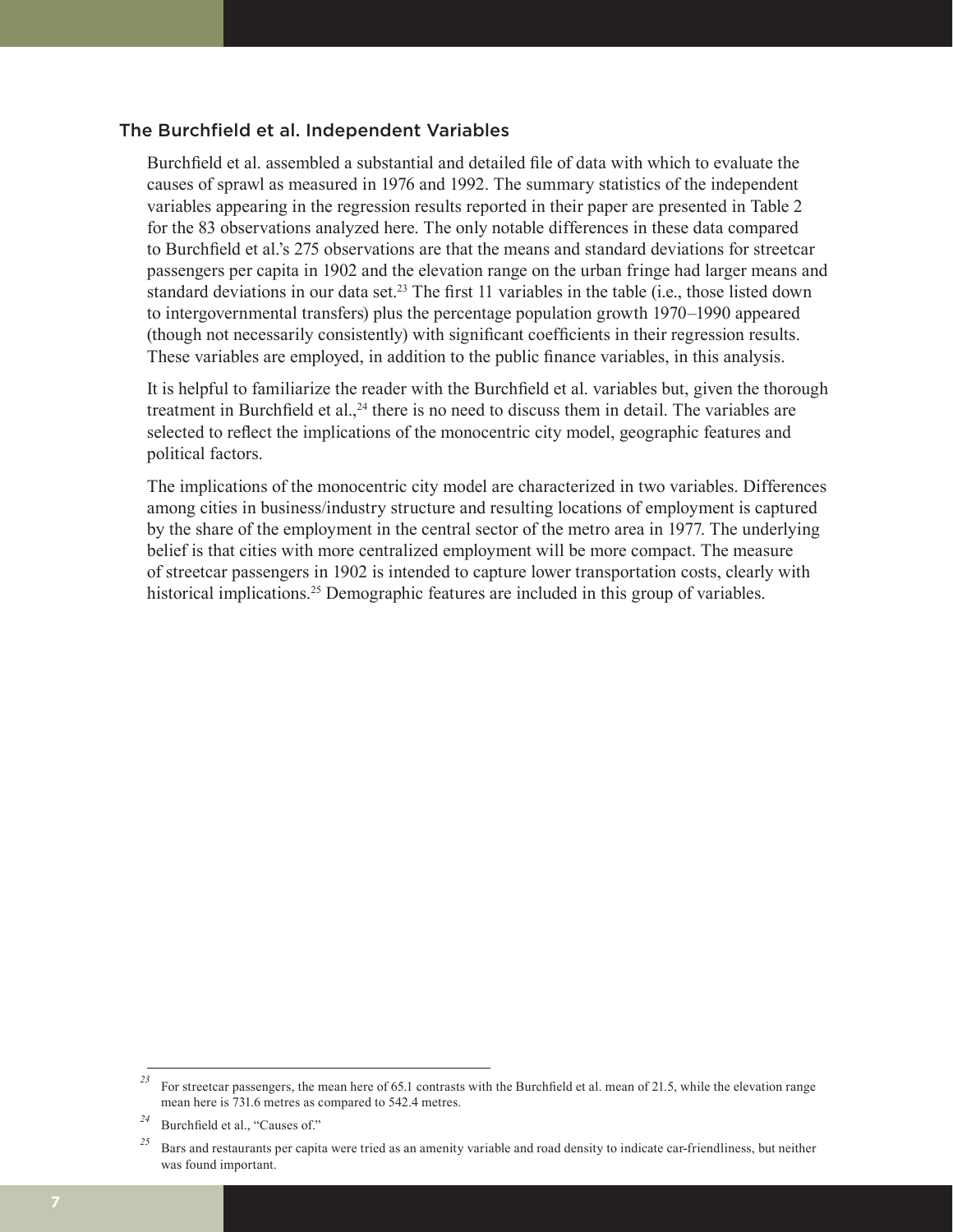# **TABLE 2 SUMMARY STATISTICS OF BURCHFIELD ET AL. VARIABLES FOR 83 OBSERVATIONS** Table 2. Summary Statistics of Burchfield et al. Variables

|                                                          | Mean    | Minimum  | Maximum | Standard<br>Deviation |
|----------------------------------------------------------|---------|----------|---------|-----------------------|
| Centralized-sector<br>employment 1977                    | 22.7    | 20.8     | 25.2    | 0.91                  |
| Streetcar passengers per<br>capita 1902                  | 65.1    | 0        | 312.6   | 98.3                  |
| Mean decennial %<br>population growth 1920-<br>1970      | 27.7    | 5.9      | 117.1   | 19.8                  |
| Std. dev. decennial %<br>population growth 1920-<br>1970 | 13.7    | 2.3      | 85.6    | 13.1                  |
| % of urban fringe<br>overlying aquifers                  | 27.6    | 0        | 100.0   | 34.7                  |
| Elevation range in urban<br>fringe (m)                   | 731.6   | 4        | 4048    | 924.7                 |
| Terrain ruggedness index<br>in urban fringe (m)          | 8.25    | 0.06     | 34.29   | 7.82                  |
| Mean cooling degree-<br>days                             | 1388.4  | 108.3    | 3972.5  | 881.3                 |
| Mean heating degree-<br>days                             | 4350.6  | 242.6    | 8138.3  | 2021.6                |
| % of urban fringe<br>incorporated 1980                   | 8.01    | 0.89     | 33.51   | 6.87                  |
| Intergov. transfers as %<br>of local revenues 1967       | 34.2    | 17.9     | 54      | 7.9                   |
| Bars and restaurants per<br>thousand people              | 1.45    | 0.85     | 2.48    | 0.28                  |
| Major road density in<br>urban fringe (m/ha)             | 0.87    | 0.05     | 1.54    | 0.34                  |
| % population growth<br>1970-1990                         | 35.46   | $-15.6$  | 179.8   | 36.4                  |
| Herfindahl index of<br>incorporated place sizes          | 0.28    | 0.015    | 0.93    | 0.24                  |
| Latitude                                                 | 37.2    | 25.8     | 47.6    | 4.8                   |
| Longitude                                                | $-93.2$ | $-122.7$ | $-71.4$ | 14.6                  |

Metro areas having faster decennial population growth (from 1920–1970) are expected to develop land more quickly, in part to keep commuting costs low, and leave less open space. That is, faster growth is expected to be associated with less sprawl. The percentage population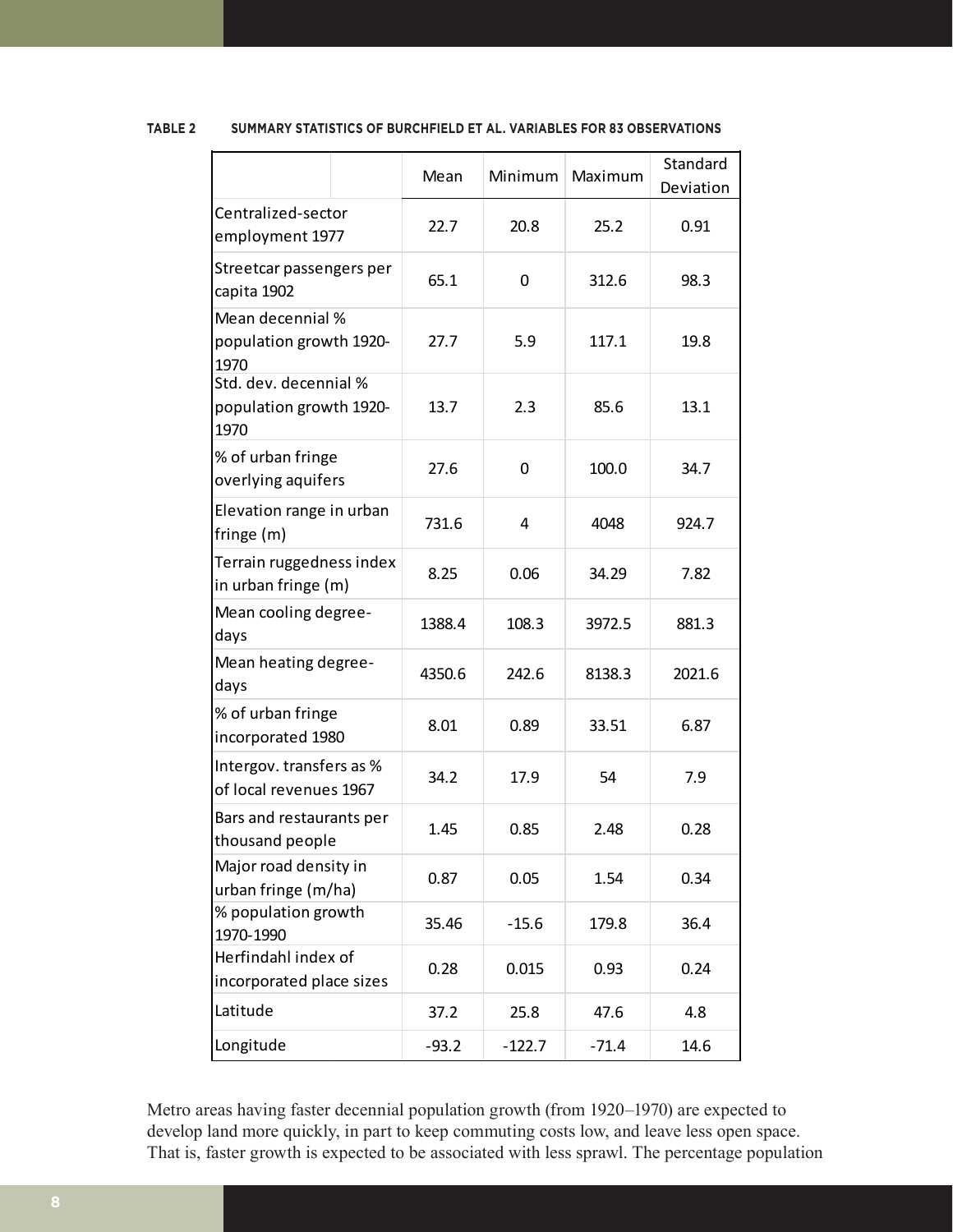growth 1970–90 serves as a supplementary indicator. A more uncertain rate of growth, as measured by the standard deviation of decennial population growth, is expected to be linked to greater sprawl, particularly due to more leapfrogging development.

Geographic and environmental features are reflected in a second group of variables. The presence of aquifers at the urban fringe affords the opportunity to drill wells rather than connect to water systems and is projected to be associated with more scattered development. Steep elevation range at the urban fringe (as mountains) is expected to discourage sprawl as "sprawl hits the wall." Small-scale irregularities, measured by the ruggedness index, are expected to have the opposite effect. Open space is expected to be more desirable in temperate climates so extremes of temperature (more heating and cooling days) are projected to reduce sprawl. Latitude and longitude provide less precise proxies of geographical features.

Political features are also expected to influence the scatteredness of development. Regulation of development stands out. Fewer restrictions are felt to exist outside incorporated areas; that is, in the counties beyond cities and towns. Hence, the variable accounting for the percentage of the urban fringe incorporated in 1980. While the jurisdictional fragmentation of metropolitan areas is considered to have an uncertain effect, the Herfindahl index of place sizes was examined and did not contribute to the explanation of sprawl. Finally, it is projected that the higher the percentage that transfers are of local revenues imply a lower cost of local government services to local residents and, so, promote sprawl.

From their analysis, Burchfield et al. conclude:

"We find that sprawl is positively associated with the degree to which employment is dispersed; the reliance of a city on the automobile over public transport; fast population growth; the value of holding on to undeveloped plots of land; the ease of drilling a well; rugged terrains and no high mountains; temperate climate; the percentage of land in the urban fringe not subject to municipal planning regulations; and low impact of public service financing on local taxpayers."  $(p. 625.)^{26}$ 

## Specifics of the Burchfield et al. Sprawl Indexes

Burchfield et al. calculate two measures of sprawl: a stock index and a flow index. Both measure sprawl in the neighbourhood of an average residential property. Essentially, sprawl is measured as the amount of undeveloped land surrounding an average urban dwelling.

The stock index is the simpler of the two measures. For each  $30 \times 30$  metre cell of residential development, the percentage of open space in the immediately surrounding square kilometre is calculated and the average across all residential development in the metropolitan area is calculated to arrive at the sprawl index. Thus, the index is "the percentage of undeveloped land in the square kilometre surrounding an average residential development."<sup>27</sup> This index is calculated for each metro area for 1976 and for 1992. A metro area's values for the two years are highly consistent.<sup>28</sup> This consistency is suggested by the values in Table 3 for the two years.

*<sup>26</sup>* This summary differs somewhat from the statement in the Abstract (p. 587). That reads, "Ground water availability, temperate climate, rugged terrain, decentralized employment, early public transit infrastructure, uncertainty about metropolitan growth, and unincorporated land in the urban fringe all increase sprawl." Part of the difference may be emphasis and strength of the empirical results, but noting that sprawl is associated with past population growth (p. 625) appears contrary to the empirical results.

*<sup>27</sup>* Burchfield et al., "Causes of." p.600

<sup>&</sup>lt;sup>28</sup> The correlation coefficient for the 275 Burchfield et al. data is 0.96 and it is 0.95 for the 83 observations in this study.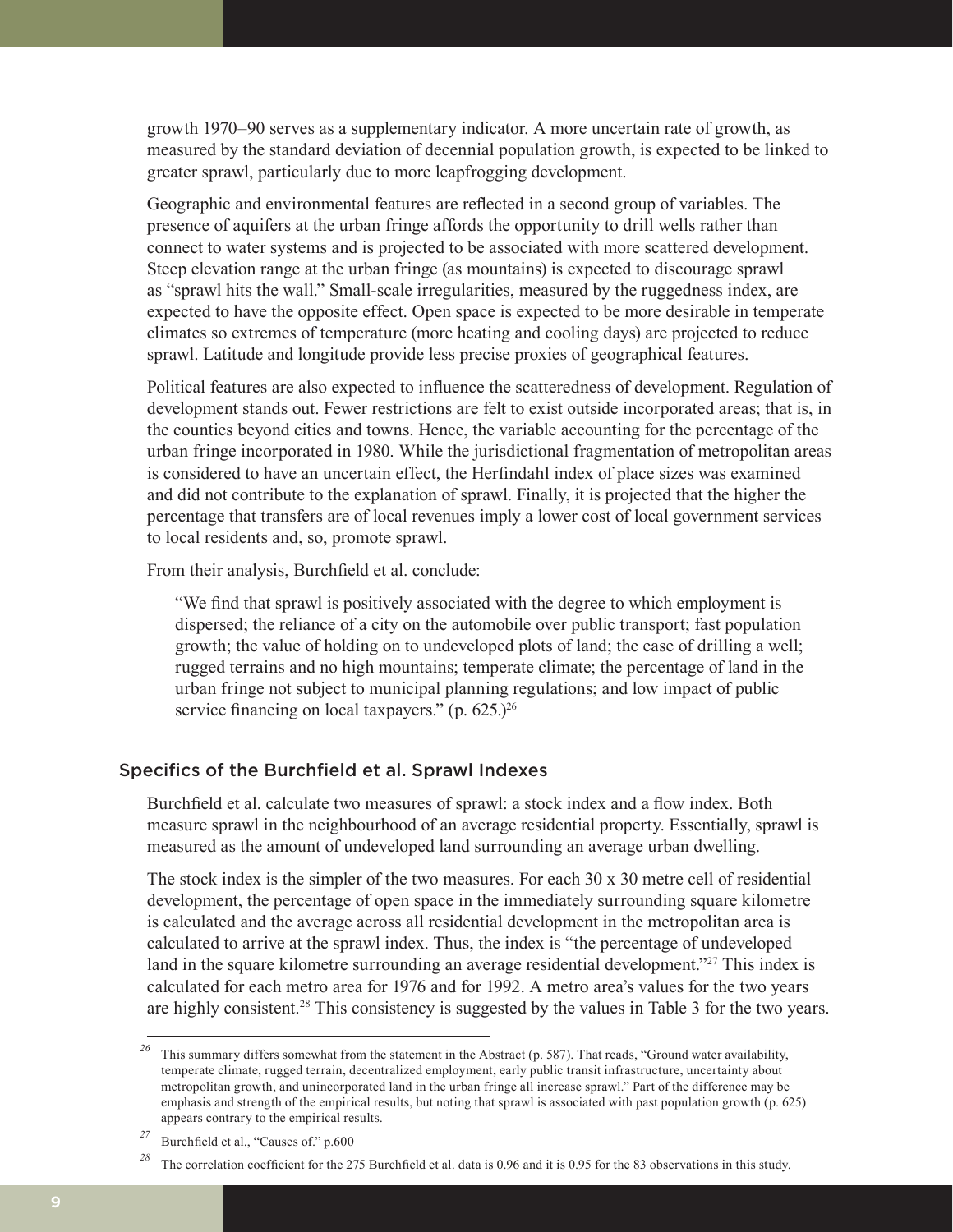There is substantial variation in the values across the metro areas — from about 20 (Miami-Ft. Lauderdale, Fla.) to about 63 (Knoxville, Tenn.).

|                | Mean | imum. |       |  |
|----------------|------|-------|-------|--|
| wl 1976        |      |       |       |  |
| awl 1992       |      |       |       |  |
| Sprawl 1976-92 |      |       | ے. لا |  |

**TABLE 3 SUMMARY STATISTICS OF BURCHFIELD ET AL. SPRAWL INDEXES FOR 83 OBSERVATIONS**

Burchfield et al. also calculate a flow-sprawl index. This index indicates how sprawl relates to new development between 1976 and 1992. In this case the calculation proceeds as follows: "we identify 30-metre cells that were not developed in 1976 but were subject to development between 1976 and 1992, calculate the percentage of land not developed by 1992 in the square kilometer containing each of these 30-metre cells, and average across all such newly developed cells in the metropolitan area."29 This index measures the average sprawl in the neighbourhood of residential property developed between 1976 and 1992. The average value for this measure is 59.2; that is, there is more open space nearby new residential development than nearby the average residential property within a metro area (for which the value was 40.6 in 1992). Again, the range of values is wide; from 33.4 in Phoenix to 79.2 in Pittsburgh. $30$ 

Burchfield et al. are most interested in explaining the flow-sprawl index but find the same variables also explain the stock indexes. The primary interest in this paper is to explain the cross-sectional variation in the stock but the flow index is also examined though to a lesser extent. Similar results are obtained using each.

# **A SERIES OF REGRESSIONS AND THEIR RESULTS**

A useful starting point is a comparison of regression results of the Burchfield et al. specification of their Sprawl 1992 model with those when the three public finance variables are added. Those results appear in Table 4. The first column shows the level of significance of the Burchfield et al. model when estimated on their 275 observations. Only one variable, centralized sector employment, did not have a significant coefficient. All the others were significant, two at the five-per-cent level and eight at the one-per-cent level.

The regression results with the same specification but with 83 observations were not nearly so strong (although the  $\mathbb{R}^2$  increased from 0.404 to 0.547). With the smaller number of observations, only the presence of aquifers had a coefficient significant at the one-per-cent level and heating days at the five-per-cent level. Decennial population growth and transfers as a percentage of revenue were significant at the 10-per-cent level. The significance of the percentage of the urban fringe incorporated fell just under the 10-per-cent level.

*<sup>29</sup>* Burchfield et al., "Causes of." p.599

*<sup>30</sup>* The correlation of Sprawl 1976-92 with Sprawl 1976 is 0.60 and with Sprawl 1992 is 0.77.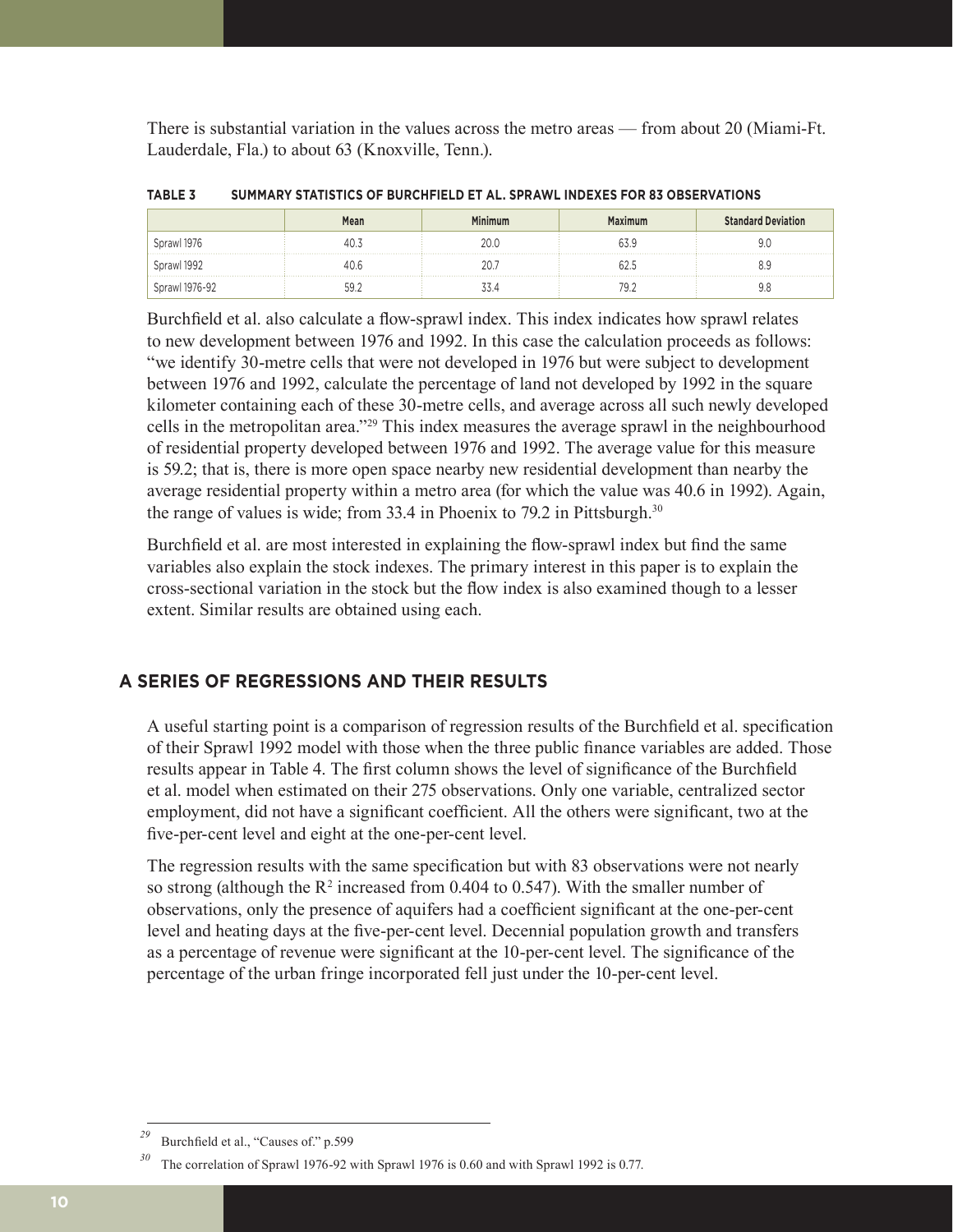|                             | <b>Burchfield et al. Specification</b> |                                     | <b>Public Finance Variables Added</b> |
|-----------------------------|----------------------------------------|-------------------------------------|---------------------------------------|
|                             | Significance when 275 Observations     | <b>Coefficient (Standard Error)</b> | <b>Coefficient (Standard Error)</b>   |
| Centralized-sector          |                                        | $-0.95109$                          | $-0.88657$                            |
| employment 1977             |                                        | 0.80792                             | 0.90550                               |
| Streetcar passengers        | ***                                    | $-0.01678$                          | $-0.02699$                            |
| per capita 1902             |                                        | 0.01156                             | $(0.01233)$ **                        |
| Mean decennial % population | ***                                    | $-0.19395$                          | $-0.19828$                            |
| arowth 1920-1970            |                                        | $(0.11020)^*$                       | $(0.11946)^{^{\circ}}$                |
| Std. dev. decennial %       | **                                     | 0.03167                             | 0.02945                               |
| population growth 1920-1970 |                                        | 0.13349                             | 0.15733                               |
| % of urban fringe           | ***                                    | 0.09432                             | 0.09645                               |
| overlying aquifers          |                                        | $(0.02297)$ ***                     | $(0.02441)$ ***                       |
| Elevation range in          |                                        | $-0.00217$                          | $-0.00171$                            |
| urban fringe (m)            |                                        | 0.00210                             | 0.00209                               |
| Terrain ruggedness index    |                                        | 0.29562                             | 0.28289                               |
| in urban fringe (m)         |                                        | 0.28834                             | 0.28847                               |
| Mean cooling degree-days    | e si                                   | $-0.00532$                          | $-0.00559$                            |
|                             |                                        | 0.00351                             | $(0.00339)^{6}$                       |
| Mean heating degree-days    | ***                                    | $-0.00286$                          | $-0.00287$                            |
|                             |                                        | $(0.00142)$ **                      | $(0.00144)$ **                        |
| % of urban fringe           | ***                                    | $-0.18395$                          | $-0.19331$                            |
| incorporated 1980           |                                        | $(0.11163)^{6}$                     | $(0.12182)^{6}$                       |
| Intergov. transfers as      | 222                                    | 0.18125                             |                                       |
| % of local revenues 1967    |                                        | $(0.10456)^*$                       |                                       |
| Property tax as percentage  |                                        |                                     | $-0.08592$                            |
| of total taxes              |                                        |                                     | $(0.05344)^{^{\circ}}$                |
| Charges as percentage       |                                        |                                     | $-0.07949$                            |
| of total taxes              |                                        |                                     | 0.09493                               |
| Transfers as percentage     |                                        |                                     | 0.01570                               |
| of total taxes              |                                        |                                     | 0.02085                               |
|                             |                                        | 79.979                              | 91.989                                |
| Constant                    |                                        | $(22.893)***$                       | $(23.378)***$                         |
|                             |                                        |                                     |                                       |
| Observations                | 275                                    | 83                                  | 83                                    |
| Adjusted R2                 | 0.404                                  | 0.5467                              | 0.5539                                |

#### **TABLE 4 INITIAL REGRESSION RESULTS ON SPRAWL 1992**

Note: Standard errors are heteroskedastic-consistent. \*\*\*, \*\* and \* indicate significance at the one-, five- and 10-per-cent levels. ^ indicates significance between the 10- and 12-per-cent levels.

The results when our public finance variables are added to the Burchfield et al. specification (less their transfers percentage) are presented in the adjacent column. Aquifers and mean heating days again have significant coefficients at the same levels. The coefficient of streetcar passengers now becomes significant at the five-per-cent level. Decennial population growth slips to just below the 10-per-cent level and the incorporated percentage of the urban fringe is, as with the Burchfield et al. specification, not significant but marginally under the 10-per-cent level. Mean cooling days now also has a coefficient barely missing the 10-per-cent standard. The addition of the public finance variables only slightly improves the fit (to an  $\mathbb{R}^2$  of 0.554). None of those variables (including transfers) have coefficients significant at the conventional levels but the signs are as expected and the property tax variable, with a  $t = -1.61$ , is only marginally below the 10-per-cent criterion.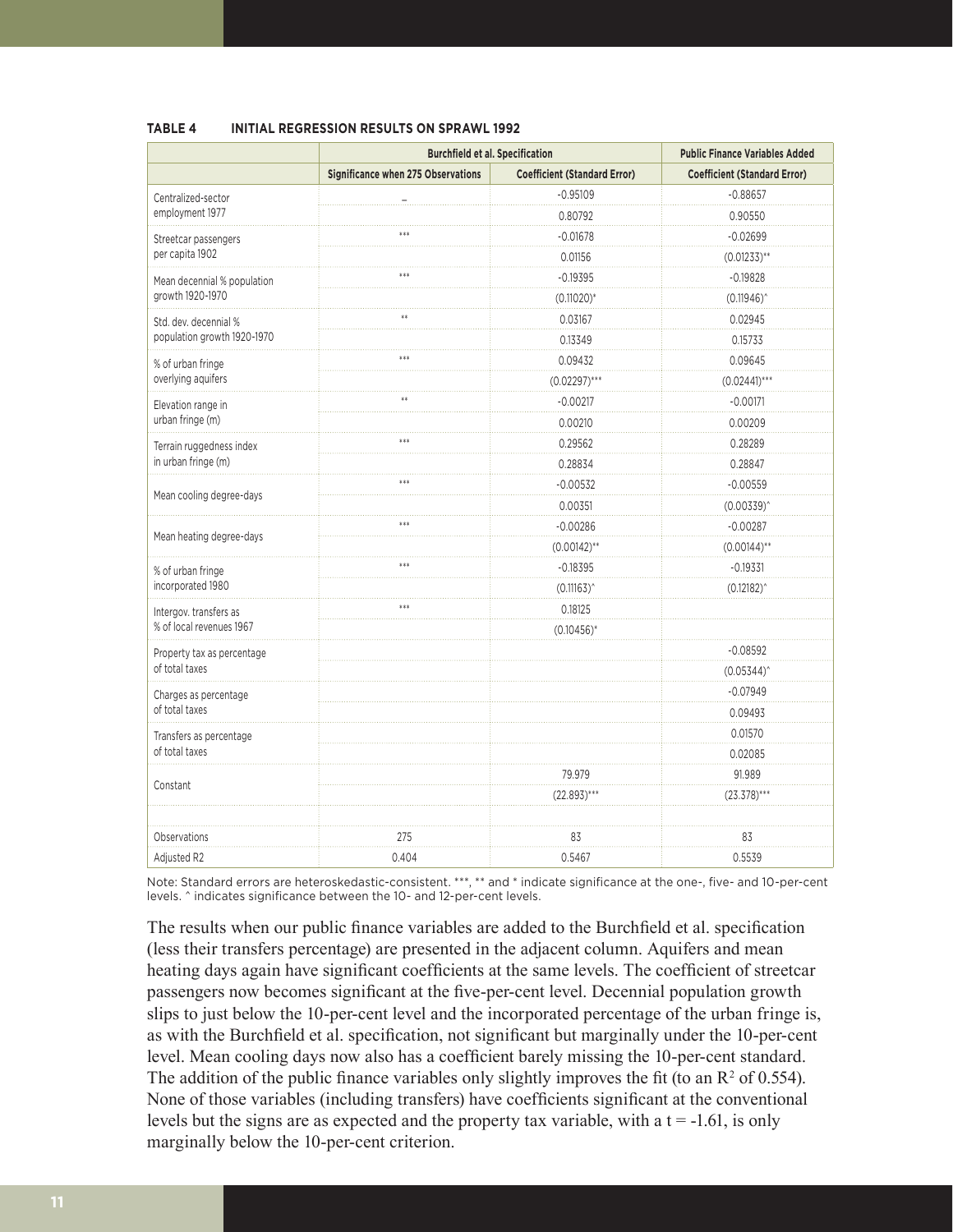These results suggest that there is little to choose between the two specifications. However, including the public finance variables appears to tease out some evidence of some additional variables contributing to the explanation of sprawl. Also, the fuller characterization of local public finance and indications of some sensitivity to specification suggests potential for further exploration.<sup>31</sup>

## Extensions of the Sprawl 1992 Model Specification

The results reported in Table 4 were not satisfying but did encourage further analysis. Numerous alternative specifications were explored, initially using only variables available from Burchfield et al., first without and then with our public finance variables, and then introducing some modifications. It quickly became apparent that, of the Burchfield et al. variables, only the percentage of the fringe area overlying aquifers consistently appeared as an explanatory variable having a high degree of confidence. Streetcar passengers in 1902 sporadically had coefficients with conventional levels of confidence. Cooling and/or heating degree-days behaved similarly. Transfers as a percentage of revenues occasionally had a 10-per-cent level of confidence (but only if our public finance variables were excluded). A number of variables never showed statistically significant coefficients in any (of the many) specifications examined. Those variables were centralized-sector employment, decennial population growth and its standard deviation, and also the elevation range and the terrain ruggedness index.

The experiments led to introducing some modifications. When latitude was substituted for heating degree-days, latitude consistently appeared as an explanatory variable at conventional levels of confidence and its inclusion added consistency to the role of the cooling degreedays variable. Also, with latitude included, the percentage of the fringe incorporated in 1980 typically appeared with a significant coefficient. The failure of decennial population growth to contribute to the explanation of sprawl in our data led to substituting the 1976 population as a percentage of the 1960 population in its place. Metropolitan area population growth between 1960 and 1976 consistently proved to be a relevant explanatory variable. Following Burchfield et al., population growth from 1970 to 1990 was also introduced. Unlike their results, where both that variable and decennial population growth together had significant coefficients, neither it (nor the two together) made a significant contribution. Instead, the variable population in 1992 as a percentage of the 1976 population was introduced and it (like the 1960 to 1976 population growth but with different signs) appeared as an important explanatory variable. Among our public finance variables, property tax revenue as a percentage of total tax revenue was the only one to have a significant coefficient.

A set of regression results summarizing our analyses is reported in Table 5. All four regressions include a broad selection of the geographic variables, percentage of urban fringe incorporated, and the new population growth and public finance variables. The first regression also includes streetcar passengers. The variables with significant coefficients are streetcar ridership in 1902, the percentage of the urban fringe overlying aquifers, cooling degree-days, latitude, percentage of the fringe incorporated in 1980, population growth from 1960 to 1976 and from 1976 to 1992, and property taxes as a percentage of total taxes.

<sup>&</sup>lt;sup>31</sup> The contributions of the different categories or variables are interesting. The monocentric city group have an  $\mathbb{R}^2$  of 0.222, adding the geographic variables raises that to 0.509, including the incorporated fringe brings the  $R<sup>2</sup>$  to 0.528, and the public finance variables increase it to 0.554. Obviously, geographic variables are the dominant group.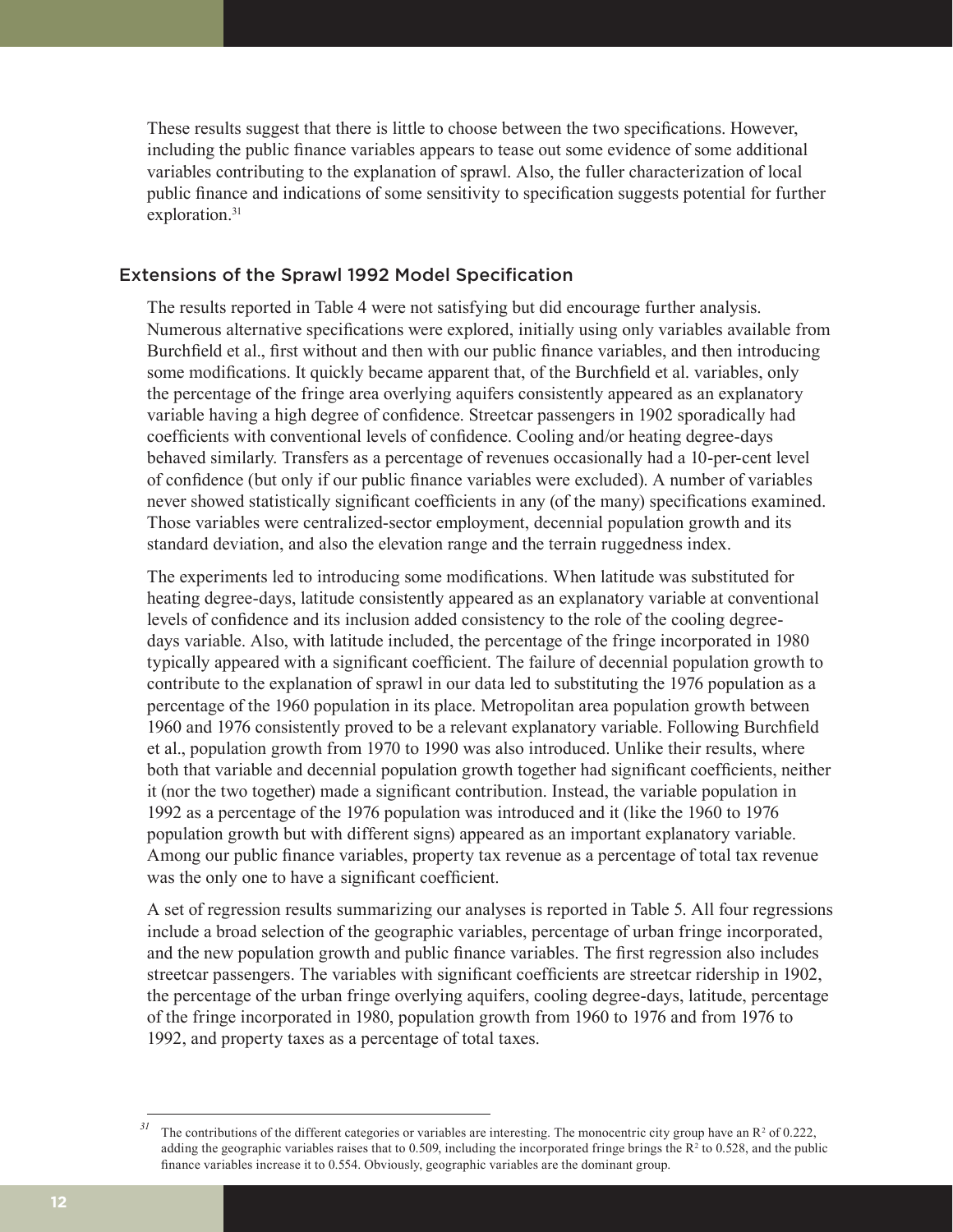|                             | <b>Regressions</b> |                 |                 |                 |
|-----------------------------|--------------------|-----------------|-----------------|-----------------|
|                             | $\mathbf{1}$       | $\overline{2}$  | 3               | $\overline{4}$  |
| Centralized-sector          |                    |                 | $-1.1261$       | $-0.91324$      |
| employment 1977             |                    |                 | 0.96061         | 0.88143         |
| Streetcar passengers        | $-0.02615$         |                 | $-0.02560$      | $-0.01947$      |
| per capita 1902             | $(0.01036)$ **     |                 | $(0.01029)$ **  | 0.01369         |
| Mean decennial % population |                    |                 | $-0.11618$      | $-0.09848$      |
| arowth 1920-1970            |                    |                 | 0.15358         | 0.16093         |
| Std. dev. decennial %       |                    |                 | $-0.04025$      | $-0.04605$      |
| population growth 1920-1970 |                    |                 | 0.19105         | 0.19124         |
| % of urban fringe           | 0.09403            | 0.10184         | 0.09160         | 0.09469         |
| overlying aquifers          | $(0.02716)$ ***    | $(0.02739)$ *** | $(0.02431)***$  | $(0.02485)$ *** |
| Elevation range in          | $-0.00256$         | $-0.00241$      | $-0.00217$      | $-0.00206$      |
| urban fringe (m)            | 0.00185            | 0.00223         | 0.00191         | 0.00203         |
| Terrain ruggedness index    | 0.32962            | 0.38684         | 0.35219         | 0.36720         |
| in urban fringe (m)         | 0.25769            | 0.29056         | 0.27117         | 0.28209         |
|                             | $-0.00649$         | $-0.00526$      | $-0.00560$      | $-0.00526$      |
| Mean cooling degree-days    | $(0.00324)$ **     | 0.00341         | $(0.00328)^{*}$ | 0.00336         |
|                             | $-1.06110$         | $-0.94774$      | $-1.15519$      | $-1.09369$      |
| Latitude                    | $(0.53198)$ **     | $(0.55931)^*$   | $(0.50593)$ **  | $(0.51363)$ **  |
| % of urban fringe           | $-0.24786$         | $-0.21998$      | $-0.22209$      | $-0.21289$      |
| incorporated 1980           | $(0.10284)$ **     | $(0.10665)$ **  | $(0.10940)$ **  | $(0.11514)^*$   |
| Population 1992 to          | 0.12249            | 0.12779         | 0.11170         | 0.11122         |
| 1976 (x100)                 | $(0.03848)$ ***    | $(0.03791)$ *** | $(0.03403)$ *** | $(0.03501)$ *** |
| Population 1976 to          | $-0.19961$         | $-0.20006$      | $-0.13226$      | $-0.14062$      |
| 1960 (x100)                 | $(0.05317)$ ***    | $(0.05283)$ *** | $(0.05839)$ **  | $(0.05715)$ **  |
|                             |                    | $-0.00105$      |                 | $-0.00051$      |
| Population 1976             |                    | $(0.00045)$ **  |                 | 0.00084         |
| Property tax as percentage  | $-0.13729$         | $-0.12407$      | $-0.12259$      | $-0.12489$      |
| of total taxes              | $(0.04623)$ ***    | $(0.04488)$ *** | $(0.04504)$ *** | $(0.04623)$ *** |
| Charges as percentage       | $-0.07993$         | $-0.08656$      | $-0.09689$      | $-0.12205$      |
| of total taxes              | 0.09586            | 0.09580         | 0.09221         | 0.09073         |
| Transfers as percentage     | $-0.00510$         | 0.00400         | 0.00368         | 0.00658         |
| of total taxes              | 0.02987            | 0.02997         | 0.02726         | 0.02782         |
|                             | 111.075            | 101.489         | 133.013         | 126.567         |
| Constant                    | $(21.499)***$      | $(23.401)***$   | $(30.264)$ ***  | $(28.513)***$   |
|                             |                    |                 |                 |                 |
| Observations                | 83                 | 83              | 83              | 83              |
| R <sub>2</sub>              | 0.5613             | 0.5654          | 0.6118          | 0.6223          |

#### **TABLE 5 EXTENDED REGRESSION RESULTS FOR SPRAWL 1992**

Note: Heteroskedastic-consistent standard errors appear in brackets. \*\*\*, \*\* and \* indicate significance at the one-, fiveand 10-per-cent levels.

The second regression omits streetcar passengers and adds population in 1976. This change demonstrates the relatively high correlation between the two variables (0.57). Streetcar usage in 1902 was to indicate urban centres historically less friendly to automobile use. But streetcar ridership is highly correlated with population and cities with larger populations normally have higher land values, which should discourage undeveloped open space and sprawl. When the 1976 population replaces streetcar passengers, population size has a significant coefficient and it has a negative effect on sprawl. Otherwise the regression results are essentially unchanged.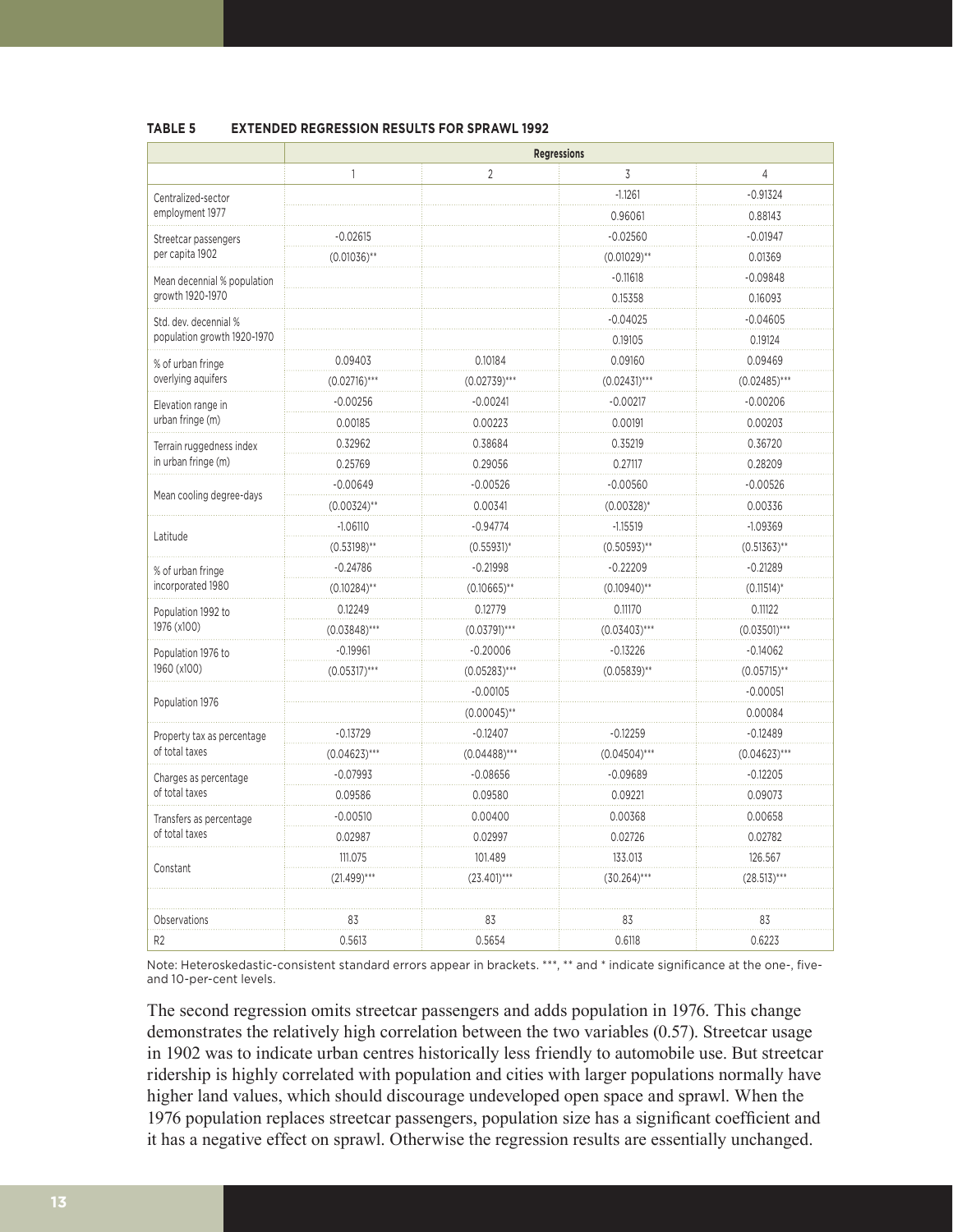The third equation includes the Burchfield et al. variables associated with the monocentric city model. Those include streetcar passengers and it is the only variable of the group with a statistically significant coefficient. As to be expected, the fit improves with the  $\mathbb{R}^2$  increasing to 0.61 from 0.56. Otherwise, except for a reduction in the size of the 1960 to 1976 population growth coefficient, the results are similar to those of the previous two equations.

Equation 4 is like Equation 3 but with population in 1976 added. Because of the correlation already noted, neither the population in 1976 nor streetcar usage have significant coefficients.

These results demonstrate the consistency in the variables found to be important in explaining sprawl. Population appears to be a reasonable alternative for historic streetcar passenger ridership and to have its own merits. The new population growth variables are highly correlated with decennial population growth and with its standard deviation and are consistently important while those two Burchfield et al. variables are never statistically important to these regressions. The percentage of the urban fringe overlying aquifers contributes to sprawl. The percentage of the fringe incorporated is also a determinant. The combination of cooling degree-days and latitude work quite well, although the cooling degree-days variable fluctuates between having and not having a statistically significant coefficient. Finally, the variable of property taxes as a percentage of total taxes consistently has highly significant coefficients indicating that property taxes are associated with less sprawl. Neither the charges nor the transfers as a percentage of taxes ever appear important. However, coefficients of the charge variable are, as expected, consistently negative.<sup>32, 33, 34</sup>

#### Results from Regressions for Sprawl 1976

Given the consistency in the sprawl indexes over time and, especially, the importance and stability of the geographic (and environmental) characteristics, the same variables that explained sprawl in 1992 are expected to do well in explaining the cross-sectional variation in sprawl in 1976. While we find that the main factors continue to be important, the models do not perform quite as well for 1976. Regression results in Table 6 illustrate the outcomes.

The variables that appeared in Table 5 are included in Table 6.35 As indicated by the somewhat smaller  $\mathbb{R}^2$ , the models do not fit the data quite as well for 1976. In particular, cooling days, latitude and percentage of the fringe incorporated do not contribute as effectively as before. However, unlike the 1992 regressions, terrain ruggedness does appear with a significant coefficient in one equation (Equation 4). Streetcar passenger ridership in 1902 has considerable explanatory power but population in 1976, as before, is an effective substitute. However, 1960–1976 population growth does not appear with a significant coefficient in these equations but neither does decennial population growth from 1920–1970. Road density on the fringe is included in two equations. It has a positive sign and coefficients significant at the 10-per-cent

*<sup>32</sup>* More will be said about charges after examining the results for Sprawl 1976.

<sup>&</sup>lt;sup>33</sup> When the public finance variables are expressed as percentages of total local revenues, the performance of the property tax variable deteriorates and, in these specifications, if it is significant it is only so at the 10-per-cent level. We expect that taxes as a percentage of tax revenue is a better indicator to taxpayers and landowners of the cost of property ownership and the costs of forgoing development.

*<sup>34</sup>* Road density on the rural fringe was not found to be important by Burchfield et al. However, when added here, it has a positive coefficient significant at the 10-per-cent level. Burchfield et al. see road density as possibly having opposing effects: "…while more roads may facilitate scattered development, scattered development leads to a less dense road network" (p. 618).

<sup>&</sup>lt;sup>35</sup> Naturally, population 1992 to 1976 (x100) is excluded. To be entirely consistent in structure, Population 1960 could be substituted for Population 1976. To maintain uniformity, that was not done. Doing so had no effect on the results but for a marginal effect in one instance that is noted below.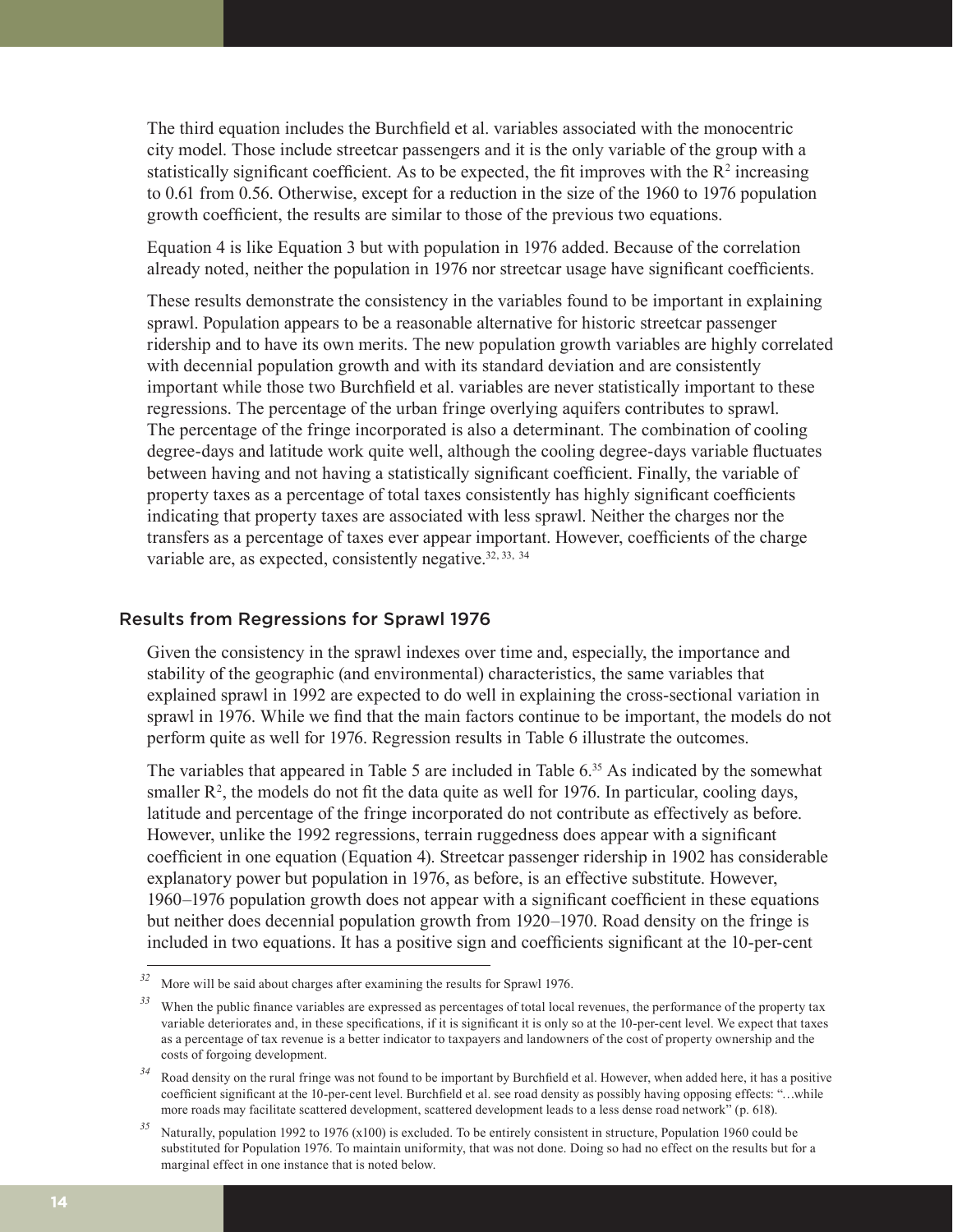level. The strongest and most consistent variables for explaining sprawl in 1976 are percentage of the fringe overlying aquifers, property taxes as a percentage of total taxes and streetcar passengers (or population).

The public finance variables are more interesting in this case. First, the property tax percentage is, again, negative with coefficients significant at the one-per-cent level. As before, transfers lack explanatory power.<sup>36</sup> The interesting addition here is that the coefficient of charges as a percentage of total taxes, as well as being negative, is significant at the 10-per-cent level. Indeed, in Equation 2, the t-value is -1.99, so the significance level barely misses the five-percent level.37 It appears that charges measured relative to taxes in 1977 are better at explaining sprawl in 1976 than at explaining sprawl in 1992. This outcome causes reconsideration of the Sprawl 1996 analysis. When charges as a percentage of total taxes in 1992 is substituted for the charges variable in 1976, it improves somewhat the  $\mathbb{R}^2$  values in all the equations in Table 5 and the coefficients are significant at the 10-per-cent level in two equations (equations 1 and 4). That charges in 1992 may contribute explanatory power is not surprising. With the resistance to property tax increases and growth in restrictions on property tax increases that blossomed in the 1970s and 1980s, local governments turned increasingly to charges to generate local revenue.<sup>38</sup> For the cities within the data set, the charges included here grew from 22.4 to 31.1 per cent of tax revenue. The growing importance of charges during the 1970s and 1980s could be expected to strengthen their impact on land-use decisions and the levels observed in 1992 better reflect the charges and the expectations for future charges during the period.<sup>39</sup> Hence, although not having as distinct an impact as property taxes on urban sprawl, there is evidence that charges associated with land use and development also tend to reduce sprawl.

*<sup>36</sup>* Also, the public finance variables are of little importance when measured as a percentage of total revenue.

<sup>&</sup>lt;sup>37</sup> If the population in 1960 is substituted for the population in 1976, the coefficient of the charges variable is significant at the five-per-cent level with a t-value of 2.01.

*<sup>38</sup>* See Benton, "Trends in"; Daniel R. Mullins, "Popular Processes and the Transformation of State and Local Government Finance," in *State and Local Finances under Pressure*, ed. David L. Sjoquist (Edward Elgar, 2003), 95-162; Arthur O'Sullivan, "Limits on Local Property Taxation," in *Property Taxation and Local Government Finance,* ed. Wallace E. Oates (Lincoln Institute of Land Policy, 2001), 177-207; and Pagano, "Creative Designs."

<sup>&</sup>lt;sup>39</sup> Consistent with the expanded role of charges, the coefficients of the 1992 charges variable are larger than those for the 1976 charges.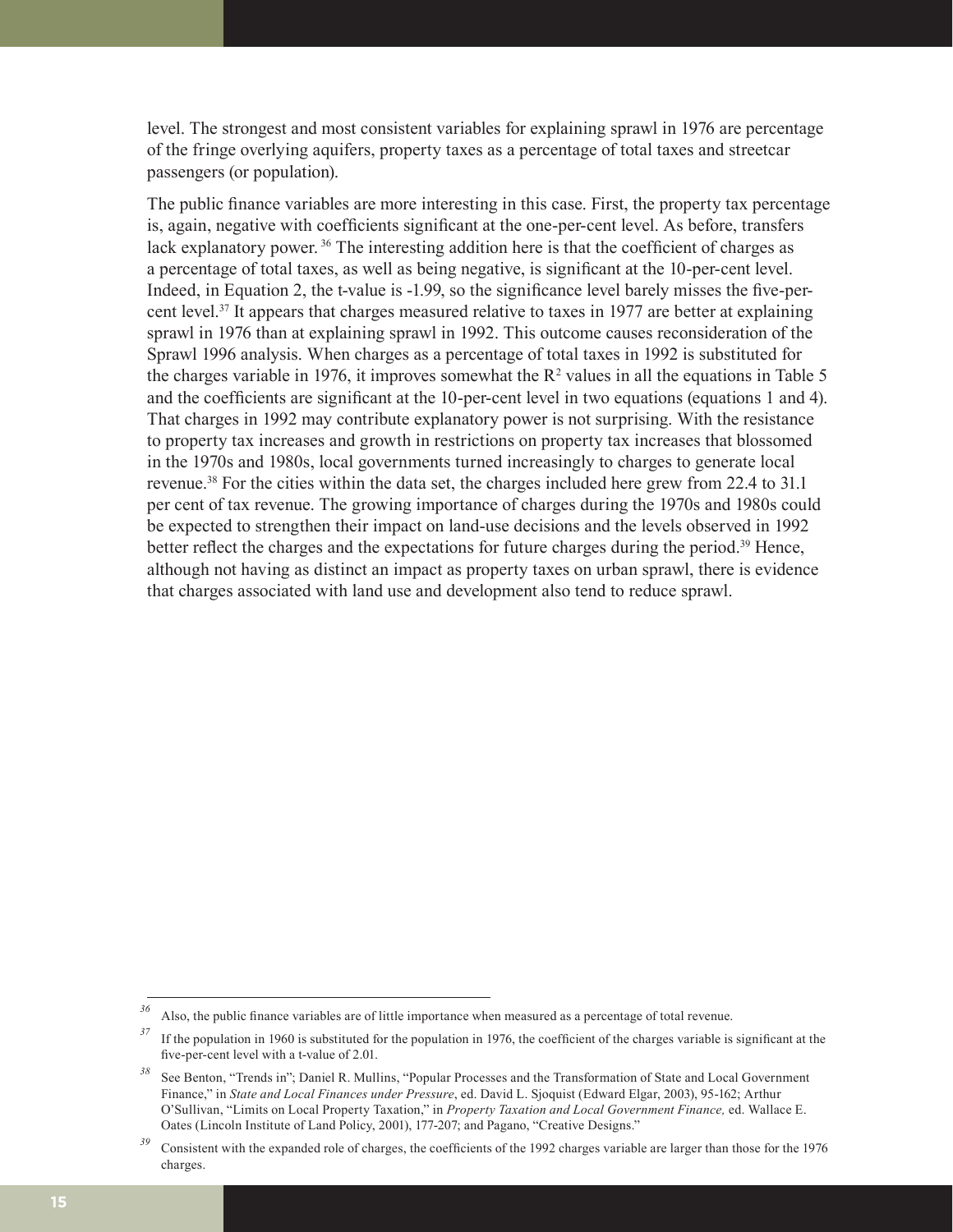#### **TABLE 6 REGRESSION RESULTS FOR SPRAWL 1976**

|                             | <b>Regressions</b> |                |                 |                 |
|-----------------------------|--------------------|----------------|-----------------|-----------------|
|                             | (1)                | (2)            | (3)             | (4)             |
| Centralized-sector          | $-0.25836$         | $-0.24504$     | $-0.30203$      | $-0.24067$      |
| employment 1977             | (1.11063)          | (0.93647)      | (0.82786)       | (0.91843)       |
| Streetcar passengers        | $-0.03389$         | $-0.02445$     |                 | $-0.02513$      |
| per capita 1902             | $(0.01113)***$     | $(0.01432)^*$  |                 | $(0.01400)^*$   |
| Mean decennial % population | $-0.07650$         | $-0.15232$     |                 | $-0.14013$      |
| growth 1920-1970            | (0.15566)          | (0.21728)      |                 | (0.20501)       |
| Std. dev. decennial %       | $-0.10597$         | $-0.02990$     | $-0.13947$      | $-0.01859$      |
| population growth 1920-1970 | (0.18382)          | (0.23042)      | (0.13151)       | (0.22672)       |
| % of urban fringe           | 0.07387            | 0.07600        | 0.07772         | 0.07106         |
| overlying aquifers          | $(0.03152)$ **     | $(0.03242)$ ** | $(0.03284)$ **  | $(0.03109)$ **  |
| Elevation range in          | $-0.00277$         | $-0.00305$     | $-0.00204$      | $-0.00193$      |
| urban fringe (m)            | (0.00200)          | (0.00237)      | (0.00275)       | (0.00239)       |
| Terrain ruggedness index    | 0.44915            | 0.49413        | 0.57831         | 0.56968         |
| in urban fringe (m)         | (0.29335)          | (0.32416)      | (0.35619)       | $(0.34016)^*$   |
| Mean cooling degree-days    | $-0.00566$         | $-0.00517$     | $-0.00437$      | $-0.00468$      |
|                             | (0.00382)          | (0.00396)      | (0.00389)       | (0.00379)       |
| Latitude                    | $-1.16211$         | $-1.10165$     | $-1.0026$       | $-1.09739$      |
|                             | $(0.63381)^*$      | $(0.64935)^*$  | (0.64578)       | $(0.60887)^*$   |
| % of urban fringe           | $-0.21004$         | $-0.19099$     | $-0.18226$      | $-0.20601$      |
| incorporated 1980           | (0.14233)          | (0.15135)      | (0.15249)       | (0.15129)       |
| Road Density                |                    |                | 6.8008          | 6.92515         |
|                             |                    |                | $(3.90321)^*$   | $(3.86000)^*$   |
| Population 1976             |                    | 0.05217        | 0.03329         | 0.05791         |
| to 1960 (x100)              |                    | (0.09550)      | (0.07424)       | (0.09554)       |
| Population 1976             |                    | $-0.00064$     | $-0.00132$      | $-0.00791$      |
|                             |                    | (0.00078)      | $(0.00040)$ *** | (0.00076)       |
| Property tax as percentage  | $-0.14403$         | $-0.14584$     | $-0.14635$      | $-0.15955$      |
| of total taxes              | $(0.05127)$ ***    | $(0.05383)***$ | $(0.05365)$ *** | $(0.05518)$ *** |
| Charges as percentage       | $-0.17278$         | $-0.22958$     | $-0.15214$      | $-0.21219$      |
| of total taxes              | $(0.10152)^*$      | $(0.11529)^*$  | (0.11929)       | $(0.11764)^*$   |
| Transfers as percentage     | 0.01494            | 0.02921        | 0.02782         | 0.02922         |
| of total taxes              | (0.02812)          | (0.03090)      | (0.03057)       | (0.02988)       |
| Constant                    | 113.677            | 104.427        | 91.040          | 95.865          |
|                             | $(37.937)$ ***     | $(37.510)$ *** | 37.642          | $(36.806)$ **   |
|                             |                    |                |                 |                 |
| Observations                | 83                 | 83             | 83              | 83              |
| R <sup>2</sup>              | 0.5058             | 0.5335         | 0.5088          | 0.5563          |

Note: Heteroskedastic-consistent standard errors appear in brackets. \*\*\*, \*\* and \* indicate significance at the one-, fiveand 10-per-cent levels.

#### Regressions on Sprawl 1976-92: Sprawl of New Development

The main interest and the focus of the previous analyses has been on obtaining a better understanding of the reasons for differences in the degree of urban sprawl observed across a selection of U.S. metropolitan areas at a point in time; that is, differences in the patterns of the stock of development. It is also interesting to examine sprawl in new development; that is, the scatteredness of residential development for properties developed between 1976 and 1992. This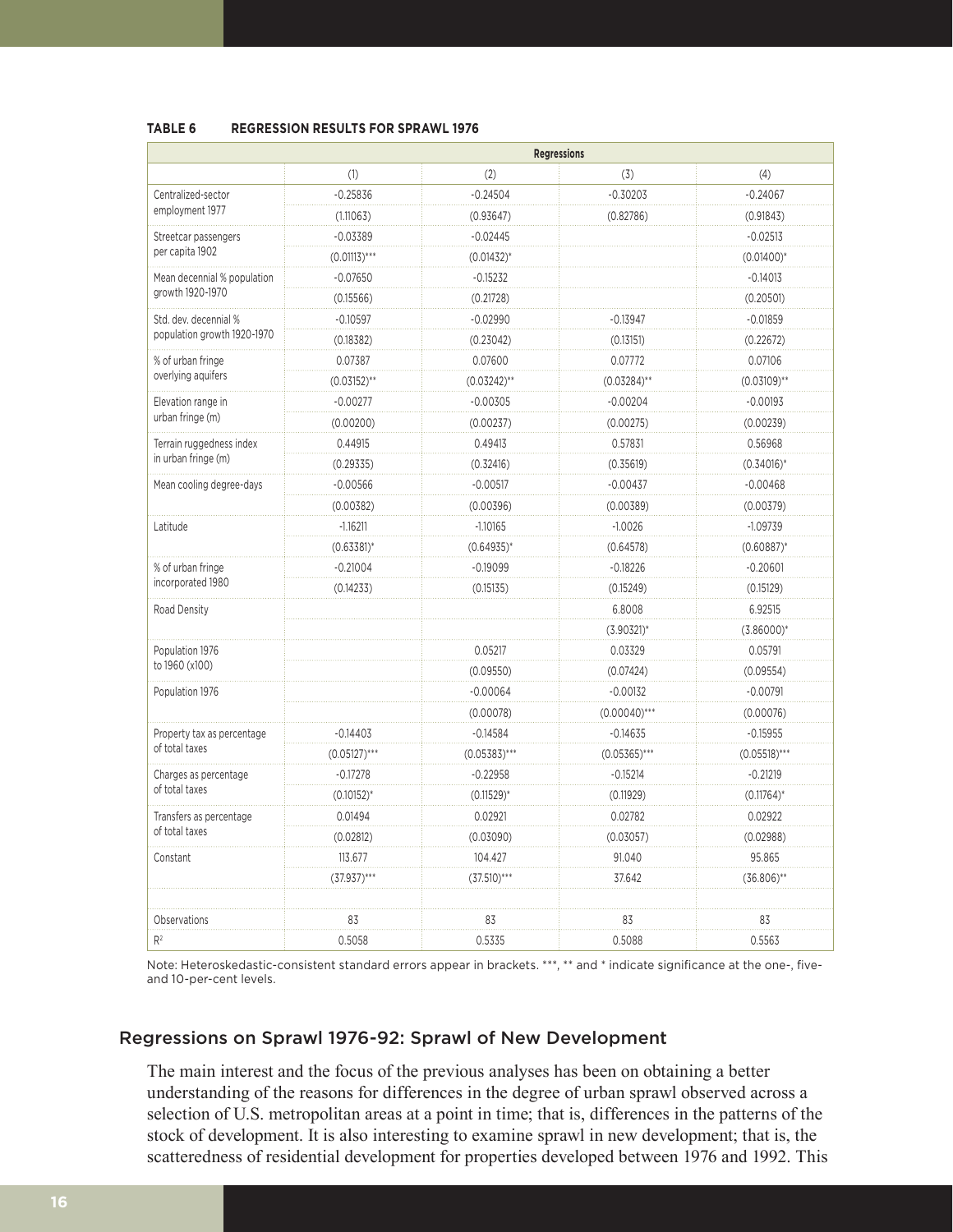is the sprawl index that Burchfield et al. focus on in their paper. They found that both the flow index and the stock index(es) of sprawl were subject to the same determinants.

The results of the regressions on the flow-sprawl index, Sprawl 1976-92, are reported in Table 7. The set of possible determinants is relatively successful in explaining sprawl in the areas surrounding new residential development. The three specifications each have  $R<sup>2</sup>$  in excess of 0.65, greater than for the stock-sprawl indexes. A larger number of the variables have significant coefficients and often at a higher level. As in the regressions explaining Sprawl 1992, the percentage of the fringe overlying aquifers, the percentage incorporated and population growth from 1960 to 1976 are major explanatory variables. Decennial population growth and its standard deviation also contribute. Surprisingly, population growth from 1976 to 1992 does not have a significant coefficient. The variable of streetcar passengers in 1902 contributes to explaining sprawl but, in this case, population in 1976 is a somewhat inferior substitute. Cooling days and latitude make regular contributions, while elevation range and ruggedness consistently continue to appear without significant coefficients.

Unlike the results from the stock-sprawl regressions, the public finance variables do not appear to be determinants of the degree of sprawl surrounding new development. None of the public finance variables, including, notably, the variable for property taxes as a percentage of total taxes, has a significant coefficient in the regressions reported in Table  $7<sup>40</sup>$  However, these results may understate the role of property taxes. If the included variables are pared down to those making the most contribution and having the most significant coefficients, the coefficient for the property tax percentage emerges with significance in the nine- to 11-per-cent range.

The weak performance of the property tax variable may not be entirely unexpected. The regressions indicate that sprawl neighbouring new development is very much influenced by the pace of growth, geographic/environmental features and the degree of incorporation at the fringe and is insensitive to the means of public finance. This outcome may be expected if development is largely opportunistic; that is, it occurs on those properties that are available when developers are prepared to invest. Not all property holders in an area may be willing to sell or develop property at the same time. Filling in to the city norm may take some time. Some support for this argument seems to come from the fact that the correlations of the Sprawl 1976 and Sprawl 1992 indexes with Sprawl 1976-92 are well below the correlation of the two stock indexes (0.60 and 0.77 as opposed to 0.96). That is, the measure of sprawl for metro areas as a whole in 1976 and in 1992 are highly correlated but the sprawl index for new development (largely on the fringe) is not as well correlated with the city-wide measure. Presumably, sprawl in the developing areas will evolve toward that of the larger community. That is, the land-use pattern in developing areas does not initially replicate that in already built-up areas.

*<sup>40</sup>* The property-tax-share and charges variables consistently appear with the expected sign but not the transfer variable.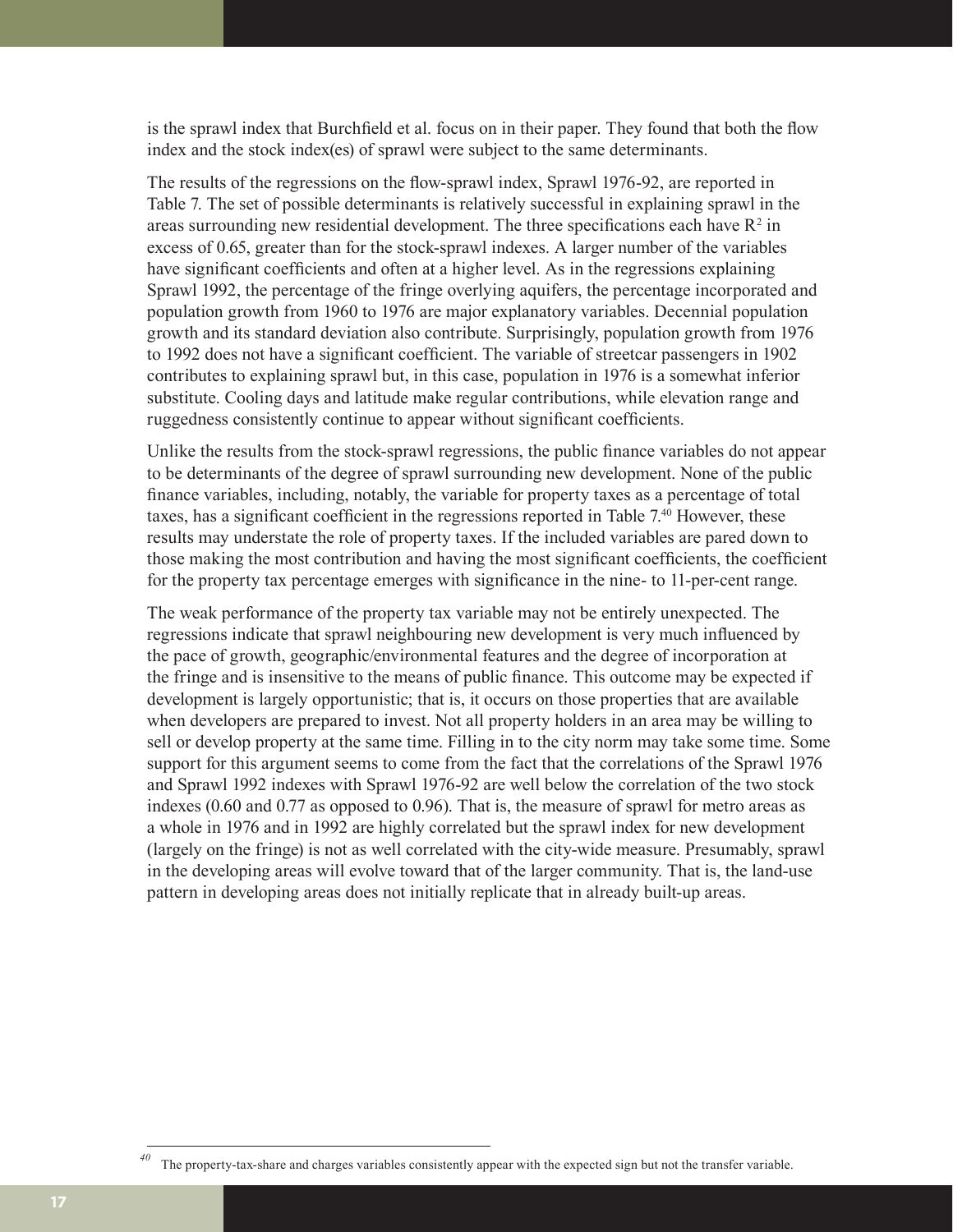|                                  | <b>Regressions</b> |                 |                 |
|----------------------------------|--------------------|-----------------|-----------------|
|                                  | $\mathbf{1}$       | $\overline{2}$  | 3               |
| Centralized-sector               | $-0.46217$         | $-0.57943$      | $-0.48932$      |
| employment 1977                  | (0.89917)          | (0.90922)       | (0.91203)       |
| Streetcar passengers             | $-0.02233$         | $-0.02571$      | $-0.02657$      |
| per capita 1902                  | (0.01375)          | $(0.00994)$ **  | $(0.01006)$ *** |
| Mean decennial % population      | $-0.38049$         | $-0.39003$      | $-0.39865$      |
| arowth 1920-1970                 | $(0.15485)$ **     | $(0.14764)$ *** | $(0.14880)$ *** |
| Std. dev. decennial % population | 0.43500            | 0.43797         | 0.43943         |
| arowth 1920-1970                 | $(0.19522)$ **     | $(0.19203)$ **  | $(0.19002)$ **  |
| % of urban fringe                | 0.06554            | 0.06377         | 0.06323         |
| overlying aquifers               | $(0.02449)$ ***    | $(0.02364)$ *** | $(0.02406)$ **  |
| Elevation range in               | $-0.00152$         | $-0.00159$      | $-0.00146$      |
| urban fringe (m)                 | (0.00237)          | (0.00226)       | (0.00227)       |
| Terrain ruggedness               | 0.39909            | 0.39077         | 0.39345         |
| index in urban fringe (m)        | (0.29198)          | (0.28404)       | (0.28419)       |
|                                  | $-0.00503$         | $-0.00521$      | $-0.00512$      |
| Mean cooling degree-days         | (0.00261)          | $(0.00256)$ **  | $(0.00256)$ **  |
|                                  | $-0.79197$         | $-0.82596$      | $-0.82904$      |
| Latitude                         | $(0.41230)^*$      | $(0.40729)$ **  | $(0.41358)$ **  |
| % of urban fringe                | $-0.33893$         | $-0.34397$      | $-0.34894$      |
| incorporated 1980                | $(0.12992)***$     | $(0.12497)$ *** | $(0.10886)$ *** |
|                                  | 0.02356            | 0.02381         |                 |
| Population 1992 to 1976 (x100)   | (0.04100)          | (0.04057)       |                 |
|                                  | $-0.15439$         | $-0.14987$      | $-0.12779$      |
| Population 1976 to 1960 (x100)   | $(0.05814)$ ***    | $(0.05750)$ *** | $(0.04187)$ *** |
|                                  | $-0.00028$         |                 |                 |
| Population 1976                  | (0.00079)          |                 |                 |
| Property tax as percentage       | $-0.04965$         | $-0.04836$      | $-0.04440$      |
| of total taxes                   | (0.05077)          | (0.04971)       | (0.04771)       |
| Charges as percentage            | $-0.02903$         | $-0.01512$      | $-0.01860$      |
| of total taxes                   | (0.09933)          | (0.09976)       | (0.09948)       |
| Transfers as percentage          | $-0.00264$         | $-0.00426$      | $-0.001998$     |
| of total taxes                   | (0.02549)          | (0.02480)       | (0.02478)       |
|                                  | 133.049            | 136.618         | 134.698         |
| Constant                         | $(27.779)***$      | $(28.413)***$   | $(28.288)***$   |
|                                  |                    |                 |                 |
| Observations                     | 83                 | 83              | 83              |
| R <sub>2</sub>                   | 0.6580             | 0.6554          | 0.6533          |

#### **TABLE 7 REGRESSIONS RESULTS FOR NEW DEVELOPMENT: SPRAWL 1976-92**

Note: Heteroskedastic-consistent standard errors appear in brackets. \*\*\*, \*\* and \* indicate significance at the one-, fiveand 10-per-cent levels.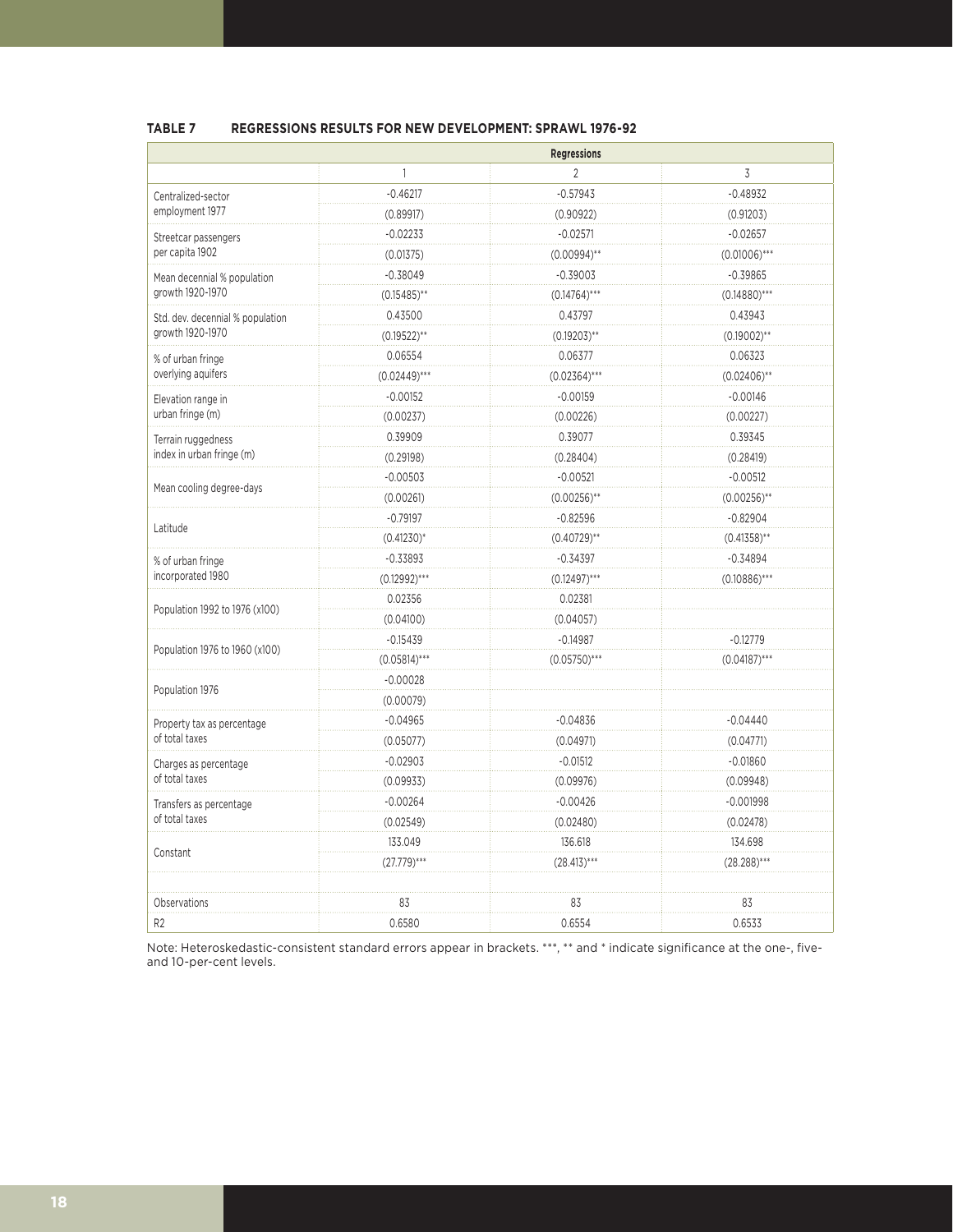# Exploring a Further Refinement

Albert Saiz has made estimates of the housing-supply elasticities for major U.S. metropolitan areas.41 Drawing upon detailed geographic data, he calculates the area of undevelopable land within a 50 kilometre radius of each metropolitan central city. Surfaces considered undevelopable for residential purposes include land with slopes in excess of 15 per cent (severely constrained); wetlands, lakes, rivers and other internal water bodies; and oceans and the Great Lakes. Saiz finds that limiting geography was a strong predictor of house prices and growth in the 1970–2000 period. Land-use restrictions also influence prices and growth. Saiz finds that land-use regulations are endogenous to geographic constraints on land availability and growth. He estimates housing-supply elasticities for metro areas using a model integrating the endogeneity of land-use regulation. The question is, do those residential supply elasticities explain the measures of sprawl?

Burchfield et al. included variables related to geographic features and institutional characteristics that could affect the availability of land for development in their metropolitan areas. Variables reflecting geographic features are, most notably, elevation range and ruggedness in the fringe area and the broader metro area but also, from the perspective of facilitating development, the percentage overlying aquifers. The percentage of area incorporated in 1980 (fringe and metro area) was included to capture the more lenient regulatory regimes of unincorporated areas. The Herfindahl index of incorporated place sizes might also be related to regulatory aspects of inter-municipal competition. Burchfield et al. found elevation range, ruggedness and incorporation in the fringe areas to be determinants of sprawl. They also explored wetlands, public lands and oceans, but did not find those features empirically relevant.

The housing-supply elasticities estimated by Saiz are added to the data. Saiz<sup>42</sup> reports elasticities for 95 metro areas. Matching those estimates with the 83 observations left 67 observations. Coefficients of the housing-supply elasticities failed to generate significant coefficients in regressions for any of the three sprawl indexes (in any of a variety of specifications). Recall that elevation range and ruggedness also failed to appear as causes of sprawl in the regressions reported on above.

Saiz also reported a measure of the stringency of land-use regulation for the metro areas he analyzed. That measure is the Wharton Residential Urban Land Regulation Index (WRI). Although the impacts of land-use regulation are already incorporated into the housing-supply elasticity estimates, the WRI is introduced into the existing regressions — initially independent of the supply elasticities and then together. The WRI variable did not contribute empirically to any of the regression estimates (although the regulation proxy of the percentage incorporated was regularly important). In a final effort, both the WRI and the supply-elasticity variables were added to the sets of independent variables. This improved the performance of both these variables for the stock-sprawl indexes (Sprawl 1976 in particular), although neither realized coefficients with a level of significance as high as 10 per cent. Both appeared with negative coefficients. A negative coefficient is expected for the WRI but the sign of supply elasticity may be more an empirical matter. The underwhelming performance of these two variables is both somewhat disappointing and the reason that those results are not reported. Larger data sets may overcome the limitations with these as well as some of the variables used in the previous equations.

*<sup>41</sup>* Albert Saiz, "The Geographical Determinants of Housing Supply," *Quarterly Journal of Economics* (August 2010): 1253-1296. *<sup>42</sup>* ibid.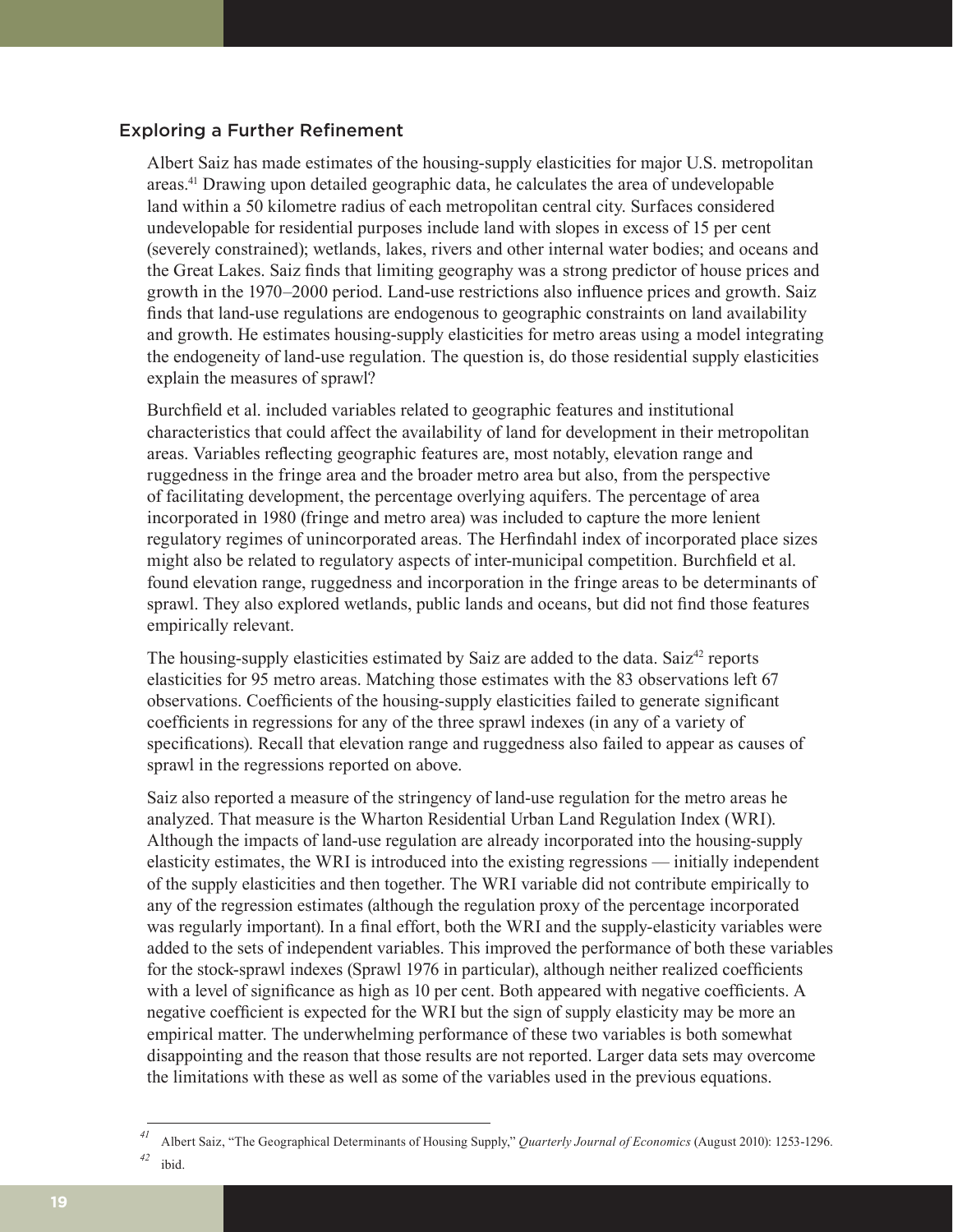## Impacts of Changes on Sprawl

What impacts changes in (or differences in) the variables have on sprawl is naturally of interest. The impacts of a 10-per-cent increase in the variables upon the Sprawl 1992 measure are reported in Table 8. The increases are from the mean values of the variables and the impact is from the predicted Sprawl 1992 measure at the means.

The impacts implied differ substantially. A 10-per-cent increase in latitude has the greatest effect. It reduces the sprawl index by 4.07 or 10 per cent of its predicted (and mean) value. A change in the employment in the central sector in 1977 appears to have a notable impact at 5.1 per cent of the sprawl index, but the coefficient of that variable is not statistically significant in these regressions so that effect must be discounted.43 Population changes from 1960 to 1976 and from 1976 to 1992 have large but opposing impacts (in the order of four per cent of the index value for a 10-per-cent change) and the variables coefficients are statistically significant.<sup>44</sup>

The public finance variables are the next most important. A 10-per-cent increase in property taxes as a percentage of total taxes reduces the sprawl index by 2.2 per cent. Because the variable lacks strong statistical significance, the role of charges is more tenuous. The results suggest a 10-per-cent increase in the role of charges from their 1977 level is associated with a 0.7-per-cent decrease in Sprawl 1992. Recall, however, that the level of charges in 1992 had a stronger influence in explaining Sprawl 1992 and that charges had increased by about 40 per cent in importance relative to total taxes between 1977 and 1992. The effect implied when using the charges as a percentage of total taxes in the 1992 variable and the higher level of charges at that time is that a 10-per-cent increase in charges would reduce the sprawl index about one per cent. In sum, a 10-per-cent greater reliance on property taxes and on user charges implies sprawl about three-per-cent less than otherwise.

In summary, latitude, population growth and public finance variables (property taxes and user charges) appear to have the largest impacts on sprawl. With the exception of the percentage of the fringe overlying aquifers (which has a relatively modest effect), the other variables do not have statistically significant coefficients and/or the impacts implied by a 10-per-cent change are relatively small. 45, 46

*<sup>43</sup>* In addition, the percentage of employment data in the central district are tightly clustered, with a standard deviation of only 0.91, so a 10-per-cent change of 2.07 is large.

*<sup>44</sup>* More rapid near-term population growth is associated with more sprawl, while growth further in the past (15 to 30 years before) is associated with less sprawl. That is, early sprawl is followed by infilling.

*<sup>45</sup>* Broadly speaking, a parallel examination of the results for Sprawl 1976 reveals similar results.

<sup>&</sup>lt;sup>46</sup> This is an opportune point at which to comment on related work. Wassmer, "Further Empirical," Table 2 notes seven empirical studies that seek to explain a measure of sprawl (e.g., area, density) including a property tax measure (e.g., effective tax rate, share of municipal revenue). The implications for the effects on sprawl are inconsistent, with some implying that greater property taxes reduced sprawl, others implying they increased sprawl, and others lacking significant results. Wassmer's own empirical work in that paper found differing consequences across single-family residential, multiresidential, commercial and industrial properties. In a revised but yet unpublished paper that has a somewhat different specification, Wassmer concludes that higher effective residential property tax rates promote sprawl. Clearly the question needs further investigation.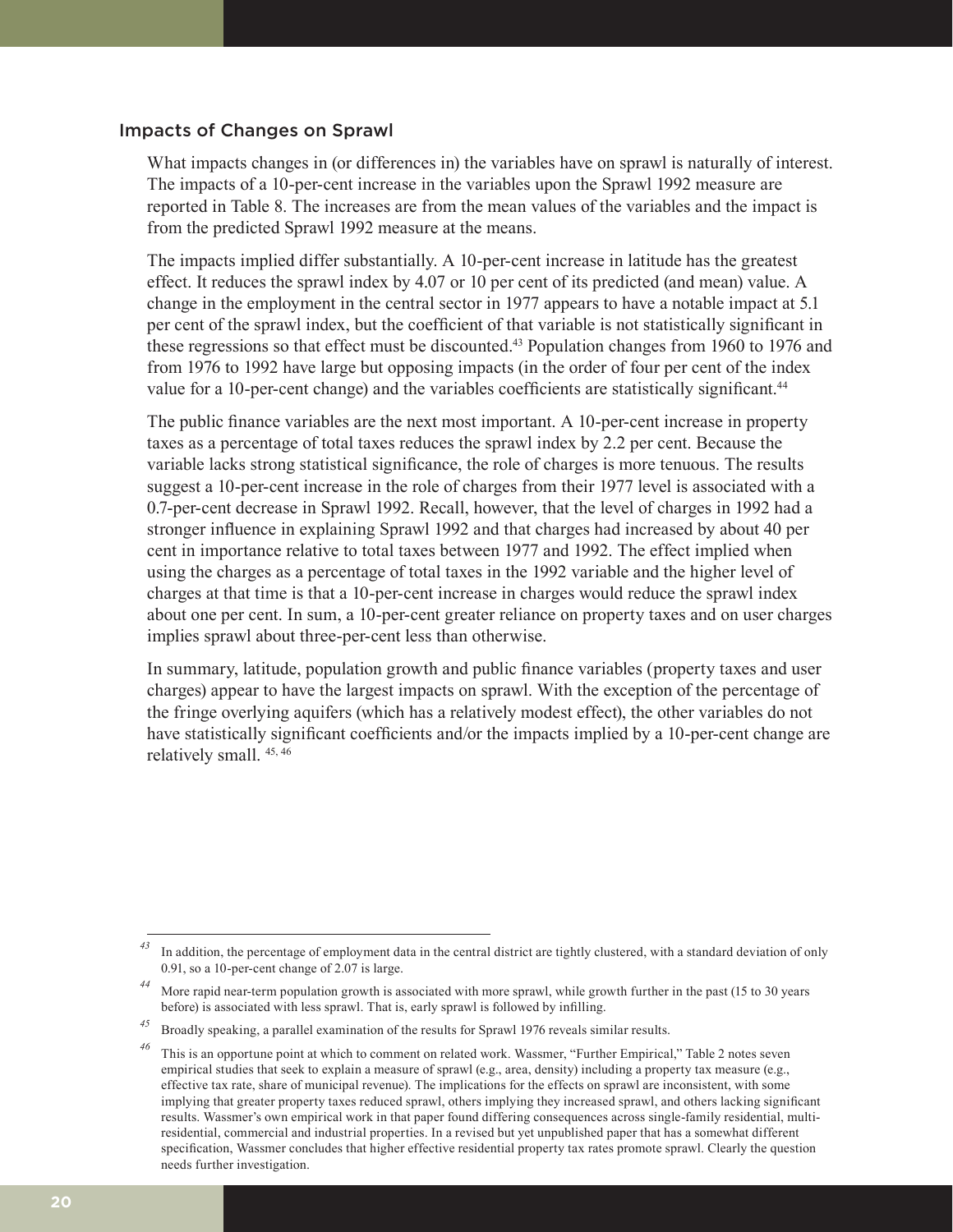|                                                       | Impact  | Percentage of predicted<br>Sprawl 1992 value at means |
|-------------------------------------------------------|---------|-------------------------------------------------------|
| Centralized-sector employment 1977                    | $-2.07$ | $-5.1$                                                |
| Streetcar passengers per capita 1902                  | $-0.13$ | $-0.3$                                                |
| Mean decennial % population growth 1920-1970          | $-0.27$ | -0.7                                                  |
| Std. dev. decennial % population growth 1920-1970     | $-0.06$ | $-0.2$                                                |
| % of urban fringe overlying aquifers***               | 0.26    | 0.6                                                   |
| Elevation range in urban fringe (m)                   | $-0.15$ | $-0.4$                                                |
| Terrain ruggedness index in urban fringe (m)          | 0.3     | 0.7                                                   |
| Mean cooling degree-days (*)                          | $-0.73$ | $-1.8$                                                |
| Latitude**                                            | $-4.07$ | -10                                                   |
| % of urban fringe incorporated 1980*                  | $-0.17$ | -0.4                                                  |
| Population 1992 to 1976 (x100)***                     | 1.53    | 3.8                                                   |
| Population 1976 to 1960 (x100)**                      | $-1.84$ | $-4.5$                                                |
| Population 1976                                       | $-0.08$ | $-0.2$                                                |
| Property tax as percentage of total taxes***          | $-0.9$  | $-2.2$                                                |
| Charges as percentage of total taxes (*) <sup>c</sup> | $-0.27$ | $-0.7$                                                |
| Transfers as percentage of total taxes                | 0.07    | 0.2                                                   |

## **TABLE 8 IMPACTS OF A 10-PER-CENT INCREASE IN VARIABLE MEAN VALUE UPON THE PREDICTED SPRAWL 1992 VALUEA,B**

Notes: a) Using Equation 4, Table 5; b) stars (\*, \*\*, \*\*\*) indicate the significant levels of the coefficients of the variables in the regression; c) see text for explanation.

# **IMPLICATIONS FOR ALBERTA'S METROPOLITAN REGIONS**

What implications might these regression results have for Alberta's metropolitan regions, Calgary and Edmonton? Given the broad similarity of local government, local public finance and of many geographic/environmental features in the U.S. and in Canada, it seems reasonable that the results above can offer insights into the nature of sprawl in Canadian metro areas, specifically the Calgary and Edmonton census metropolitan areas (CMAs). In addition, examining the influence of various factors on sprawl in Calgary and Edmonton provides further insight into their impacts elsewhere.

This exploration into the influences on sprawl considers the effects on each of the three measures of sprawl. It begins by noting the average values of those measures from the 83 observations analyzed in this study. Those are reported in the initial column of Table 9 for ease of comparison. The remaining columns report the estimated sprawl index values when the levels of selected variables characterizing Calgary and Edmonton are introduced. Shown are, first, the estimated sprawl indexes as impacted by geographical (or environmental) characteristics; then the indexes when local population characteristics are added to the local geographic features; and, finally, the estimated indexes when experiencing the combined impacts of the Calgary and Edmonton geographic, population and public finance characteristics. The stepwise sequence reveals the impacts on sprawl of these three sets of characterizing features. That is, one can see the impact of each as the estimated sprawl index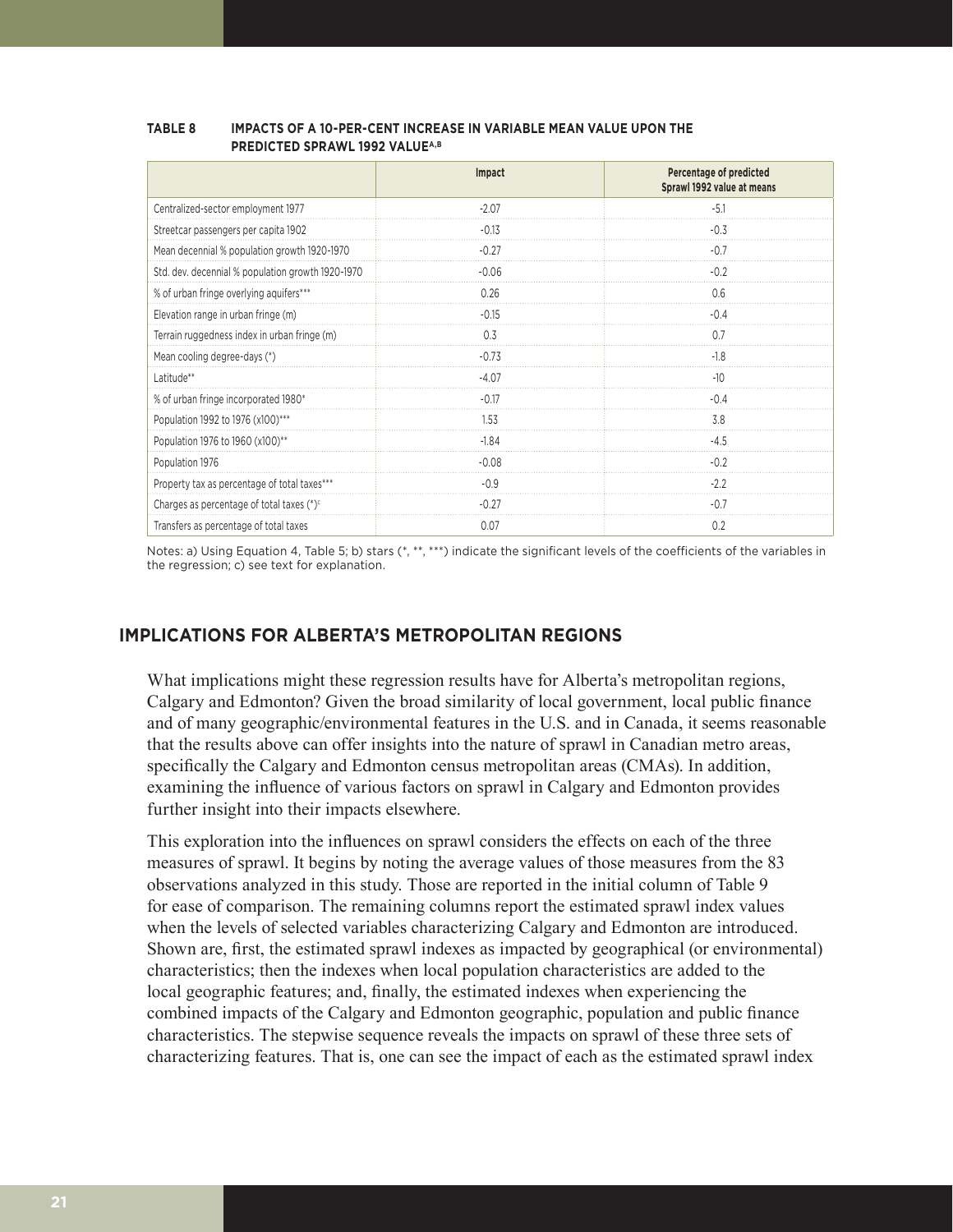deviates from the others and from the 83-observation mean.<sup>47</sup> The analyses also demonstrate the implications of some modest differences between Calgary and Edmonton.

Calgary and Edmonton have somewhat different characteristics than many of the U.S. metro regions. The geographical, population and public finances features are most readily quantifiable and so their impacts are estimated. Fortunately, these also are the features that are most important statistically and quantitatively in the regressions. While it could be interesting to examine the impacts of differences for the other characteristics, data for the other variables are not, or not readily, available. However, with the exception of the percentage of the urban fringe overlying aquifers, the other variables are not statistically significant determinants. Comparable information on the fringe overlying aquifers for Calgary and Edmonton are lacking, so the average for the U.S. cities is applied.<sup>48</sup> The estimated sprawl index values use the mean values of the 83 observations for the independent variables other than the selected Calgary and Edmonton characteristics being examined. The values of the characteristics for Calgary and Edmonton used for estimating the sprawl indexes, and their 83-observation counterparts, are reported in Table 10.

|                         |                     | <b>Estimated Sprawl Indexes Allowing for Alberta Metro's Characteristics</b> |                                      |                                 |                                                    |      |  |
|-------------------------|---------------------|------------------------------------------------------------------------------|--------------------------------------|---------------------------------|----------------------------------------------------|------|--|
| Alberta Metro<br>Region | Mean Value of 83    | Geography and<br>Geography<br>Population                                     |                                      |                                 | <b>Geography, Population and Public Finance</b>    |      |  |
|                         | <b>Observations</b> |                                                                              | <b>Property Tax Only</b><br>Included | <b>Charges Only</b><br>Included | <b>Property Tax and</b><br><b>Charges Combined</b> |      |  |
|                         |                     |                                                                              |                                      | Sprawl 1992                     |                                                    |      |  |
| Calgary                 | 40.6                | 33.2                                                                         | 32.4                                 | 30.2                            | 29.8                                               | 27.6 |  |
| Edmonton                | 40.6                | 31.6                                                                         | 30.5                                 | 27.0                            | 24.8                                               | 21.3 |  |
|                         |                     |                                                                              |                                      | Sprawl 1976                     |                                                    |      |  |
| Calgary                 | 40.3                | 32.2                                                                         | 33.7                                 | 30.9                            | 29.1                                               | 26.3 |  |
| Edmonton                | 40.3                | 29.8                                                                         | 31.0                                 | 26.6                            | 21.1                                               | 16.7 |  |
|                         |                     |                                                                              |                                      | Sprawl 1976-92                  |                                                    |      |  |
| $\sim$ $\sim$           |                     |                                                                              | $ -$                                 |                                 |                                                    |      |  |

Calgary 59.2 54.9 52.5 51.7 51.9 51.0 Edmonton 59.2 53.2 51.4 50.0 50.0 48.6

| TABLE 9 | <b>ESTIMATED SPRAWL INDEX VALUES FOR ALBERTA METROPOLITAN REGIONS AS IMPACTED BY</b> |
|---------|--------------------------------------------------------------------------------------|
|         | THEIR GEOGRAPHIC, POPULATION AND PUBLIC FINANCE CHARACTERISTICS                      |

Notes: The estimates are based on equations 4, 4 and 1 from Tables 5, 6 and 7 respectively.

The mean index values of the observations are equal to (or essentially equal to) the estimated values from the regressions when using the mean values of the independent variables. Only the estimated value for Sprawl 1976-92 differs slightly from the 83-observation mean (59.4 versus 59.2).

This assumption may underestimate groundwater availability in the two metro regions. Despite there being extensive coverage of water services in those areas, the potential for residential wells appears high (based on familiarity with the areas and hydrological reports; e.g., Alberta Water Portal). If a larger value is more appropriate, the estimated sprawl indexes would be larger, but the effects of the geographic, population and public finance variables are not changed. Not considered is that the cost of residential wells varies widely and can be high.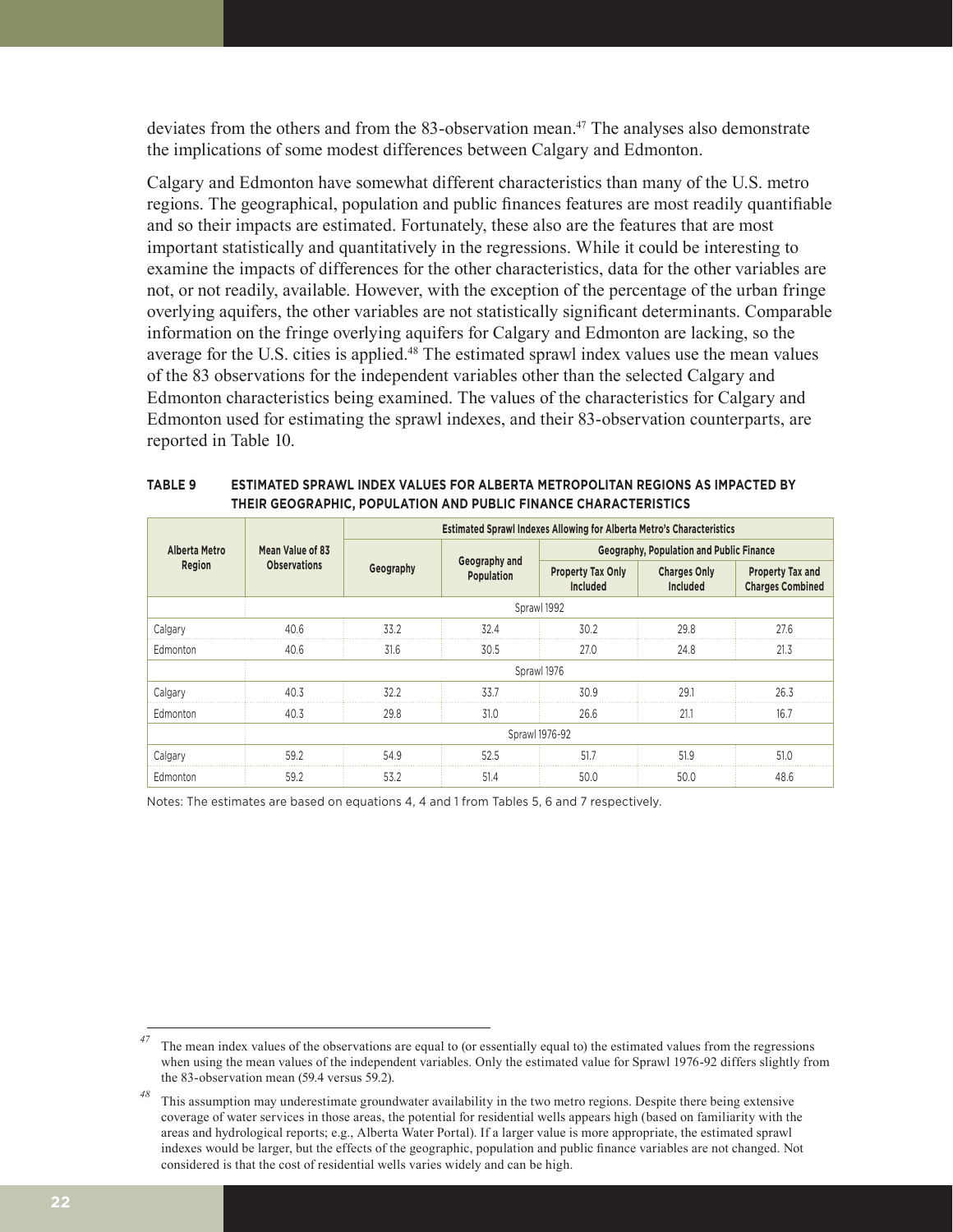| Variable in Sprawl 1992                                      |                     | <b>Mean Value of 83 Observations</b> |  |
|--------------------------------------------------------------|---------------------|--------------------------------------|--|
| Geographic                                                   |                     |                                      |  |
| Cooling degree-days                                          |                     | 1388.4                               |  |
| Latitude                                                     |                     | 37.2                                 |  |
| Terrain ruggedness                                           |                     | 8.25                                 |  |
| Population                                                   |                     |                                      |  |
| Population 1992 to 1976 (x100)                               |                     | 138                                  |  |
| Population 1976 to 1960 (x100)                               |                     | 131                                  |  |
| Population 1976 ('000)                                       |                     | 1490                                 |  |
| Public Finance                                               |                     |                                      |  |
| Property tax as percentage of total taxes, 1977              | 72.43               |                                      |  |
| Charges as percentage of total taxes, 1977                   | 22.44               |                                      |  |
| Variable Used in Calculating<br>Alberta Metro Sprawl Indexes | Calgary<br>Edmonton |                                      |  |
| Geographic                                                   |                     |                                      |  |
| Cooling degree-days                                          | 590.2               | 590.2                                |  |
| Latitude                                                     | 48.0                | 48.0                                 |  |
| Terrain ruggedness                                           | 8.25                | 4.07                                 |  |
| Population                                                   |                     |                                      |  |
| Population 2014 to 1999 (x100)                               | 151.9               | 142.1                                |  |
| Population 1999 to 1984 (x100)                               | 149.4<br>144.6      |                                      |  |
| Population 1999 ('000)                                       | 925.5<br>934.4      |                                      |  |
| <b>Public Finance</b>                                        |                     |                                      |  |
| Property tax as percentage of total taxes, 2011              | 89.9                | 100.0                                |  |
| Charges as percentage of total taxes, 2011                   | 62.9                | 77.5                                 |  |

#### **TABLE 10 SELECTED VARIABLES AND THEIR MEANS AS USED IN ESTIMATING SPRAWL INDEXES FOR CALGARY AND EDMONTON (U.S. BASELINE DATA FOR SPRAWL 1992, CALGARY AND EDMONTON)**

Calgary and Edmonton are northern cities. This has implications for the values of cooling degree-days and latitude, which were variables included in the regressions and often (if not usually) having significant coefficients. Preferring to not push beyond the range of the U.S. data, the number of cooling degree-days in Minneapolis and a latitude of 48 were set as the values for both cities while, for determining the impact of these geographic characteristics, all other independent variables were set at their mean levels.49 Both these variables have negative coefficients. As a result, these Alberta metro area geographic features reduce the expected levels of sprawl compared to that of the city in the sample studied with average features. To illustrate, for Sprawl 1992 and Calgary, the model predicts that the geographic features of Calgary imply a sprawl index of 33.2 compared to an index of 40.6 for the average U.S. city, an almost 20-per-cent reduction from the sample mean. A similar impact occurs in the case of Sprawl 1976. The small differences between the estimated indexes for Calgary and Edmonton are due to differences in the ruggedness measures.<sup>50</sup>

*<sup>49</sup>* Cooling degree-days are somewhat higher in Minneapolis than in Calgary and Edmonton but, although the Calgary and Edmonton degree-days are within the range of the U.S. cities data, the Minneapolis conditions seem to most parallel those for these Canadian cities. Also, although never statistically important, terrain ruggedness at the fringe was, to reflect differences between the two cities, also set at the Minneapolis level for Edmonton but left at the average level for Calgary.

*<sup>50</sup>* The impacts of the individual variables are reported and discussed in the appendix. That analysis illustrates the impacts on Sprawl 1992 for Calgary. It demonstrates the impacts on sprawl of the individual variables comprising the geographic, population and public finance features addressed here.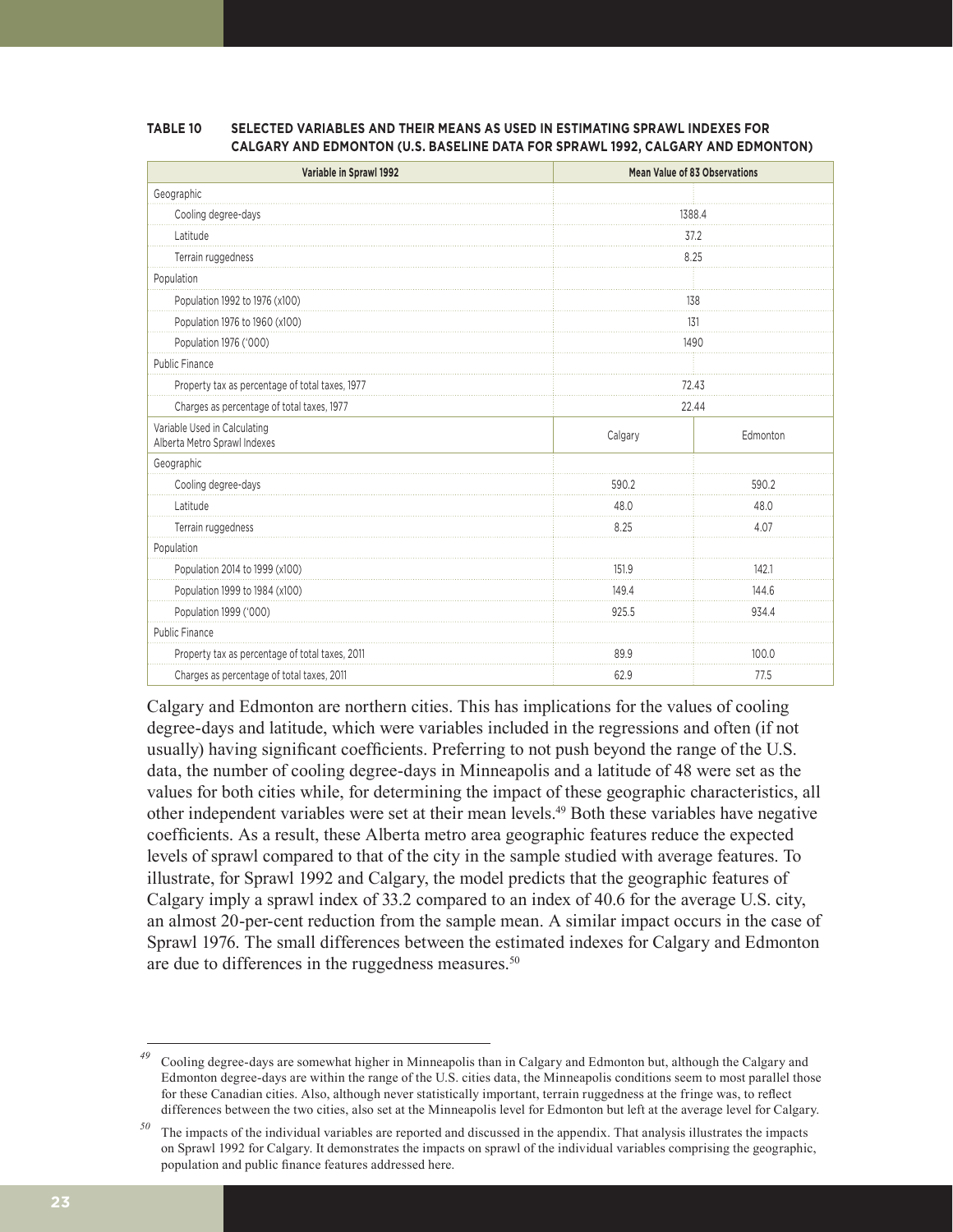Differences in population growth and size also need to be taken into account. For this exercise, population growth for Calgary and Edmonton are taken as that from 1984 to 1999 and from 1999 to 2014 rather than that from 1960 to 1976 and from 1976 to 1992. Both census metropolitan areas have grown faster than the average city in the data. On the other hand, Calgary and Edmonton in 1999 had about two-thirds of the mean 1976 population of the metro areas studied (Table 10). Clearly, it is assumed here that the impacts of recent patterns of population growth and size on sprawl parallel those estimated for 1976 and 1992.<sup>51</sup> Those estimates show that greater recent population growth tends to be associated with more sprawl while greater population growth in an earlier (the preceding) period implies less sprawl. Population size tends to be negatively related to sprawl.52 Introducing the levels of population and population growth for Calgary and Edmonton in addition to the cities' geographic characteristics results in a small additional reduction in the predicted Sprawl 1992 and Sprawl 1976-92 indexes but they caused a slight increase in the Sprawl 1976 index. The estimated increase in the Sprawl 1976 index is the result of relatively solid population growth from 1984 to 1999 (the recent period, without any possibly constraining influence of an even earlier period of growth being present). Overall, the population characteristics of Calgary and Edmonton had relatively little additional impact on the estimated sprawl indexes beyond the geographic determinants.

The potential impacts of public finances are of prime interest in this analysis. The regression results indicated that a greater reliance on property taxes reduced the stock-sprawl indexes (i.e., Sprawl 1976 and Sprawl 1992). The regressions suggested (particularly for Sprawl 1976) that greater utilization of user charges, notably for water and sewer and for solid waste services, also tended to moderate the stock-sprawl indexes.

Before examining the estimated impacts of Calgary's and Edmonton's public finances, those finances need to be surveyed. The features of finances in the two cities in 2011 are used. The current characteristics adequately represent the finances of the two metro regions and there has been little change over time. Information on the cities' public finances in 2011 and 1996 and a history of local government finance in Alberta are found in Dahlby and McMillan.<sup>53, 54</sup>

Both Calgary and Edmonton rely heavily on property taxation. In addition to the municipal property taxes, there are provincial (previously local school board) school property taxes and those are included in the tax measures. In 2011, property taxes represented 100 per cent of the total taxes collected by the City of Edmonton and 89.9 per cent of those collected in Calgary. The lower level in Calgary reflects business taxes levied by the city.<sup>55</sup> Edmonton recently abandoned its business taxes replacing them with an increase in the property tax rate applying to commercial and industrial property. The reliance on property taxes in the Alberta metro

*<sup>51</sup>* That is, we assume the effect of recent patterns are as if they had occurred in the years analyzed by Burchfield et al. or, alternatively, that the estimates on the Burchfield et al. data apply equally well to recent years.

*<sup>52</sup>* The streetcar-passenger-use variable, with which population size is closely related, also had a negative impact. Calgary and Edmonton did not have streetcar service in 1902 (beginning in 1909 and 1908 respectively). We rely on population size to capture the relevant effects.

*<sup>53</sup>* Bev Dahlby and Melville McMillan, "Do Local Governments Need Alternative Sources of Tax Revenue? A Background Paper on Municipal Finance in Alberta," University of Calgary School of Public Policy Research Paper (November 2014).

*<sup>54</sup>* Further background is available in Edward LeSage and Melville McMillan, "Alberta: Municipal System Overview," University of Alberta, Western Centre for Economic Research, Information Bulletin 135 (January 2010), http://www. business.ualberta.ca/Centres/WCER/Publications/InformationBulletins/.

<sup>&</sup>lt;sup>55</sup> It might be argued that business taxes are sufficiently related to property to be considered property taxes, but we make the distinction here.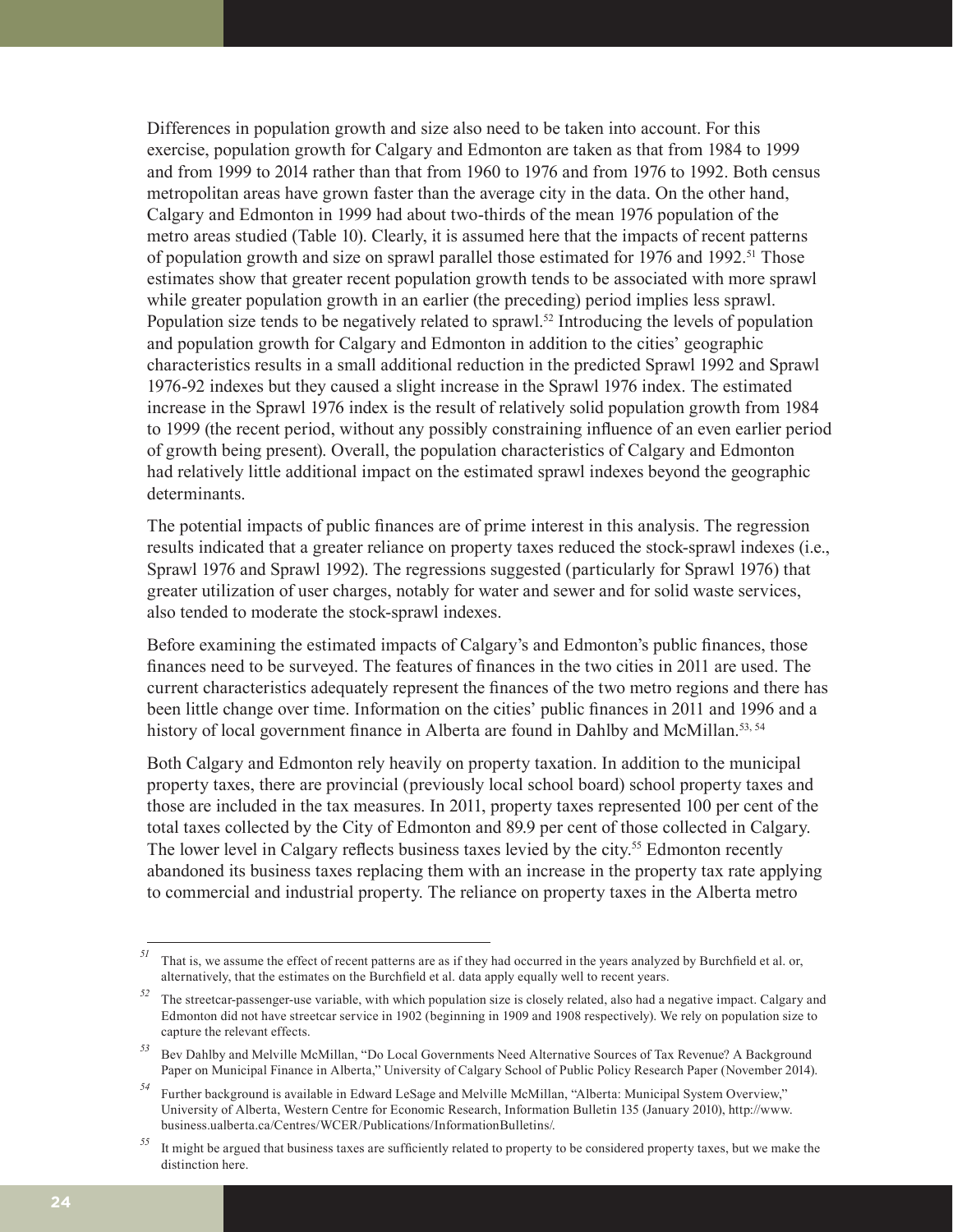areas is high relative to that in most U.S. metro areas where property taxes in 1977 averaged 72.4 per cent of total local taxes for the 83 observations.<sup>56</sup>

The heavy reliance on property taxes in Calgary and Edmonton reduce sprawl. The levels of property tax in the two cities is estimated to reduce the sprawl indexes about 10 per cent somewhat more in Edmonton and somewhat less in Calgary. For example, the geographic and population characteristics of Calgary yield an estimated Sprawl 1992 value of 32.4 but, when the Calgary level of property tax is introduced, the estimated index becomes 30.2 (a seven-percent decline). Sprawl 1976 estimates generate only slightly larger reductions in the index. These calculations assume no other changes in the public finance variables.

Accounting for differences in charges for local government services is somewhat more complicated. Charges for the U.S. cities consisted mostly of charges for water, sewer and solid waste services. The amounts are relatively modest, averaging 22.4 per cent of total taxes for the metro areas, although they are said to be gross revenues of those operations. Edmonton especially, but also Calgary, have a history of charging for services and especially for utilities. Estimates of comparable charges in Calgary and Edmonton (in 2011) are relatively large compared to the levels in the U.S. cities. Charges as a percentage of total taxes are calculated to be 44 and 69 per cent respectively. While the Calgary figure is comparatively large, the 69-per-cent level in Edmonton is beyond the 50.7-per-cent largest value for the U.S. cities.<sup>57</sup> Nevertheless, but with the observation that the values are at the upper level or somewhat beyond the U.S. city data, the Calgary and Edmonton values are introduced to estimate (or at least illustrate) the possible effects of charges.

The econometric results suggest that charging for municipal services also diminishes sprawl. At the levels observed in Calgary and Edmonton, the impacts of charges (alone) on sprawl are equivalent to or exceed the impacts of their higher levels of property taxes (Table 9). To illustrate using the Sprawl 1992 estimates for Calgary in Table 9, the impact of charges (alone, at 44 per cent of taxes) is estimated to lower the sprawl index to 29.8 from the 32.4 level predicted by the geographic and population characteristics. This reduction is comparable to that predicted for the effect of the higher level of property taxes in Calgary. With a higher level of charges (69 per cent of taxes), the impact in Edmonton is greater — the 24.8 level is 19-percent smaller than the 30.5 level of the sprawl index implied by the geographic and population characteristics. The impacts on the estimated Sprawl 1976 values are similar although somewhat larger.

Intergovernmental transfers are provided to assist municipal governments and to fund local schools in Alberta. Transfers tend to be about 20 per cent of municipal revenues and municipal transfers amount to about one-third of total transfers (i.e., municipal and school).<sup>58</sup> In 2011, transfers were the equivalent of 98.4 per cent of taxes in Calgary and 130.1 per cent in Edmonton, but the exact levels fluctuate somewhat over time depending upon special programs (e.g., assistance for light-rail-transit construction). The levels in Alberta are comparable to the 112-per-cent average of the 83 U.S. observations. This variability and comparability contribute

*<sup>56</sup>* Only 13 of those 83 had property taxes exceeding 90 per cent of total taxes. If one excludes those 13, the average percentage is 67.9 per cent. So, where the reliance on property taxes is low(er), about one-third of tax revenues comes from other taxes (primarily local sales taxes). Local income taxes exist in some areas.

*<sup>57</sup>* The charge levels cited for the U.S. cities are for 1977. Charges as a percentage of total taxes had risen by 1992. (Recall that the 1992 charge data were used here in supplementary regressions.) The 1992 maximum was 64.9 per cent and 10 observations exceeded 50 per cent.

*<sup>58</sup>* Transfers went through a rather turbulent period during the 1990s with deep cuts, but with the funds restored later. See Lesage and McMillan, "Alberta" for a review.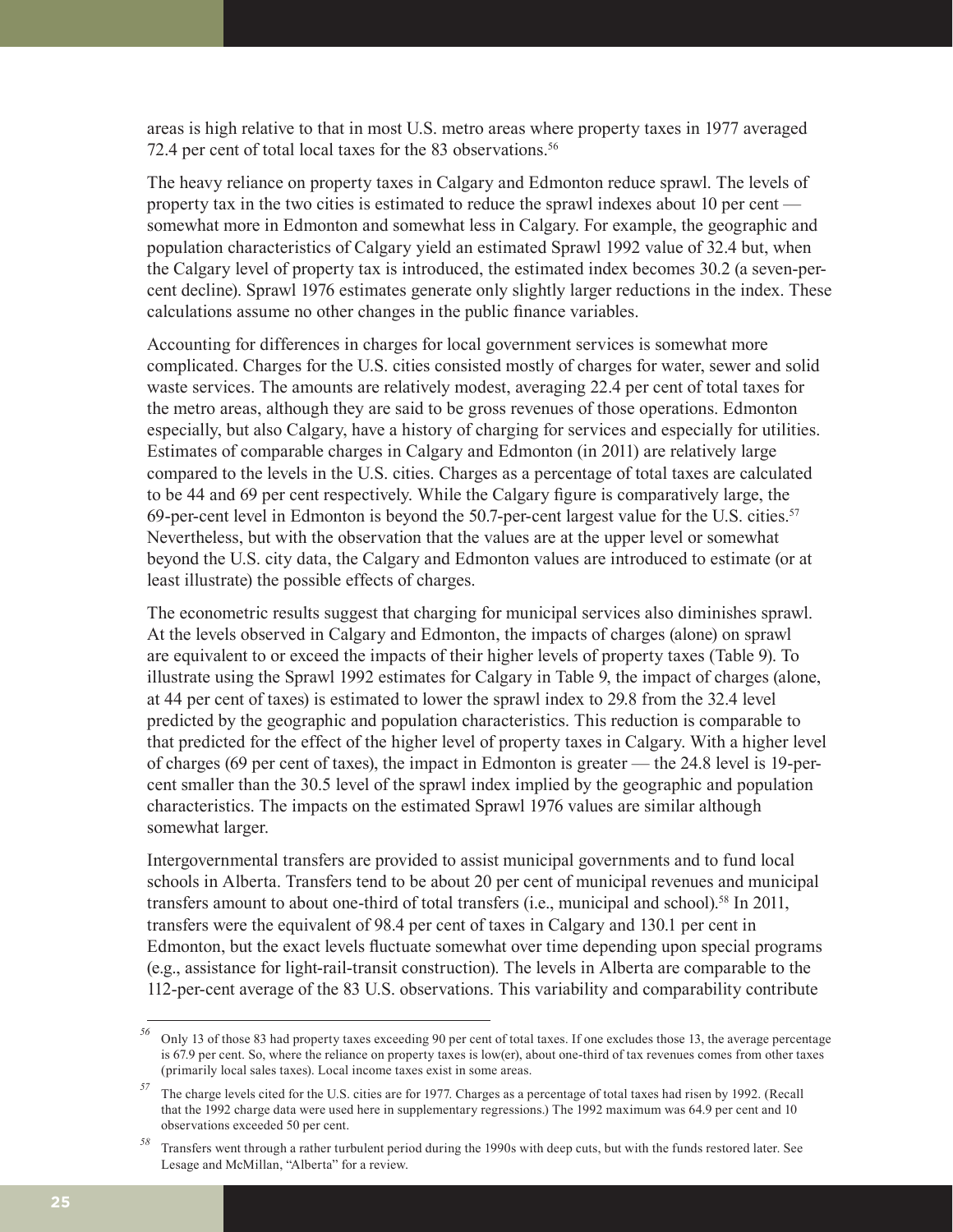to ignoring the impact of differences in transfers in the analysis of the impacts of public finance characteristics on sprawl. At least equally important was that those coefficients were small, were never significant in the regressions, and that the implications of the levels in Calgary and Edmonton are minor (in part because they did not diverge much from the 83-observation mean).

Local public finance appears to impact sprawl. When the property tax and the charge values observed in Calgary and Edmonton are used to calculated predicted sprawl indexes (i.e., included along with the two metro areas' geographic and demographic characteristics), the stock-sprawl indexes decline notably. The Sprawl 1992 index for Calgary falls from 32.4 to 27.6 (a reduction of about 15 per cent) from the combined effects of property taxes and charges. The estimated impact in Edmonton is greater — a decline from 30.5 to 21.4 (about 30 per cent). The estimates from the Sprawl 1976 regressions suggest even larger effects, reductions of 22 and 46 per cent for Calgary and Edmonton. Thus, the greater reliance on property taxes and on user charges in Calgary and Edmonton compared to the 83 U.S. cities is found to reduce sprawl in the Alberta metropolitan regions (on average by one-quarter and about one-third for Edmonton).

A simple assessment of the numbers suggests that about 40 per cent of the decline in the estimated sprawl indexes for Calgary and Edmonton is attributable to the importance of the property taxes and about 60 per cent is due to the high level of charges. That apportionment, however, needs to be viewed with caution. The econometric results imply that the impacts of property taxation on the stock-sprawl indexes are the more reliable of the two influences. There is considerably less statistical confidence in the role of charges. Nevertheless, and although the charge levels in Calgary and Edmonton strain the range of the data used in the regressions, the results do suggest that charges for major local services may have a noticeable negative impact on the scatteredness of residential development.

Even the modest differences between Calgary and Edmonton imply some interesting differences for sprawl. The difference in the property tax reliance in the two cities (89.9 per cent in Calgary and 100 per cent in Edmonton) indicates that the negative effect on the stock-sprawl indexes in Edmonton is over 50-per-cent larger than in Calgary. Similarly, comparatively higher charges in Edmonton (69 versus 44 per cent of total taxes), imply twice the impact on the stock-sprawl indexes in Edmonton compared to Calgary. That is, even at the Alberta levels, differences in public finance matter to the degree of sprawl in a metro area.

The implication of imposing the Alberta cities' public finance characteristics on the average metro area in this data provides another perspective on the influence of public finance on sprawl. To illustrate, consider Edmonton. With property tax reliance at 100 per cent rather than 72.4 per cent and charges at 69 rather than 22.4 per cent, the estimated stock-sprawl indexes decline from about 40 to 30. Overall, the results suggest that a different form of local public finance could see sprawl in U.S. cities reduced by about one-quarter. Again, 40 per cent of that reduction can be attributed to greater reliance on property taxation and 60 per cent to charges being more important.

Sprawl in newly developing areas did not appear to be impacted by local public finance. (See the Sprawl 1976-92 results.) Even the reliance-on-property-tax variable did not have significant coefficients in the regressions, although the signs for that (and the charges) variable were negative. Substituting Calgary and Edmonton characteristics in the calculation of the predicted flow-sprawl index, Sprawl 1976-92, have similar effects to those for the stock indexes except that the absolute and relative changes are small. This result is not unexpected because new developments in a city are undertaken in a specific, and a given, public finance environment.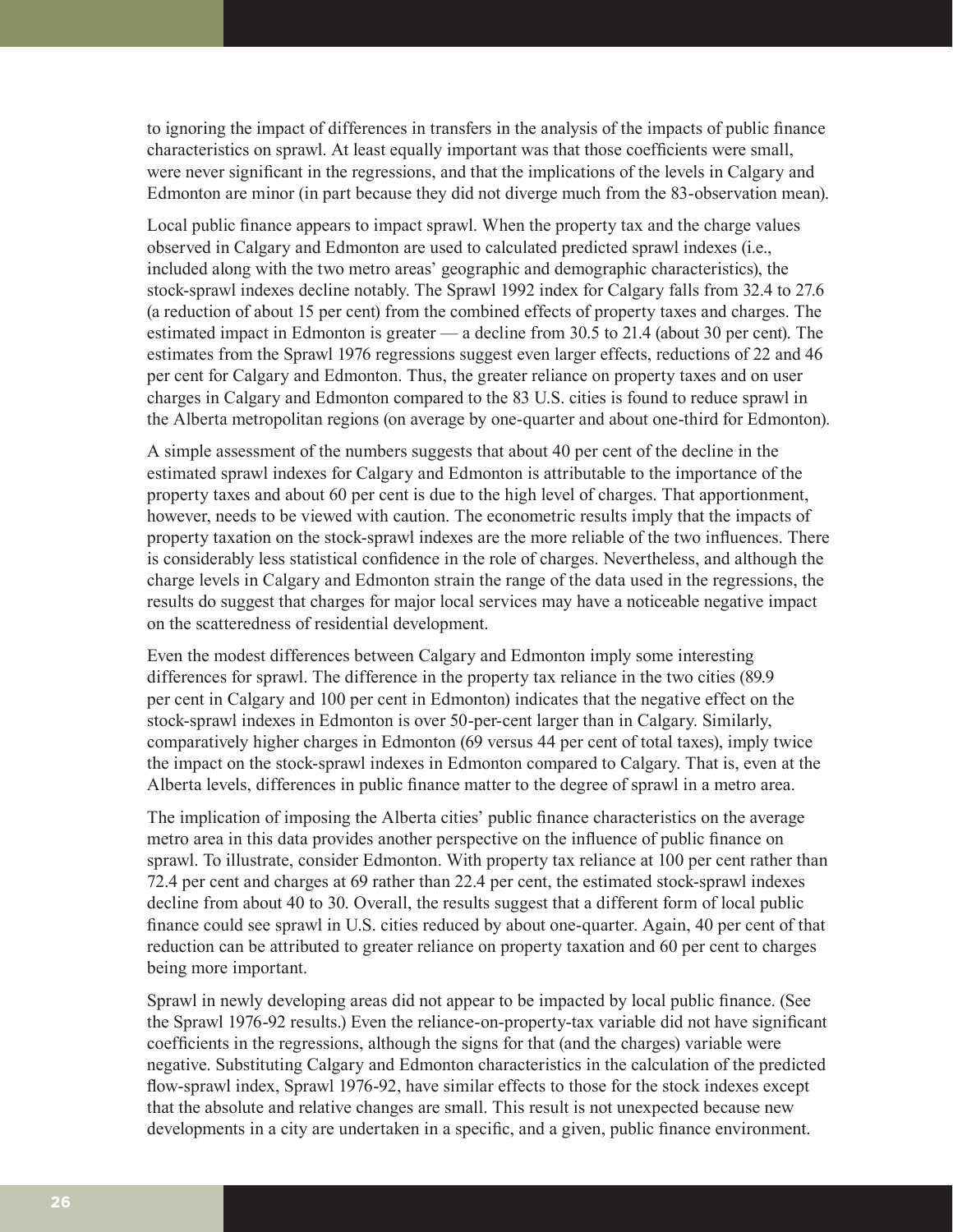# Implications of Some Possible Alternatives for the Alberta Environment

It is also interesting to consider some "what ifs" — that is, what are the implications for sprawl if events had been different or if circumstances changed? While the potential options are numerous, the implications of three alternative scenarios are presented in Table 11.

Alberta has experienced rapid population growth. Suppose population growth had been slower. Specifically, assume that the populations of Calgary and Edmonton had increased in parallel with that of the average metropolitan area in Canada. If so, population would have grown by 25 per cent over the past 15 years and by 36 per cent during the preceding 15 years rather than by about 50 per cent in Calgary and by over 40 per cent in Edmonton in each 15-year period. Imposing the lower rates of growth (while maintaining the other Calgary and Edmonton characteristics) generates an estimated Sprawl 1992 index of 26.5 for Calgary and 20.6 for Edmonton. Both estimates are lower than the estimates for the current situation (27.6 and 21.3 respectively) but only somewhat so. Population growth rates have an effect on sprawl but it is relatively small.

| Estimates for the current situation (from Table 9)                                   |  |
|--------------------------------------------------------------------------------------|--|
| If population growth had been at average of other Canadian metro areas <sup>a</sup>  |  |
| If future population growth slows (over next 15 years) <sup>b</sup>                  |  |
| If reliance on property taxes declines to the average of 83 U.S. cities <sup>c</sup> |  |

#### **TABLE 11 ESTIMATED SPRAWL 1992 INDEX VALUES UNDER ALTERNATIVE SCENARIOS**

Notes: a) Values of 136 and 125 rather than 149.4 and 151.9 for Calgary and 144.6 and 142.1 for Edmonton; b) assumes population increases only 15 per cent over 15 years (i.e., use a value of 115); c) apply U.S. average of 72.4 per cent of total taxes rather than 89.9 for Calgary and 100 for Edmonton.

Suppose that the rate of population growth slows substantially from the recent high rates. The current difficulties in Alberta's energy sector might imply such a decrease. A midlevel projection of Canadian population growth over the next 15 years is for population to increase only 15 per cent. If the Calgary and Edmonton populations were to grow by only 15 per cent over the next 15 years, the estimated sprawl index values are 23.3 and 18.7. A rapid deterioration in the rate of population growth is estimated to have a noticeable effect on sprawl with the measures declining from 12 to 15 per cent.

Calgary and Edmonton are pursuing city charters and pressing for new tax powers.<sup>59</sup> Assuming that they were successful in realizing and, in turn, introducing alternatives to supplement the property tax, what might be the consequences for sprawl? If the two cities imposed alternative local taxes that reduced the reliance on property taxes to that of the average of the 83 U.S. cities (72.4 per cent of total taxes), sprawl is estimated to increase. The 29.8 value in Calgary represents an eight-per-cent increase in the sprawl index and the 24.8 value estimated for Edmonton implies a 16-per-cent increase.

# Putting Local Public Finance in Perspective

Despite the indications from the above results that local public finance affects sprawl in metro areas, it is important to keep the finance role in perspective. When people think of land use and

<sup>&</sup>lt;sup>59</sup> The cities signed a memorandum of understanding on charters with the provincial government in 2014. See Government of Alberta Municipal Affairs website, "Framework Agreement for Charters" at http://www.municipalaffairs.alberta.ca/ documents/1007-Framework-Agreement-for-Charters-Oct-2014.pdf. For some discussion of the various pressures for alternative taxes, see Dahlby and McMillan, "Do Local."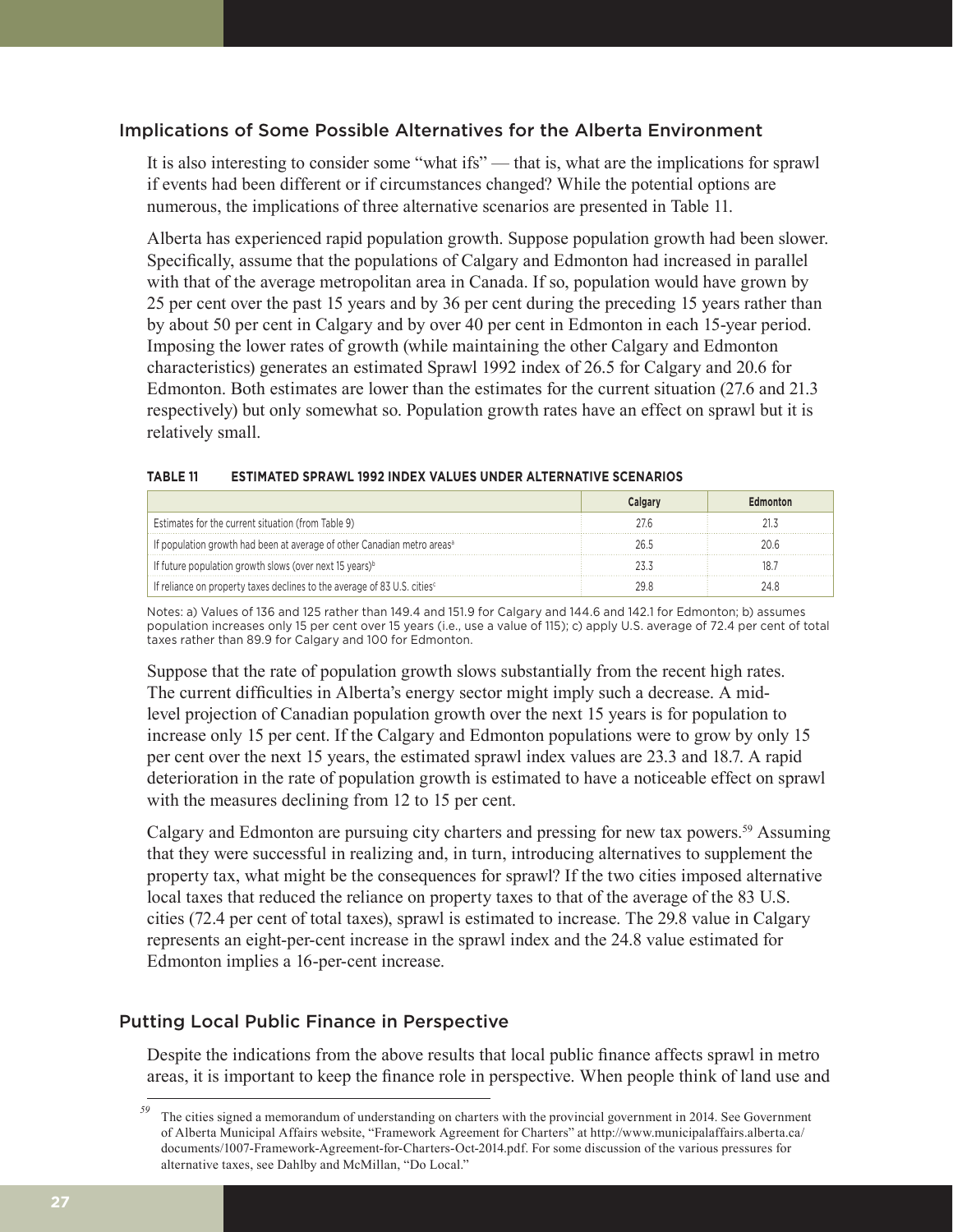patterns of development, they will typically think of local governments' land-use regulation, infrastructure extension policies and, in general, growth policies. An insightful discussion of these considerations is provided in Taylor et al.,<sup>60</sup> who review and examine closely post-Second World War land use and development in Calgary and Edmonton (with special attention to the period since 1991) and compare it with that in Toronto and Vancouver.<sup>61</sup>

The comparatively rapid, though rather erratic population growth of Calgary and Edmonton since the Second World War has provided ample opportunity to consider the options of "grow up or grow out." At least for the first 50 years, the approach could be characterized as "… an efficiency-oriented expansion policy regime." Annexation, particularly of agricultural land, was the norm, although managed in part by regional planning commissions (until 1995) and, if necessary, provincial input. Changing attitudes led to some shift in policy first evidenced in Calgary in the 1990s with policies to promote more intensification of land use, in part associated with the expansion of public transit.<sup>62</sup> Although not without meeting some resistance, the shift in policies has demonstrated some success since the turn of the century. While there has been modest intensification in the core, the most substantial impacts are at the fringe, where suburban areas now use two hectares of land per 100 residents compared to 6.5 hectares in the years 1991–2001. With a multiplicity of municipalities and, since 2008, a Capital Region Board, the land-use situation in the Edmonton metropolitan region has been more complex. Regardless, Edmonton has also shown a shift toward denser development with three hectares per 100 residents in the suburban areas in the 2001 to 2011 period compared to seven hectares per 100 residents in the years 1991to 2001. A challenge Edmonton faces is a tightening of its supply of land available for industrial development.

The patterns of land use and development in Vancouver contrast with those in Calgary and Edmonton. There, constraints on land development have a long history and land use is more intense. Although different, pressures for and policies to promote more intensive urban land use are evolving in Alberta's metro areas. To some extent, land-use policies are endogenous to the physical and demographic character of the urban areas<sup>63</sup> but, as they evolve, the policies do influence the patterns of development. This analysis suggests that local public finance policies also have some influence.

Zack Taylor, Marcy Burchfield and Anna Kramer, "Alberta Cities at the Crossroads: Urban Development Challenges and Opportunities in Historical and Comparative Perspective," University of Calgary School of Public Policy Research Paper (May 2014).

*<sup>61</sup>* Readers will also find interesting the Arnott paper that assesses Calgary's Municipal Development Plan and its Transportation Plan: Richard Arnott, "Reflections on Calgary's Spatial Structure: An Urban Economist's Critique of Municipal Planning in Calgary," University of Calgary School of Public Policy Research Paper (October 2015). Arnott is critical of the extent of plans for spatial containment and of intensification centred on the central business district.

*<sup>62</sup>* More recently, restricting water supply has been adopted as a policy by the City of Calgary, aimed at controlling urban growth in the surrounding areas.

*<sup>63</sup>* See Saiz, "The Geographical."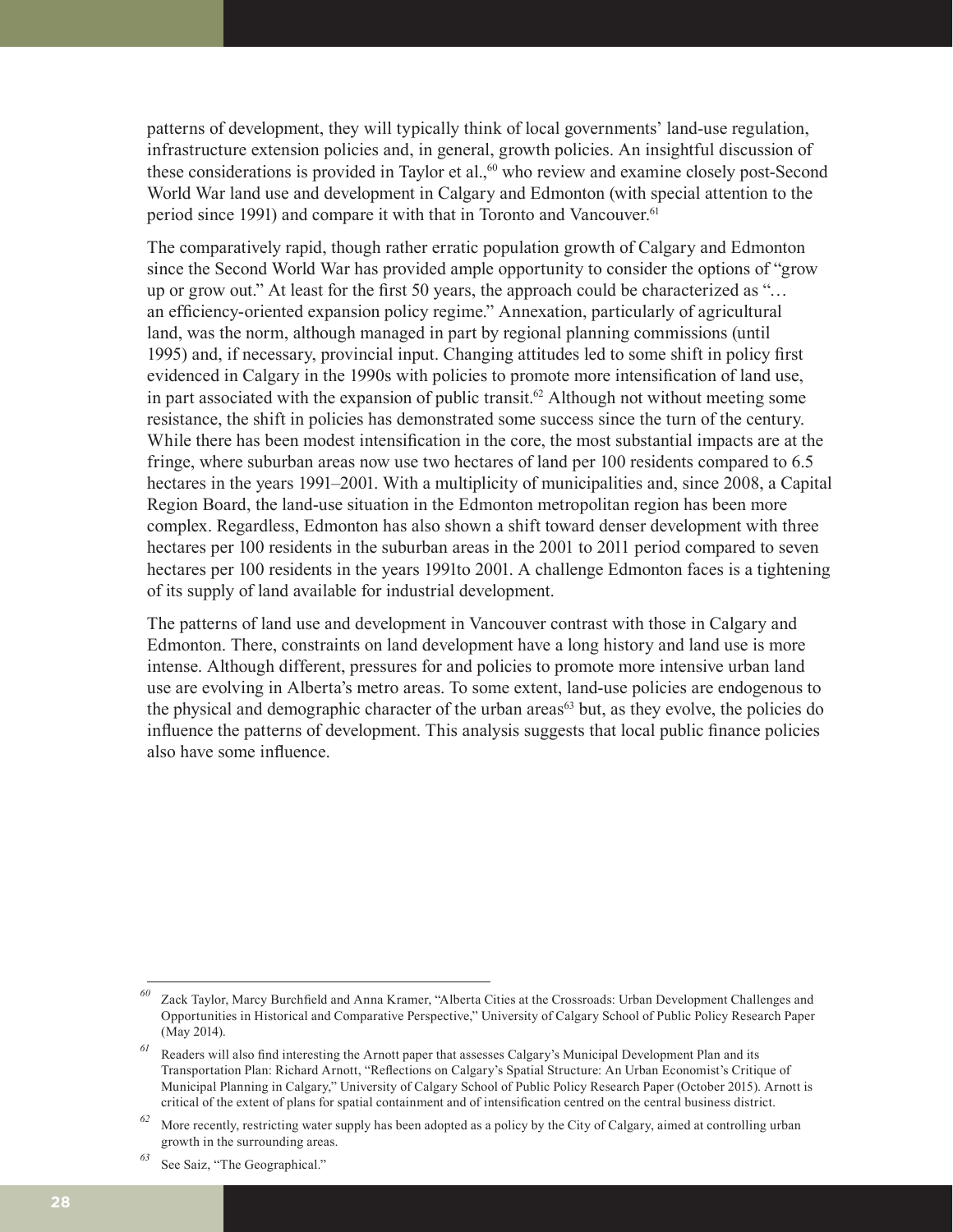# **CONCLUSION**

The objective of this paper has been to explore the possible impacts of local public finance policies upon urban sprawl (land-use fragmentation, scatteredness of development). Burchfield et al.64 presented path-breaking research into the causes of sprawl among U.S. metropolitan areas. Utilizing a subset of their data for which it was possible to match comprehensive information on local public finances, their analysis is extended (though on a smaller scale) to assess the potential influence of local public finance on urban land use.

Using the smaller data set (83 rather than 275 observations), many of the variables that Burchfield et al. found to contribute to explaining the variation in their sprawl indexes across metro areas were not statistically significant in the regressions. However, the percentage of the fringe area overlying aquifers, mean cooling degree-days and latitude appeared as important determinants of the metropolitan-wide sprawl measures (stock-sprawl indexes). Also, population (which is closely related to their streetcar-ridership variable) and the modified population growth measures we introduce add explanatory power. Of particular interest here, property taxes as a percentage of total local taxes was found to be an important variable. User charges (largely for water, sewer and solid waste services) typically lacked or had only low statistical significance but (partly through supplementary analysis) had consistent impacts and indicated influence. Unlike, the Burchfield et al. results, transfers (their sole public finance variable) were found to be unimportant. When seeking to explain sprawl in newly developing areas (the Burchfield et al. flow-sprawl index rather than their stock indexes), public finance variables did not contribute, and more of the Burchfield et al. variables stemming from the monocentric city model played a role.

Local public finance appears to be a determinant of the extent of sprawl in the full metropolitan area. To illustrate, it was assumed the results of the regressions based on data to 1992 applied to more recent features of Calgary and Edmonton. The heavy reliance on property taxation and on user changes in the two cities was estimated to reduce sprawl relative to what it would have been if their public finance mimicked that of the typical U.S. metro region in the data. Overall, the present public finance policies in Calgary and Edmonton were estimated to reduce the measure of sprawl by about one-quarter (more in the case of Edmonton, less in the case of Calgary). That is, the analysis suggests that the percentage of undeveloped land surrounding the average residential development could be one-quarter less due to expanded reliance on property taxes and user charges (i.e., parallel to those in Calgary and Edmonton). About 40 per cent of that change can be confidently attributed to the greater reliance on property taxation — a tax that, compared to local sales and income taxes, imposes a cost on holding (especially undeveloped) land. Sixty per cent of the decrease in sprawl attributable to public finance seems to be related to a greater dependence on user charges. Because of the weak statistical performance of that variable, there is less confidence in this possible effect but, for conceptual reasons and given the consistency of the results, the outcome seems hard to ignore. Although the predicted absolute change was somewhat greater, similar results were realized when Edmonton's public finance features were substituted for the average of those of the 83 U.S. metro areas. Again, sprawl was projected to be reduced by about one-quarter and the 40:60 attributions remained.

The results suggest that local public finance does impact sprawl. While the suggested consequences of user charges outlined here may justifiably be discounted, the sprawl-reducing effects of local property taxes is a strong result. The possible impacts of local public finances should be explored further in future research into the determinants of sprawl.<sup>65</sup>

*<sup>64</sup>* Burchfield et al., "Causes of."

This conclusion is reinforced by the diverse results surveyed in Wassmer, "Further Empirical."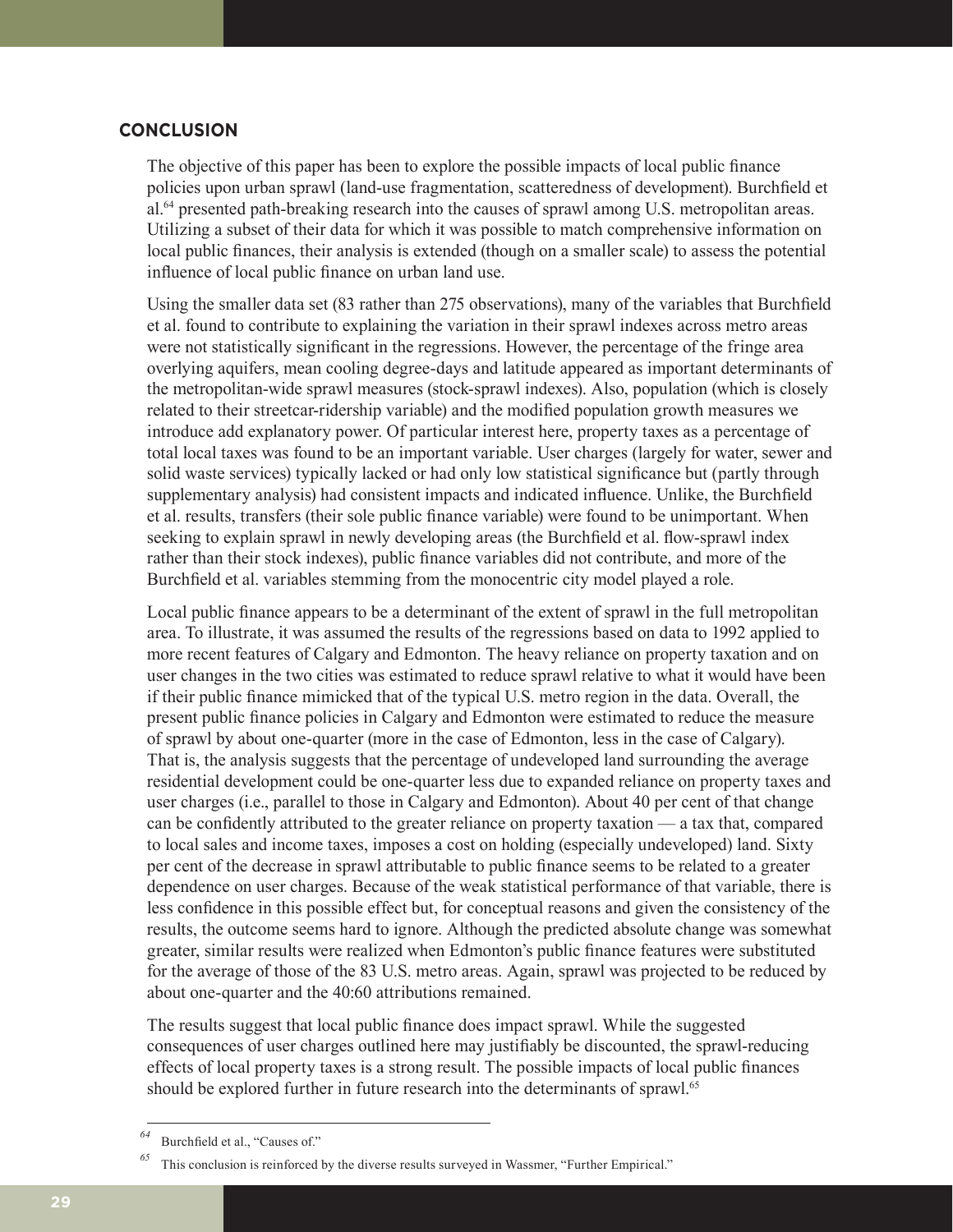## **APPENDIX**

This appendix is to provide additional insight into the impacts of the individual variables and selected combinations of variables upon estimated sprawl values. The calculations are for Calgary and for the Sprawl 1992 index (Equation 4 of Table 5). The effects of nine variables and three groupings (those related to geography/environment, population and public finance) are reported in the table.

Mean cooling degree-days and latitude are the geography-/environment-related variables. The effect of introducing the mean cooling-degree-day value for Calgary upon the sprawl index (when all other variables take the mean value of the 83 U.S. city observations) is to increase the estimated value from 40.6 to 45.0. The effect of introducing latitude of 48 (with all other variables valued at the 83-city average) is to reduce the sprawl estimate to 29.0. Independently, cooling degree-days and latitude have considerable, but opposing, impacts on the estimated sprawl index. Introducing the two Calgary values simultaneously results in an estimated value of 33.2. The combined effect for the two geography/environmental variables implies a considerable reduction in the sprawl estimate from the U.S. average of 40.6.

| <b>Influencing Variable</b>                            | <b>Impacts of Changes on Sprawl Index</b> |                                  |      |                              |
|--------------------------------------------------------|-------------------------------------------|----------------------------------|------|------------------------------|
|                                                        | <b>Change of Individual Variable</b>      | <b>Selected Combined Effects</b> |      | <b>Total Combined Impact</b> |
| Geography/environment                                  |                                           |                                  |      |                              |
| Mean cooling degree-days                               | 45.0                                      | 33.2                             |      |                              |
| Latitude                                               | 29.0                                      |                                  |      |                              |
| Population (and Calgary geography/environment)         |                                           |                                  |      |                              |
| Population growth: recent                              | 34.7                                      | 32.1                             | 32.4 | 27.6                         |
| Population growth: early                               | 30.6                                      |                                  |      |                              |
| Population size                                        | 33.8                                      |                                  |      |                              |
| Public finance (and Calgary geography/<br>environment) |                                           |                                  |      |                              |
| Property tax as percentage of total taxes              | 31.0                                      | 26 O                             |      |                              |
| Charges as percentage of total taxes                   | 28.2                                      |                                  |      |                              |

#### **APPENDIX TABLE IMPACTS ON ESTIMATED SPRAWL INDEX FOR CALGARY RESULTING FROM IMPOSING THE CALGARY VALUE FOR SELECTED VARIABLES**

Note: See Table 10 for values used in the calculations.

The population-related variables appear next in the table. To indicate the impacts of these variables in the context of Calgary (and as reported in Table 9), the estimated values assume the Calgary geography/environment conditions apply. Thus, comparisons should be made to the 33.2 estimate derived above. Rapid recent (i.e., over the 15 years 1999 to 2014) population growth at the Calgary level has a quite modest positive impact on the sprawl estimate, increasing it to 34.7 from 33.2. Rapid earlier population growth (from 1984 to 1999), followed by an average level in the more recent period, reduces sprawl with the estimate falling to 30.6. The combined effects of the rapid population growth in both periods as occurred in Calgary results in an estimate of 32.1. The effect of Calgary's population being smaller than the average of the U.S. cities has a positive effect on the estimate, increasing it to 34.8 from 33.2. Taking the Calgary population growth and size characteristics together generates an estimate of 32.4, which is only slightly different than the 33.2 values estimated without introducing those changes. The population factors have some influences on the estimated sprawl but the effects are relatively minor.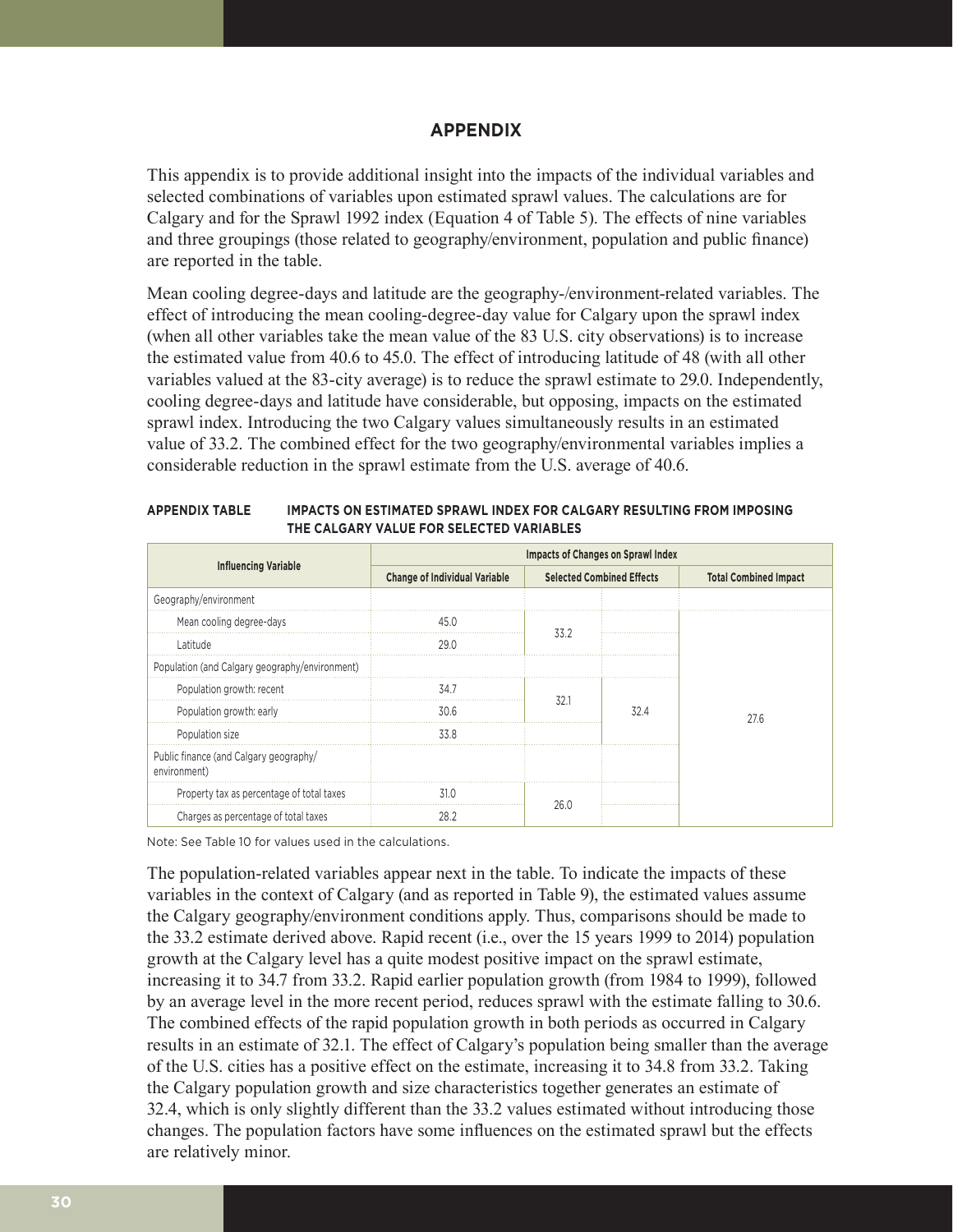The impacts of the public finance variables are reported at the bottom of the table. Again, Calgary geographic/environmental conditions are imposed but, other than the specific variables being investigated, the others are set at their 83-U.S.-city means. Imposing the level of Calgary property taxes generates an estimated Sprawl 1992 index value of 31.0, a drop of 4.2 from 33.2. Imposing the Calgary level of charges (but the U.S. level of property taxes) yields a larger decrease with an estimate of 28.2. If both the Calgary levels of property taxes and charges are introduced, the estimated combined effect is a Sprawl 1992 value of 26.0; a 22-per-cent reduction from 33.2.

Combining the Calgary characteristics for geography/environment, population, and public finance, the estimated value is 27.6 (as reported in Table 9). The bulk of the drop in the estimated sprawl-index value from 33.2 is due to Calgary's public finance. That is, the greater reliance on property taxes and on charges in Calgary than in the average of the 83 U.S. cities is predicted to reduce sprawl.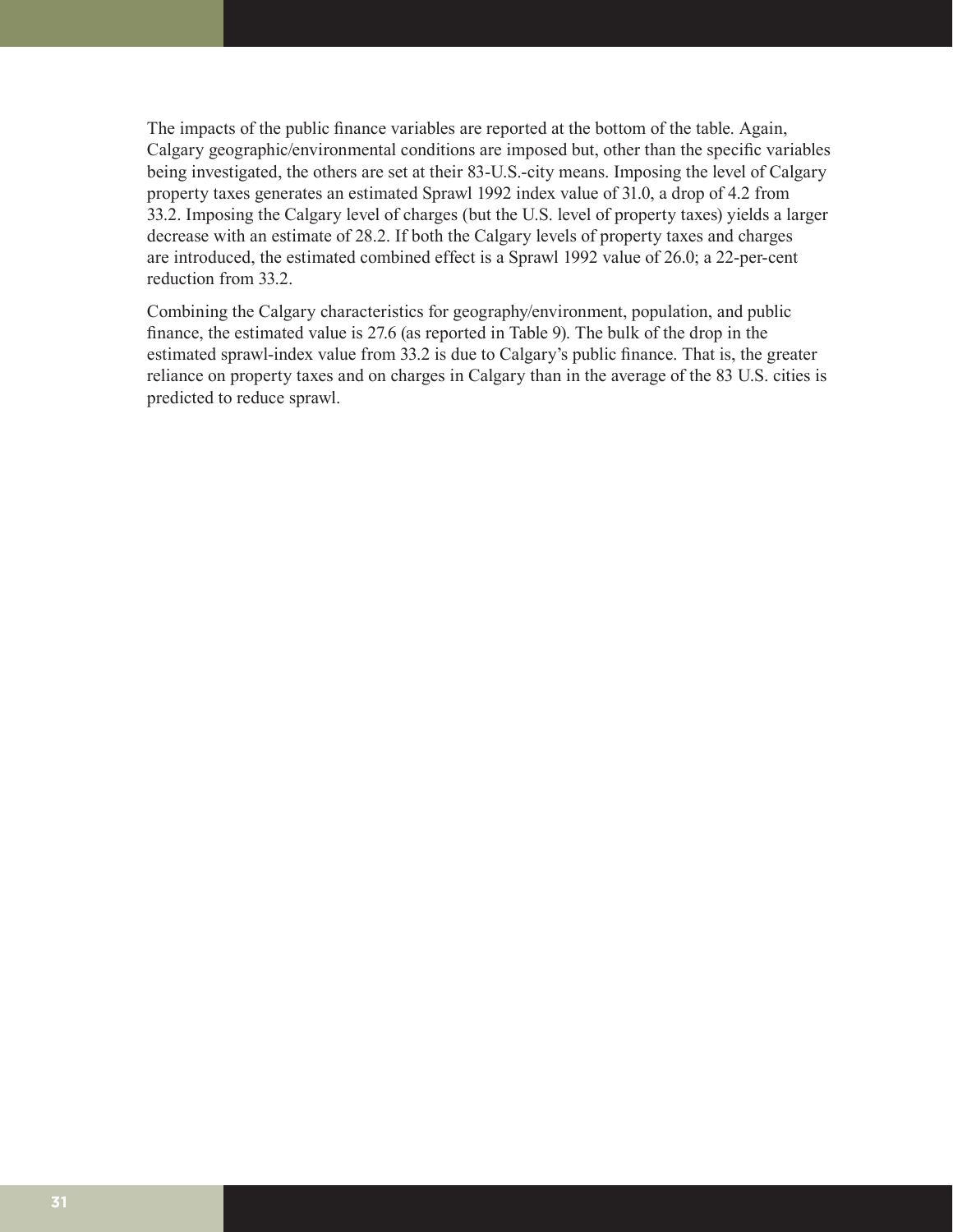#### **About the Author**

**Melville L. McMillan** is a Professor Emeritus in the Department of Economics and a Fellow of the Institute of Public Economics at the University of Alberta. He served as Chair of the Economics Department from 1987 to 1997. His BA and MSc are from the University of Alberta and his PhD is from Cornell University. He was on the faculty of the University of Wisconsin (Madison) before joining the University of Alberta in 1975. McMillan's research and teaching interests are in public economics and, in particular, urban and local economics, fiscal federalism, and the demand for and supply of public goods and services. These interests were the focus of his research while on leaves at the Australian National University, Canberra and at the University of York, England. He has published extensively in these areas and has also advised governments and organizations nationally and internationally (e.g., the World Bank). From 1994 to 2011, he served as a faculty association representative on the Sponsors Working Group of the Universities' Academic Pension Plan. Although "retired", Melville McMillan remains actively involved in academic and policy matters and is usually found in his office in the Department of Economics. Further details are available at https://sites.google.com/a/ualberta.ca/mel-mcmillan/.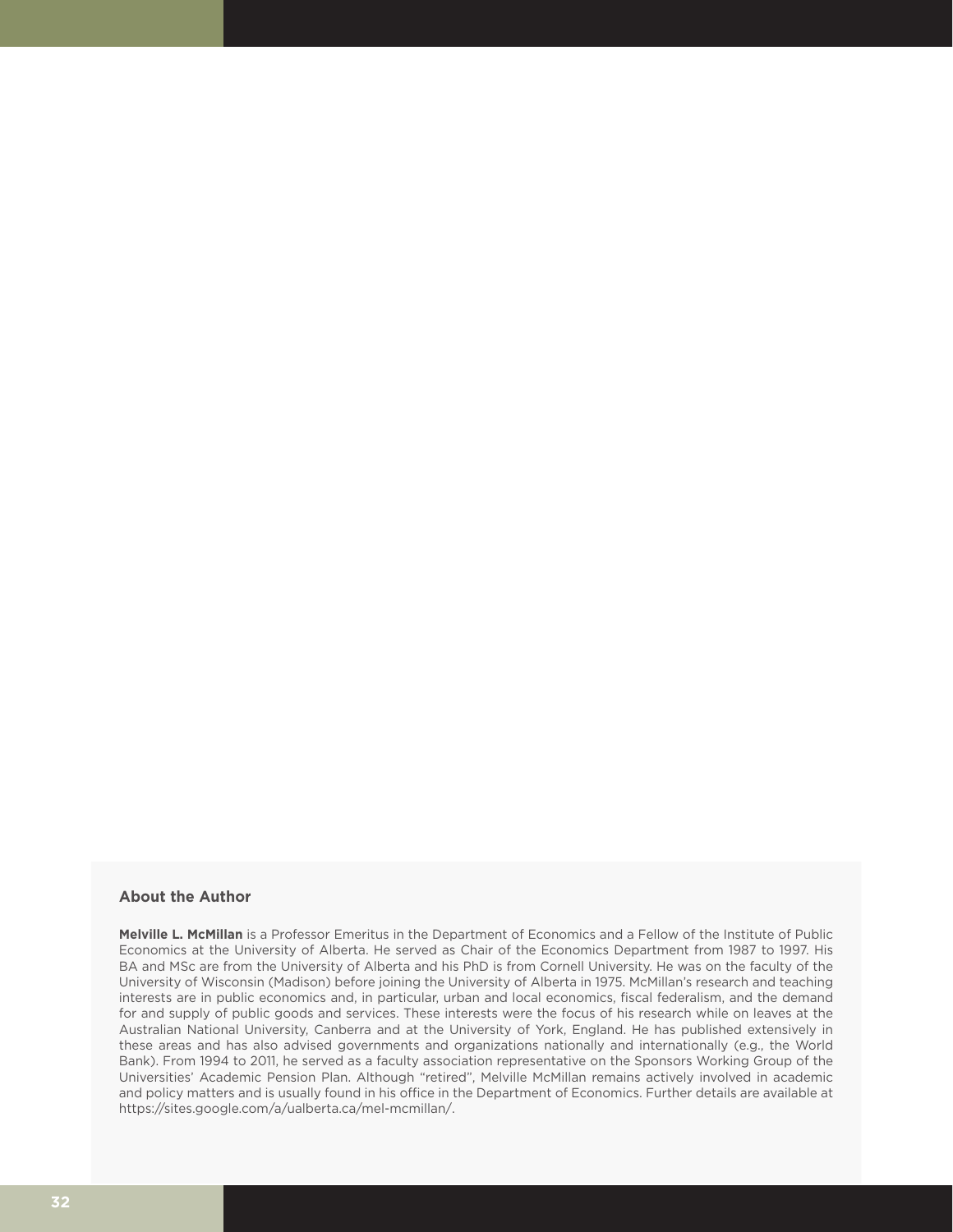## **ABOUT THE SCHOOL OF PUBLIC POLICY**

The School of Public Policy has become the flagship school of its kind in Canada by providing a practical, global and focused perspective on public policy analysis and practice in areas of energy and environmental policy, international policy and economic and social policy that is unique in Canada.

The mission of The School of Public Policy is to strengthen Canada's public service, institutions and economic performance for the betterment of our families, communities and country. We do this by:

- *Building capacity in Government* through the formal training of public servants in degree and non-degree programs, giving the people charged with making public policy work for Canada the hands-on expertise to represent our vital interests both here and abroad;
- *Improving Public Policy Discourse outside Government* through executive and strategic assessment programs, building a stronger understanding of what makes public policy work for those outside of the public sector and helps everyday Canadians make informed decisions on the politics that will shape their futures;
- *Providing a Global Perspective on Public Policy Research* through international collaborations, education, and community outreach programs, bringing global best practices to bear on Canadian public policy, resulting in decisions that benefit all people for the long term, not a few people for the short term.

Our research is conducted to the highest standards of scholarship and objectivity. The decision to pursue research is made by a Research Committee chaired by the Research Director and made up of Area and Program Directors. All research is subject to blind peer-review and the final decision whether or not to publish is made by an independent Director.

#### **The School of Public Policy**

University of Calgary, Downtown Campus 906 8th Avenue S.W., 5th Floor Calgary, Alberta T2P 1H9 Phone: 403 210 3802

#### **DISTRIBUTION**

Our publications are available online at www.policyschool.ca.

#### **DISCLAIMER**

The opinions expressed in these publications are the authors' alone and therefore do not necessarily reflect the opinions of the supporters, staff, or boards of The School of Public Policy.

#### **COPYRIGHT**

Copyright © 2016 by The School of Public Policy. All rights reserved. No part of this publication may be reproduced in any manner whatsoever without written permission except in the case of brief passages quoted in critical articles and reviews.

#### **ISSN**

1919-112x SPP Research Papers (Print) 1919-1138 SPP Research Papers (Online)

#### **DATE OF ISSUE**

December 2016

#### **MEDIA INQUIRIES AND INFORMATION**

For media inquiries, please contact Morten Paulsen at 403-220-2540. Our web site, www.policyschool.ca, contains more information about The School's events, publications, and staff.

#### **DEVELOPMENT**

For information about contributing to The School of Public Policy, please contact Paul Beaudry by telephone at 403-220-4624 or by e-mail at paul.beaudry1@ucalgary.ca.